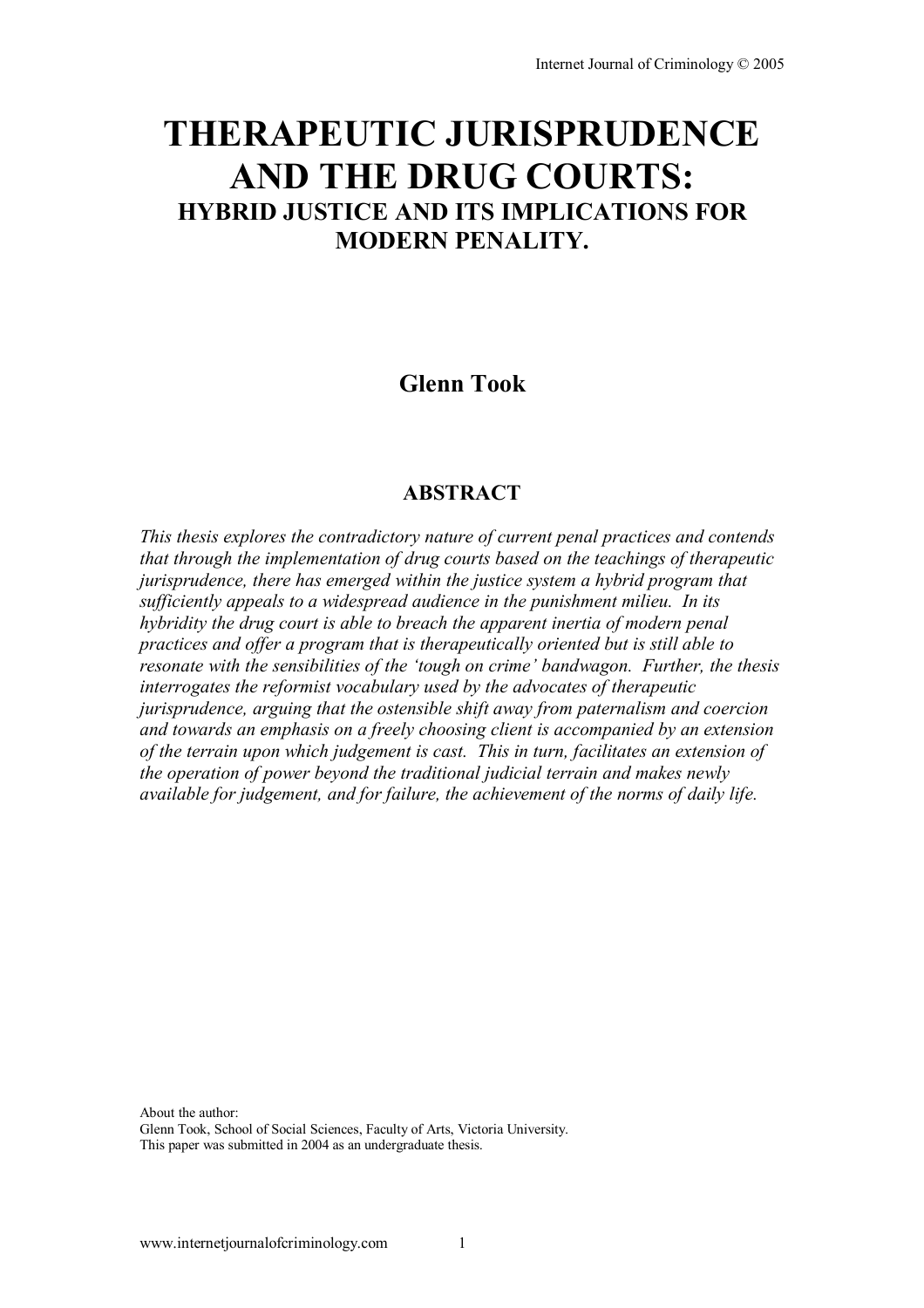## **Introduction.**

Therapeutic Jurisprudence concentrates on the law's impact on emotional life and psychological well-being. It is a perspective that regards the law (rules of law, legal procedures, and roles of legal actors) itself as a social force that often produces therapeutic or anti-therapeutic consequences. It does not suggest that therapeutic concerns are more important than other consequences or factors, but it does suggest that the law's role as a potential therapeutic agent should be recognized and systematically studied. $1$ 

Drug Courts can be defined as a slow-track, court-based treatment program, where the key features are dedicated courtrooms that provide judicially monitored treatment, drug testing, and other services to drug-involved offenders.<sup>2</sup>

From little things big things grow.<sup>3</sup>

## **A Brief Chronology of Emergence**

 $\overline{a}$ 

Therapeutic jurisprudence has been, from the beginnings of its emergence in the area of mental health law, relatively slow in capturing the imagination of the wider legislature and even the judiciary.<sup>4</sup> However throughout the 1990s therapeutic

<sup>&</sup>lt;sup>1</sup> D. Wexler (2000), *Therapeutic Jurisprudence: an overview*, International Network on Therapeutic Jurisprudence, http://www.law.arizona.edu/depts/upr-intj/, (accessed September 2004). 2

<sup>&</sup>lt;sup>2</sup> P. Bean, (2002), 'Drug courts, the Judge, and the rehabilitative ideal', in J. Nolan Jr. (ed.), *Drug Courts in Theory and Practice*, New York: Aldine De Gruyter, 235-255 p. 235.

<sup>&</sup>lt;sup>3</sup> P. Kelly and K. Carmody, (1991), 'From little things big things grow', *Comedy*, Mushroom Records/LarikinÆ.

 $<sup>4</sup>$  D. Wexler (1972), one of the forefathers of therapeutic jurisprudence, first began writing about</sup> ëTherapeutic Justiceí, as he then termed it, with his article, ëTherapeutic Justiceí, *Minnesota Law Review*, 57, 289-338. However, he first termed the phrase 'therapeutic jurisprudence' in 1987, in a paper delivered to the National Institute of Mental Health. See P. Hora, W. Schma, J. Rosenthal, (1999), ëTherapeutic jurisprudence and the drug treatment court movement: revolutionizing the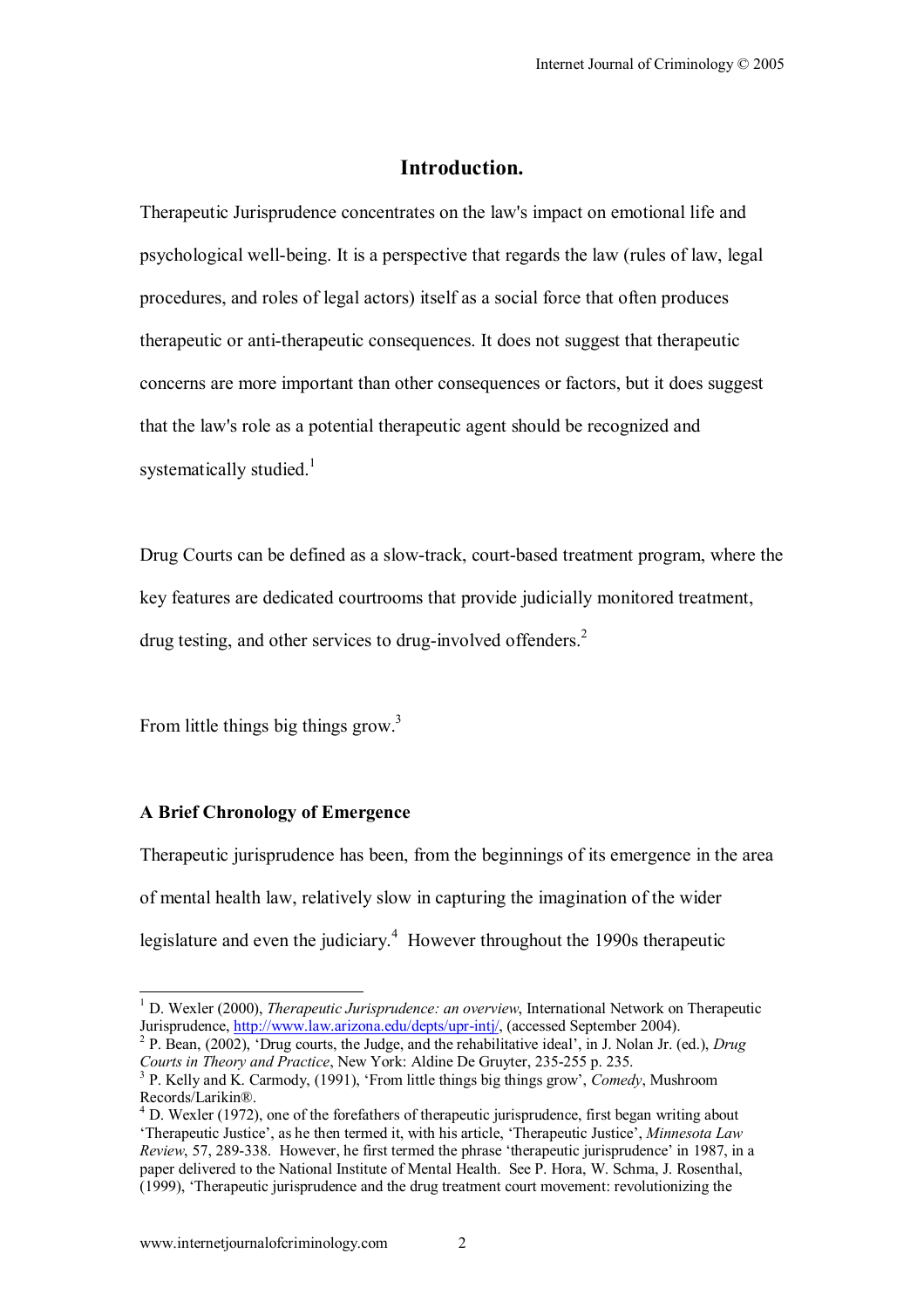jurisprudence underwent a rapid rise in popularity as the focus for scholarly endeavour, appealing to many areas of legal scholarship<sup>5</sup>. Yet even with support from within a wide range of legal areas, therapeutic jurisprudence was still unable to influence any areas of the legislature, let alone become a theoretical tool for a worldwide legal movement.<sup>6</sup> It was not until therapeutic jurisprudence was adopted as the theoretical base of the newly emergent drug treatment court movement that it became of interest to the legislature and especially to the judiciaries of various nations around the world. This marriage between two legal frameworks that emerged concurrently, one a jurisprudential tool, the other a program for specialised sentencing practices, was not made explicit until some years after they each emerged.

The first drug treatment courts appeared in Dade County, Miami, in 1989, $<sup>7</sup>$  yet the</sup> link between the two emerging movements was not thoroughly articulated until a decade later. The convenient partnership between therapeutic jurisprudence and the drug treatment court movement was documented by judges Peggy Hora, William Schma and attorney John Rosenthal, in their influential 1999 article, ëTherapeutic jurisprudence and the drug treatment court movement: revolutionizing the criminal justice system's response to drug abuse and crime in America.<sup>8</sup> It was this article that provided the impetus for the thorough articulation of the relationship between the

criminal justice systemís response to drug abuse and crime in Americaí, *Notre Dame Law Review*, 74, 439-538.

<sup>5</sup> See D. Wexler and B. Winick (eds), (1996), *Law in a Therapeutic Key*: d*evelopments in therapeutic jurisprudence*, Durham: Carolina Academic Press.

<sup>&</sup>lt;sup>6</sup> International Network on Therapeutic Jurisprudence, http://www.law.arizona.edu/depts/upr-intj/, (accessed September 2004).

Western Australia: Department of Justice (2003 *a*), *Evaluation of the Perth Drug Court Pilot Project*, Perth: Crime Research Centre, p. 9; J. Nolan Jr (2001), *Reinventing Justice: the American drug court movement*, Princeton: Princeton University Press, p. 39.

P. Hora, W. Schma, J. Rosenthal, (1999).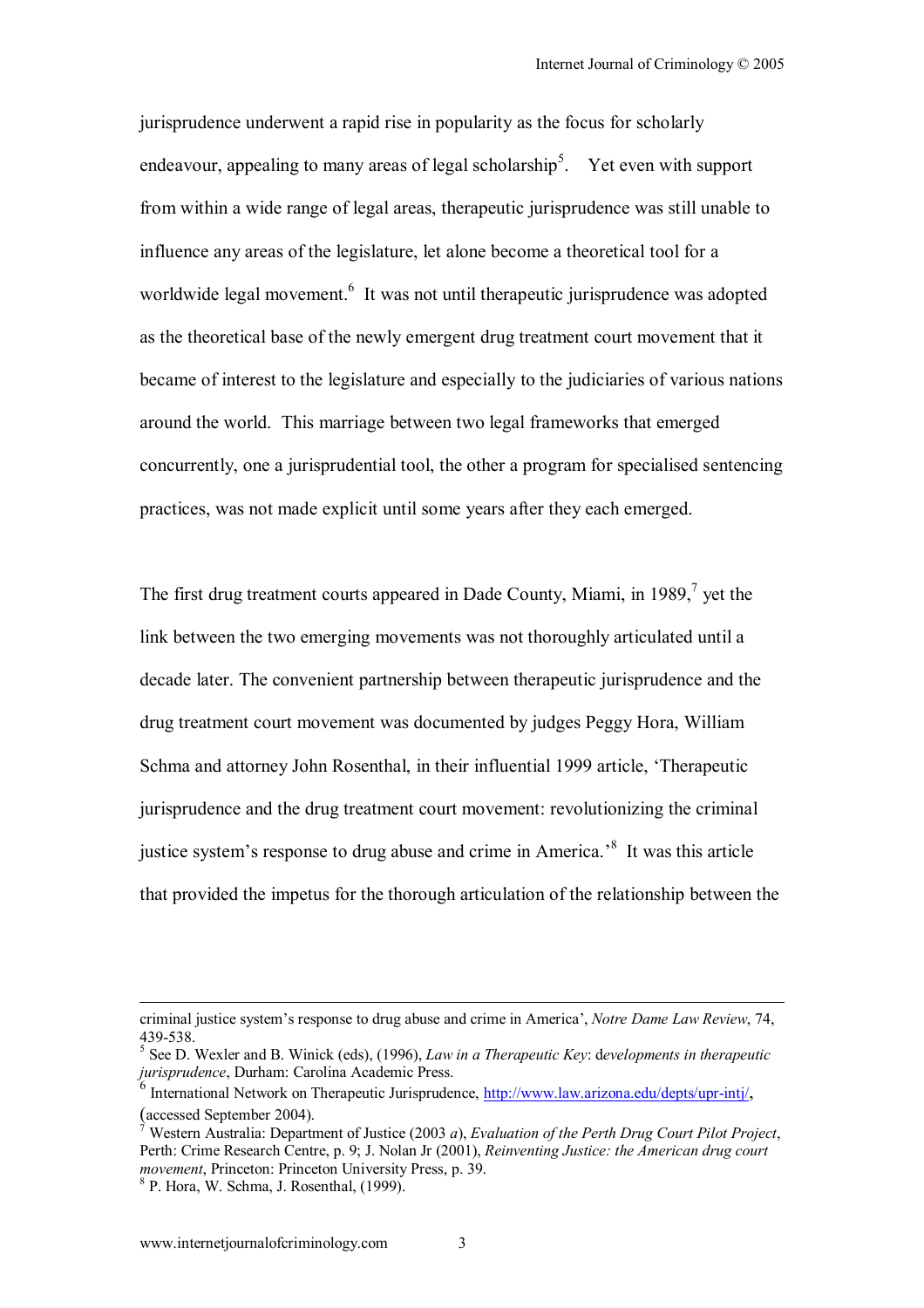two emerging movements. $\frac{9}{10}$  In this marriage therapeutic jurisprudence found its influential space  $-$  the drug treatment court movement  $-$  and soon became the acclaimed theoretical base of knowledge for such endeavours. Winick and Wexler described the relationship as such:

There is a clear symbiotic relationship between problem-solving courts [specifically drug courts] and therapeutic jurisprudence. Simply put, problemsolving courts can serve as laboratories for therapeutic jurisprudence, insofar as therapeutic jurisprudence is especially interested in *which* legal arrangements lead to successful therapeutic outcomes and *why*. 10

An analysis of the topics discussed in the core literature on therapeutic jurisprudence reveals the movement's progression towards an alignment with the drug courts. In the first few collections, in the early part of the 1990s, the emphasis was on mental health law; through the 1990s the emphasis shifted to demonstrate the ability of therapeutic jurisprudence to appeal to many areas of legal interest, whilst still acknowledging its roots in mental health law.<sup>11</sup> Then in 2000, therapeutic jurisprudence had further aligned itself with the area of preventative  $law - which may be read as a forerumer to$ the practices found in the teachings of the drug courts.<sup>12</sup> However it was not until 2003 that the issue of the drug courts and their applicability to therapeutic jurisprudence was officially recognised in a full edited collection by the 'fathers' of therapeutic jurisprudence, David Wexler and Bruce Winick. Their work, *Judging in a Therapeutic Key*, explores the possibilities of therapeutic jurisprudence being

 $9<sup>9</sup>$  J. Nolan Jr (2003), 'Redefining criminal courts: problem-solving and the meaning of justice', *American Criminal Law Review*, 40, 4, 1541-1566.

<sup>&</sup>lt;sup>10</sup> B. Winick and D. Wexler (2003 *c*), 'Therapeutic jurisprudence as an underlying framework', in B. Winick and D. Wexler (eds), *Judging in a Therapeutic Key: therapeutic jurisprudence and the courts*, Durham: Carolina Academic Press, 105-6.

<sup>&</sup>lt;sup>11</sup> D. Wexler (1990), *Therapeutic Jurisprudence: the law as at therapeutic agent*, Durham: Carolina Academic Press; D. Wexler and B. Winick (eds), (1991), *Essays in Therapeutic Jurisprudence*, Durham: Carolina Academic Press; D. Wexler and B. Winick, (1996); Winick (1997), *Therapeutic Jurisprudence Applied: essays on mental health law*, Durham: Carolina Academic Press.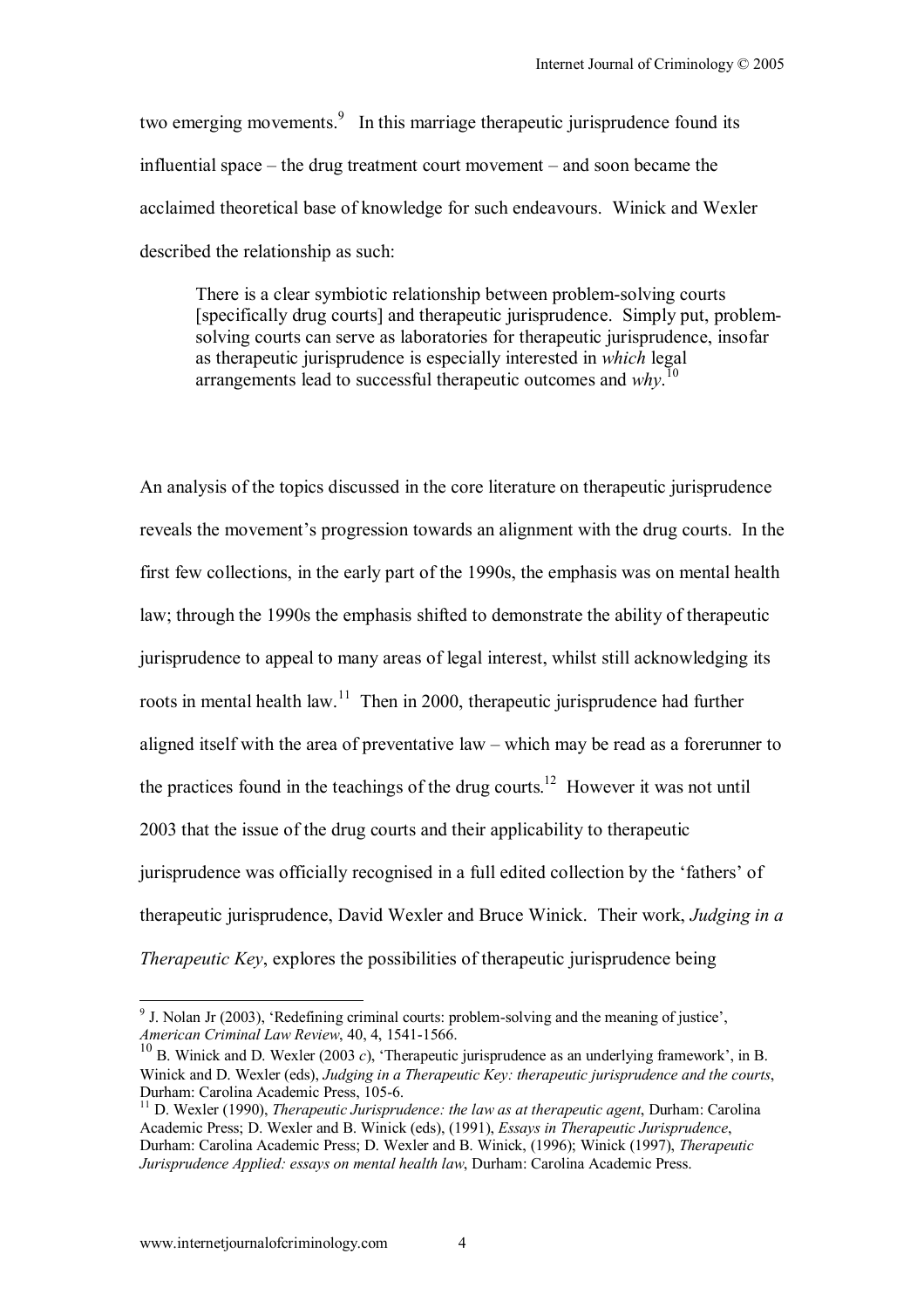incorporated into various court systems but the main emphasis is on the drug treatment court movement.<sup>13</sup> Furthermore the international network of therapeutic jurisprudence emphasises its influence in drug treatment court programs not only in the United States but also its influence in Australian programs of judicially sanctioned drug treatment, which will be the main focus of the present study.<sup>14</sup>

In 1999, the first Australian drug court appeared in New South Wales, initially on a trial basis, but it has now become part of the judicial landscape in that state. Since its inception similar drug courts have appeared in other Australian jurisdictions, with drug courts now in existence, either in trial form or as permanent fixtures, in Western Australia, South Australia, Queensland and Victoria. There are also some juvenile drug courts in operation in Australia.15 When the first Australian drug court appeared in New South Wales it was quickly linked with the teachings of therapeutic jurisprudence and especially those teachings that had grown out of the American experience. New South Wales Government promotional material states: 'The experience in courts of therapeutic jurisprudence including Drug Courts in the United States has strongly influenced the roles and functions of the New South Wales Drug Court<sup> $16$ </sup>. Likewise the drug court of Victoria, established in 2002, explicitly acknowledges that the 'the Drug Court is based on therapeutic jurisprudence.<sup>17</sup>

<sup>&</sup>lt;sup>12</sup> D. Stolle, D. Wexler, B. Winick (eds), (2000), *Practicing Therapeutic Jurisprudence: law as a helping profession*, Durham: Carolina Academic Press.

<sup>&</sup>lt;sup>13</sup> B. Winick and D. Wexler (eds), (2003 a), *Judging in a Therapeutic Key: therapeutic jurisprudence and the courts*, Durham: Carolina Academic Press.

<sup>&</sup>lt;sup>14</sup> International Network on Therapeutic Jurisprudence; Western Australia: Department of Justice,  $(2003)$ , pp 9-35.<br><sup>15</sup> Western Australia: Department of Justice  $(2003 a)$ , pp 31-2.

<sup>&</sup>lt;sup>16</sup> New South Wales: Attorney General's Department (2003 *a*), *About the Drug Court of New South Wales*, New South Wales: Attorney General's Department, www.lawlink.nsw.gov.au/drugcrt/drugcrt.nsf/pages/drugcrt2, (accessed September 2004).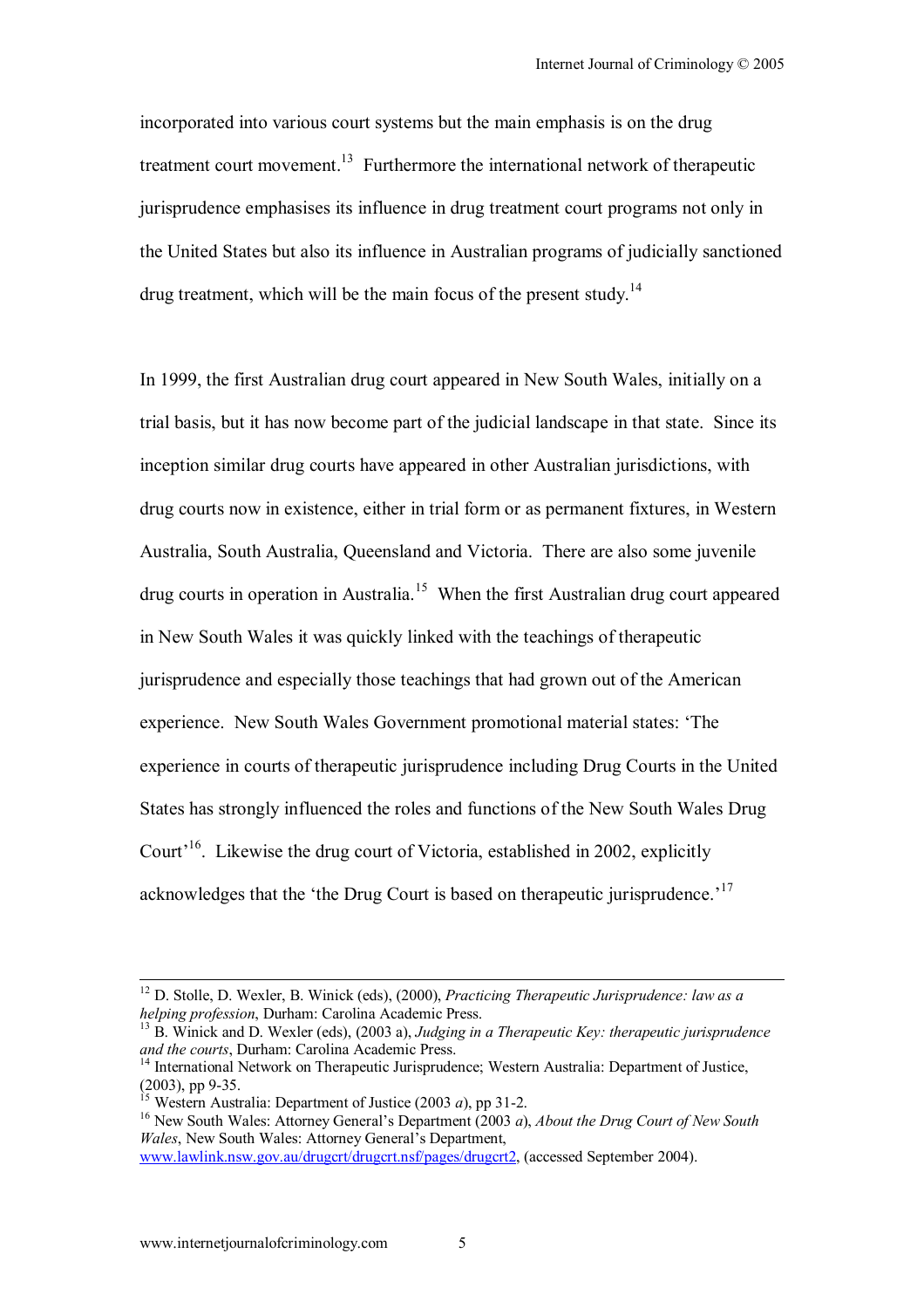#### **Therapy and Punishment**

The peculiarity of the emergence of therapeutic jurisprudence and the drug courts is that they have come about in a period of punitive fervour. How is it that therapeutic technologies of justice have appeared at a time of unprecedented growth in prison populations and populist punitive sensibility? This question along with an explanation of the degree to which therapeutic jurisprudence and the drug courts is able to appeal to the apparent contradictory aspirations of therapy and punishment will be the focus of the first chapter.

A number of social theorists of penality explore the means by which modern technologies of punishment have become extremely punitive and they interrogate the contradictions inherent in such punitiveness. Critics such as Jonathan Simon, Nils Christie and Michael Tonry call attention to the increasingly punitive nature of penal discourses,  $^{18}$  in which the political currency of the 'tough on crime' rhetoric alongside the media's and public interest groups' calls for 'tougher penalties' seem to feed off each other in a way that generates an escalation into a state of ëhyper incarceration.<sup> $19$ </sup> But such critics also call attention, in various ways, to the contradictory nature of contemporary penality. Tonry, for instance, highlights a growing opposition between, on the one hand, the 'tough on crime' fervour surrounding penal and sentencing practices, and, on the other hand, a growing number

<sup>&</sup>lt;sup>17</sup> Victoria: Department of Justice (2003 *b*), *Specialist Court Jurisdictions: Drug Court – Key Processes*, Victoria: Department of Justice, www.justice.vic.gov.au. (accessed September 2004). <sup>18</sup> J. Simon (2000), 'The 'society of captives' in the era of hyper-incarceration', *Theoretical Criminology*, 4, 3, 285-308; N. Christie (2000), *Crime Control as Industry: towards gulags, western style*, London: Routledge; M. Tonry (2004), *Thinking About Crime: sense and sensibility in American penal culture,* New York: Oxford University Press.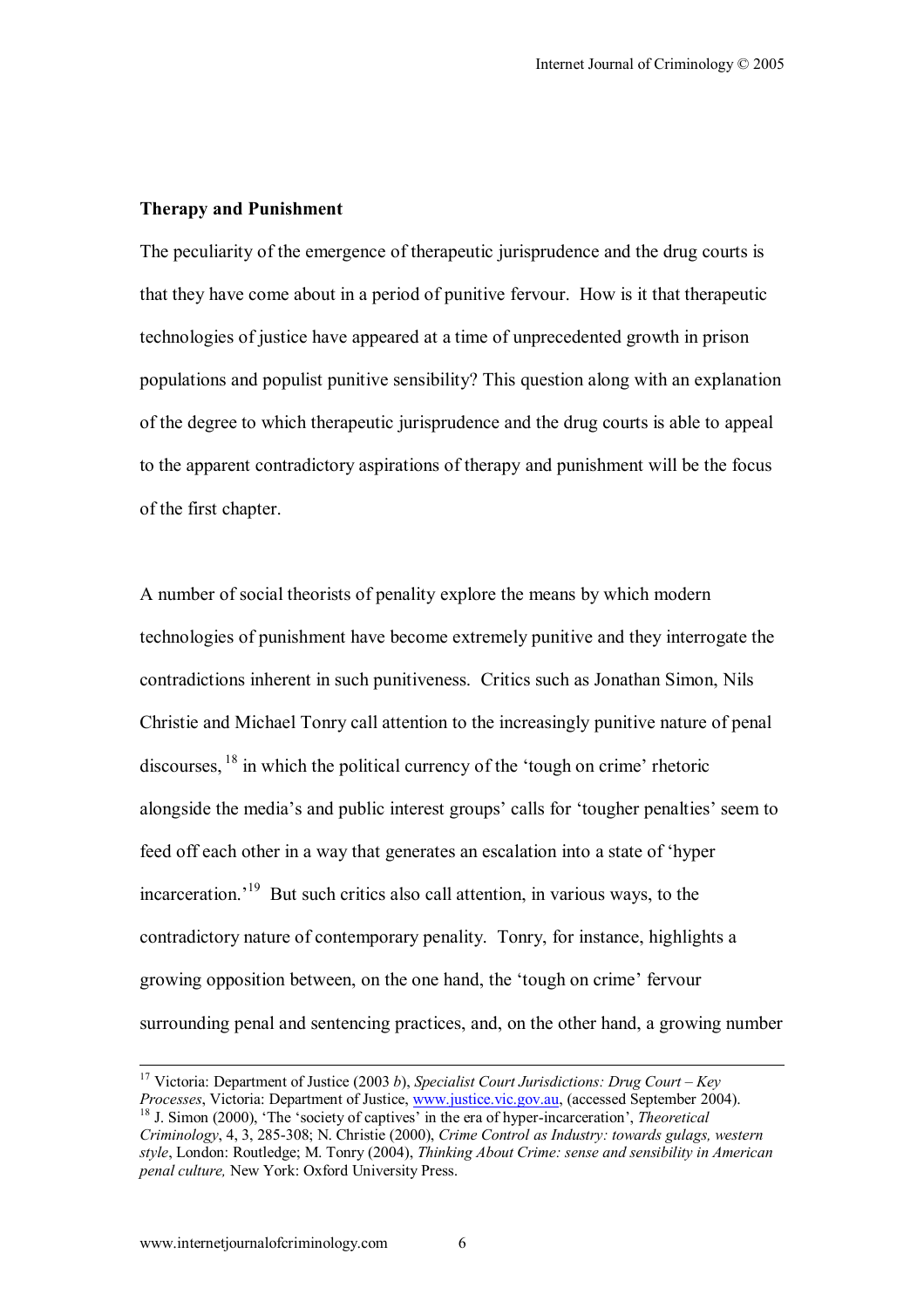of voices from those within the penal system who are increasingly advocating a 'softening of policies'.<sup>20</sup>

Contemporary theorists of penality including Simon, Pat O'Malley, David Garland and John Pratt, though they all underscore the contradictory nature of contemporary penal practices, seek explanation in different understandings of the contemporary political landscape.<sup>21</sup> These explanations include the emergence of postmodernity in penality<sup>22</sup>, the blending of neo-liberal and neo-conservative ideologies<sup>23</sup> and the reaching of the limits of the sovereign state<sup>24</sup>. Garland, however, also suggests that we need to seek understanding beyond the political landscape; that the nature of punishment has to be understood in terms of its cultural significance, and as an indicator of the modern 'culture of control<sup> $25$ </sup> as well as in terms of its political roots.

With the cultural significance of the punitive penal landscape in mind the chapter then turns to a further contradiction in the apparent punitive culture of modernity, namely the emergence of a 'therapeutic state'.<sup>26</sup> The therapeutic idiom is, as theorists of culture including James L. Nolan Jr and Frank Furedi assert, embedded in the cultural

<sup>&</sup>lt;sup>19</sup> J. Simon (2000).

 $20$  M. Tonry (2004), pp 18-19.

<sup>21</sup> J. Simon (1993), *Poor Discipline: parole and the social control of the underclass, 1890-1990*, Chicago: University of Chicago Press; P. O'Malley (2001), 'Risk, crime and prudentialism revisited' in K. Stenson and R. Sullivan (eds), *Crime, Risk and Justice: the politics of crime control in liberal democracies*, Devon: Willan, 89-103; D. Garland (2001), *The Culture of Control: crime and social order in contemporary society*, Oxford: Oxford University Press; J. Pratt (1997), *Governing the Dangerous: dangerousness, law and social change*, Annandale: Federation Press.<br><sup>22</sup> J. Simon (1995), 'They died with their boots on: the boot camp and the limits of modern penality',

*Social Justice*, 22, 2, 25-48; J. Pratt, (2000), 'The return of the wheelbarrow men; or, the arrival of postmodern penality?', *British Journal of Criminology*, 40, 127-145.<br><sup>23</sup> P. O'Malley (1999), 'Volatile and contradictory punishment', *Theoretical Criminology*, 3, 2, 175-

<sup>196.</sup> 

 $24$  D. Garland (1996), 'The limits of the sovereign state: strategies of crime control in contemporary society', *British Journal of Criminology*, 36, 4, 445-471.<br><sup>25</sup> D. Garland, (1990), 'Frameworks of inquiry in the sociology of punishment', *British Journal of* 

*Sociology*, 41, 1, 1-15; D. Garland (2001).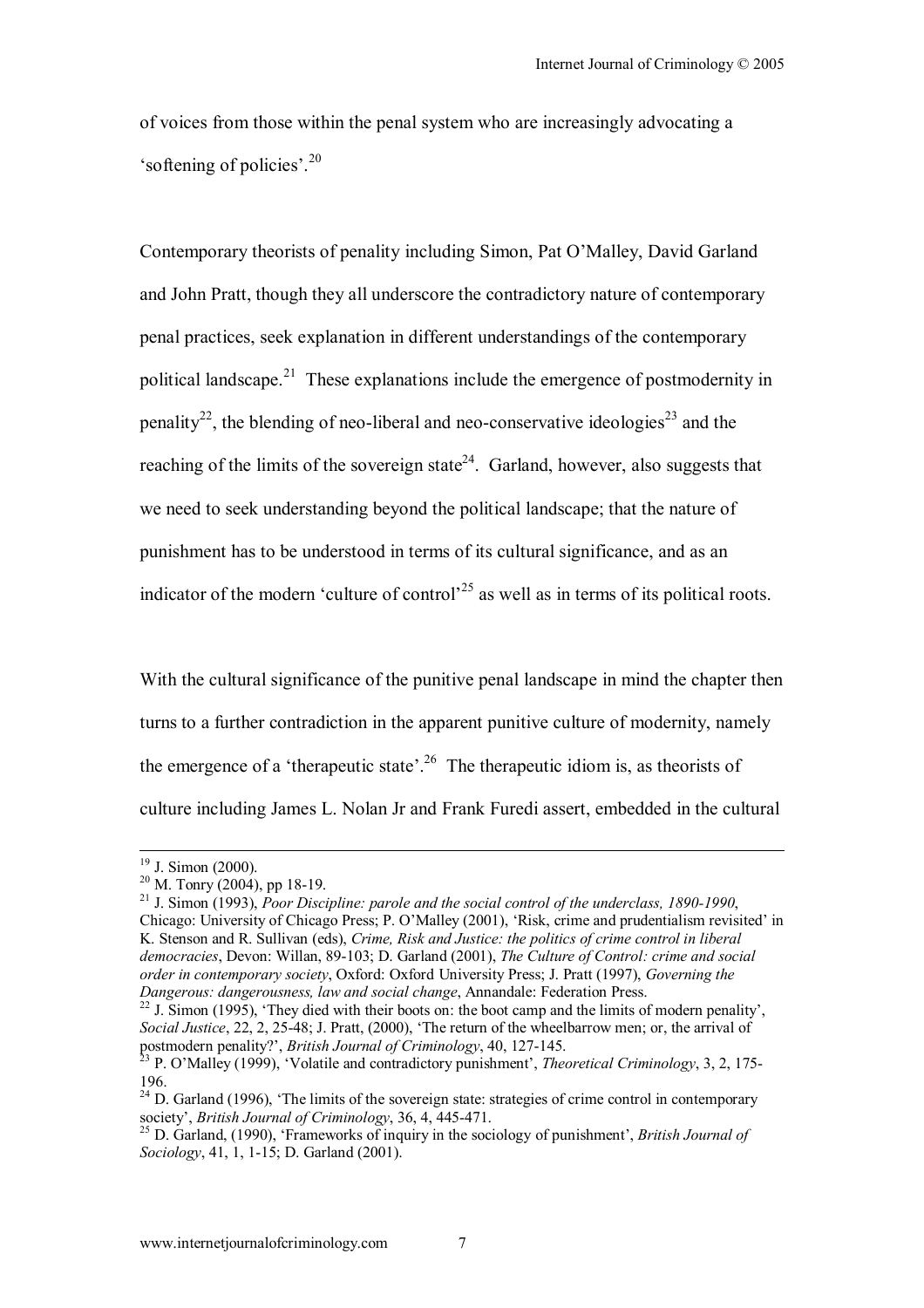ethos and moral understanding of western culture.<sup>27</sup> It is thoroughly enmeshed in the contemporary western political and cultural mindsets and lifestyles. Yet this has happened at precisely the same time as the apparently punitive mindset has been adopted. So on the one hand, theorists such as Garland characterise a broader contemporary cultural landscape as punitive. On the other hand, critics such as Nolan characterise contemporary western culture as 'therapeutic', characteristics that, at the very least would seem to sit at odds with one another.

Michael Tonry's 2004 analysis of contemporary penal institutions enables us to make sense of this apparent contradiction.<sup>28</sup> Tonry asserts that those within the institutions of penality wish to see the punitive march abate but he realises that the legislature is in a state of inertia, for the popularity of the punitive ideal is too strong. In other words Tonry sees that we are at an impasse, where although we see attempts to will the punitive march to a halt, the popularity of the punitive ideal makes it impossible to achieve. It is in this space that the first chapter situates itself. It explores the possibility that therapeutic jurisprudence finds it strength, through appealing to the therapeutic culture whilst still enabling the possibility of being 'tough on crime'. Thus situated, therapeutic jurisprudence and the drug courts are able to appeal to apparently oppositional cultural sensibilities. It is through this impasse that therapeutic jurisprudence and its 'laboratory' – the drug courts – has been able to emerge into a 'movement' or, as some suggest, a 'revolution' in criminal justice.<sup>29</sup>

<sup>&</sup>lt;sup>26</sup> J. Nolan Jr (1998), *The Therapeutic State: justifying government at century's end*, New York: New York University Press.

<sup>&</sup>lt;sup>27</sup> J. Nolan Jr (1998); F. Furedi (2002), 'Drug control and the ascendancy of Britain's therapeutic culture' in J. Nolan Jr (ed.), *Drug Courts in Theory and Practice*, New York: Aldine De Gruyter, 215-233.

 $28$  M. Tonry (2004).

 $^{29}$  J. Nolan Jr (2001) commented that 'The rapid expansion of the drug court model has led participants and observers alike to label the phenomenon a "movement," even a "revolution" in criminal justice'. p. 39.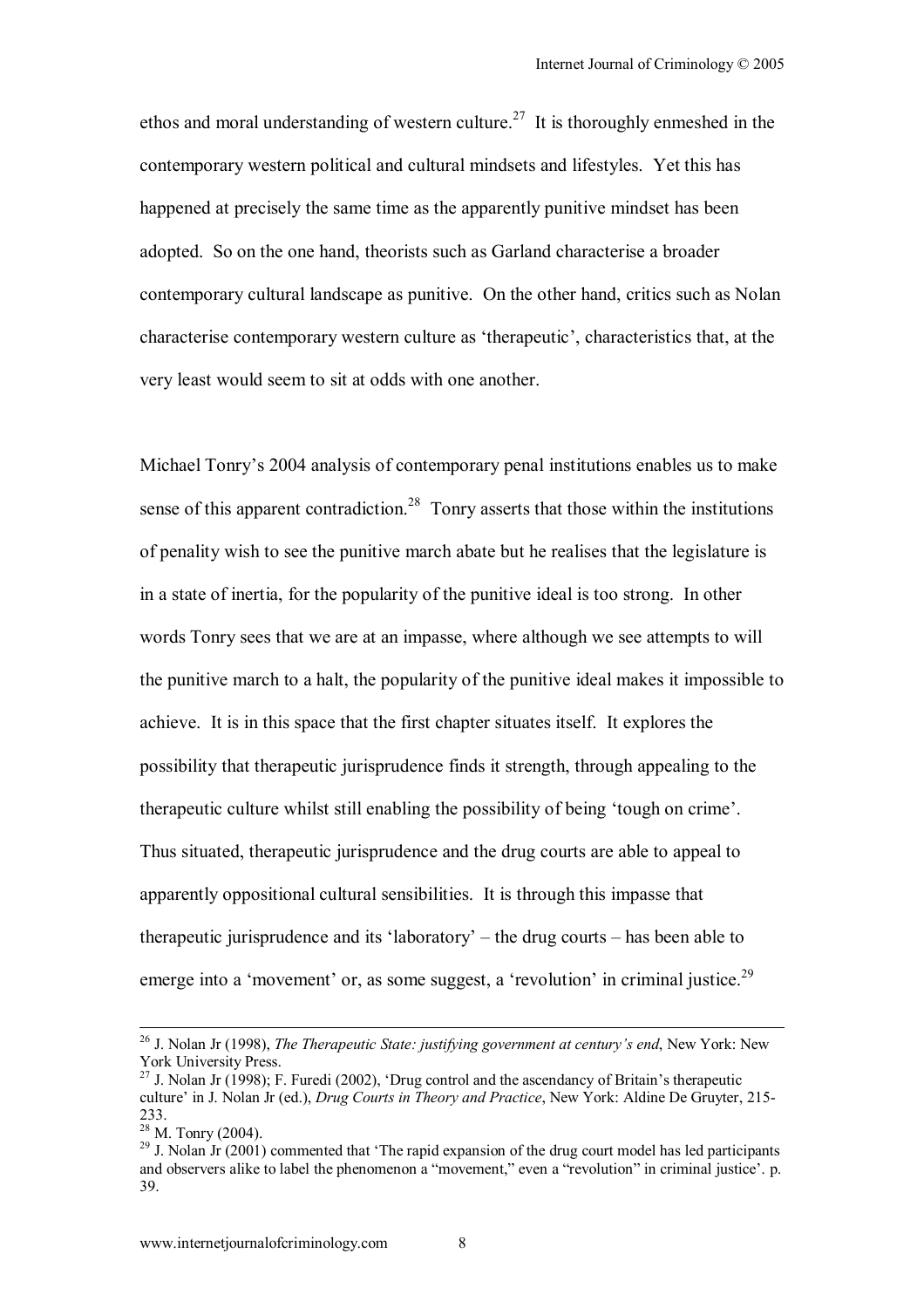The first chapter argues that the ease with which the therapeutic ethos has been adopted into the judicial landscape is due to its ability not to dissolve, but to *appeal* to the contradictions of modern culture, especially the contradictions apparent in modern punishment.

### **Terms and Techniques**

The second chapter continues to explore the contradictions of modern penality but moves from examining a contradictory cultural landscape and the techniques of justice that emerge from that field, to a consideration of the specific terms employed, and specific techniques involved in courts of therapeutic jurisprudence, particularly the drug courts. The chapter explores how broader contradictions explored in the first chapter might manifest themselves in the aspirations and practices of the drug courts; how these contradictions are managed and the effects they produce. The work explores the production of what Nikolas Rose has called an 'individual who is "free to choose" $\cdot$ <sup>30</sup> Yet that freedom, Rose argues, is a freedom that is constructed by techniques of control in the guise of therapy.<sup>31</sup> Rose is not speaking specifically of therapeutic jurisprudence but via his analysis the chapter investigates the peculiar ways in which the drug court produces an 'obligation to be free'.<sup>32</sup>

The second chapter highlights the hybrid nature of the court and the court personnel. Specifically, it examines the changing nature of the judge's role in the drug court setting and the shift in focus from the traditional adversarial process to the treatment paradigm. It analyses the techniques used by the treatment 'team' and investigates

<sup>30</sup> N. Rose, (1999 *a*), *Governing the Soul: the shaping of the private self*, (second ed.) London: Free Association Books, p. 232.

<sup>31</sup> N. Rose (1999 *a*), pp 231-2. 32 N. Rose (1999 *a*), pp 217-232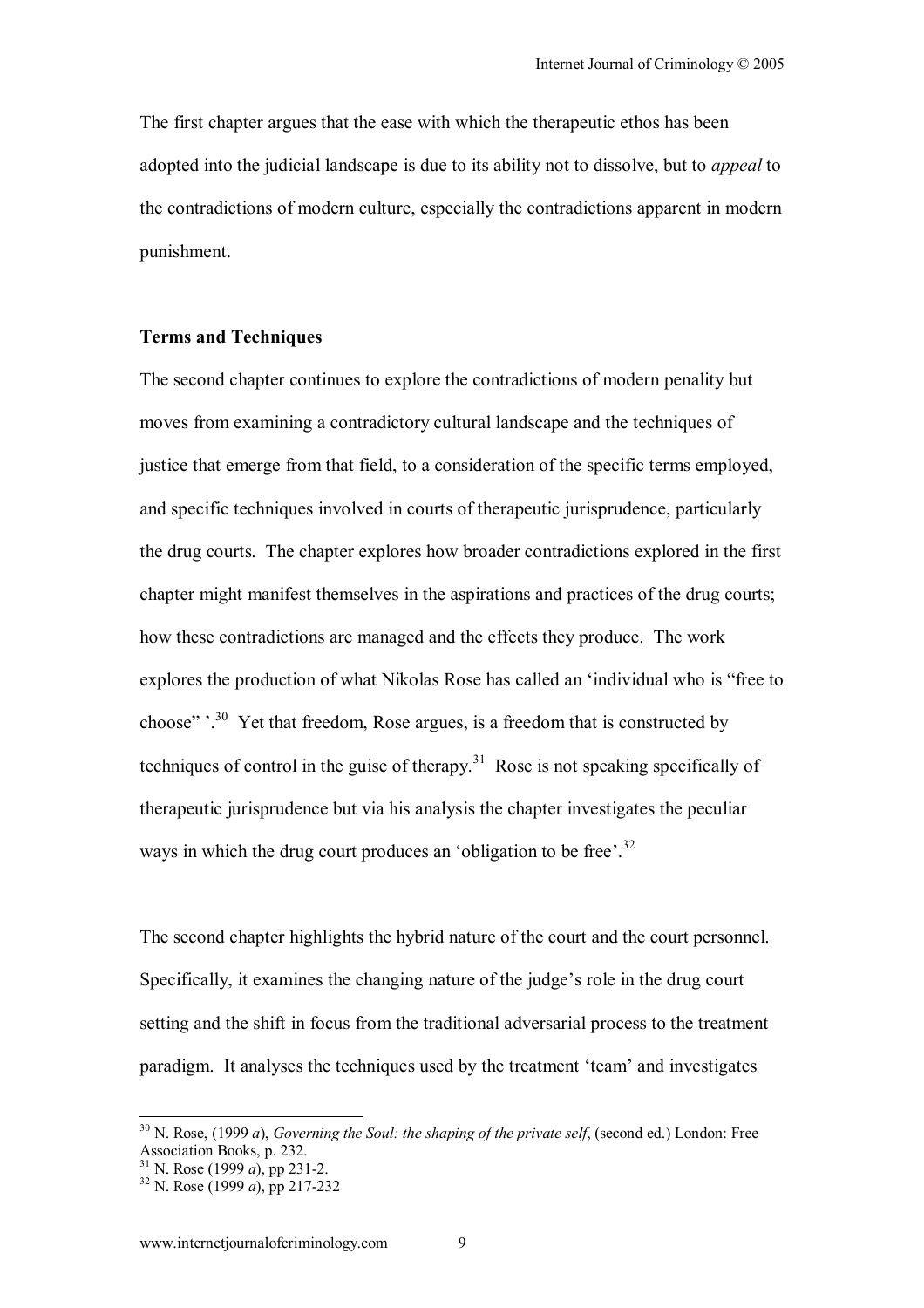their impact on both the judiciary and the offender, or rather the 'client'.<sup>33</sup> Hand in hand with a shift away from the vocabulary of the adversarial system - offenders, guilt and coercion  $-\dot{\text{is}}$  the adoption of a new vocabulary of voluntarism, volition, noncoercion, responsibility, self-esteem and empowerment. This chapter takes a critical look at the way in which this vocabulary is employed and argues that the deployment of this vocabulary cannot simply be taken at face value but needs to be understood as particular technologies of the self. Barbara Cruikshank noted that:

Self-esteem is a technology in the sense that it is a specialised knowledge of how to esteem our selves, how to estimate, calculate, measure, evaluate, discipline, and judge our selves. $34$ 

Taking its cue from Cruikshank the chapter analyses the use of techniques of empowerment and self-esteem as deployed in the drug court. It examines the ways the drug court aims to achieve the goals of self-esteem through a continued regime of what Cruikshank has termed 'liberation therapy<sup>35</sup> – a therapy that demands constant estimation, calculation, measurement, evaluation, discipline and judgement of our selves. The ostensible end point is a client who is empowered to attend to their civic duties.

The chapter critically examines the rhetoric of non-coercion in the context of the demands that the client accepts the tutelage of the therapeutic professionals and adopts the 'therapeutic worldview'. Without the adoption of such a view, it is extremely difficult for one to succeed in the program, let alone be re-included into the

<sup>&</sup>lt;sup>33</sup> The Victorian drug court prefers the term 'participant', but for the purpose of this study the term ëclientí is adopted for it is the more used term throughout the worlds drug courtís, see J. Nolan Jr (2001).

<sup>34</sup> B. Cruikshank (1999), *The Will to Empower: democratic citizens and other subjects*, Ithica: Cornell University Press, p. 89.

<sup>35</sup> B. Cruikshank (1999), pp 89-92.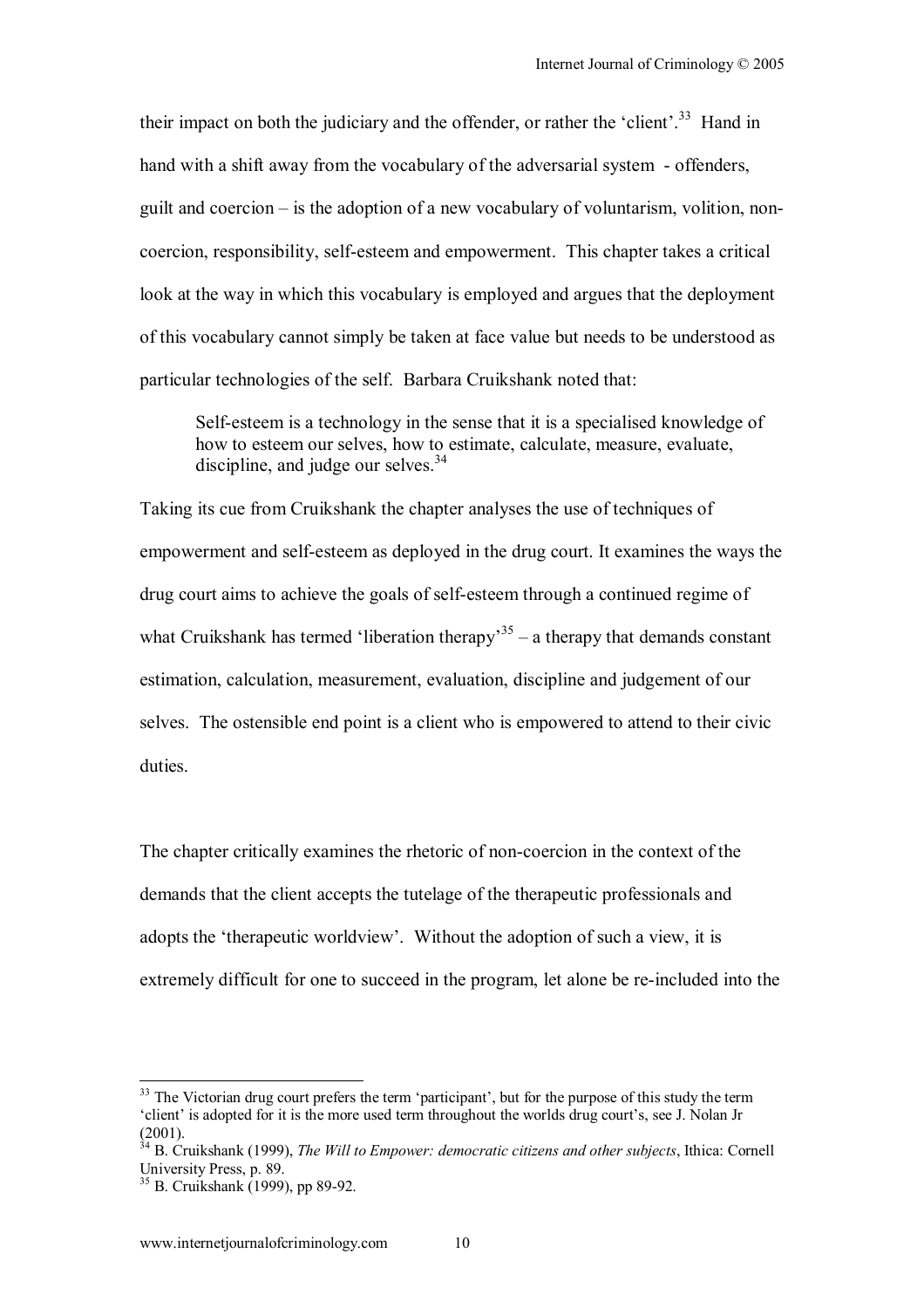$\pm$  continuous circuits and flows of control society<sup>36</sup>. To assist in furthering the therapeutic worldview of the client, in the drug court a client is not guilty; guilt is of little importance in the drug court, yet acceptance is paramount. Acceptance of addiction, acceptance of treatment and acceptance of the technologies the drug court uses to instil within the client a sense of self worth is the important aspect of the drug court process. To succeed in the program, the client must identify themselves with the teachings of the court and must adopt the therapeutic perspective. It is the adoption of that perspective that will see a client prosper on the Drug Treatment Court order.

The chapter explores the possibility that judgement of guilt in the eyes of the law is being displaced by an ongoing and ever-extending set of judgements of the degree to which the client has adopted the therapeutic perspective, such that conformity to social norms, not to the law, emerges as the new imperative of the Drug *Treatment* Court Program. These judgments, made by the treatment 'team' and handed down by the judge, form the basis of knowledge for the court regime, even sometimes to the detriment of the traditional informants of knowledge to the court – the police.<sup>37</sup> It is the petty failures of life's challenges that are evaluated by the treatment team, and even in the occurrence of further drug use it is the adherence to the therapeutic values of honesty and prompt disclosure of that use that is scrutinised.<sup>38</sup> This thesis explores the possibility that the drug court as a judicially sanctioned and monitored order, administered by an amalgam of expertise, extends, in problematic ways, the constant and continuous judging of the client

<sup>36</sup> N. Rose (1999 *b*), *Powers of Freedom*, Cambridge: Cambridge University Press, p. 270. 37 Western Australia; Department of Justice (2003 *a*), p. 207.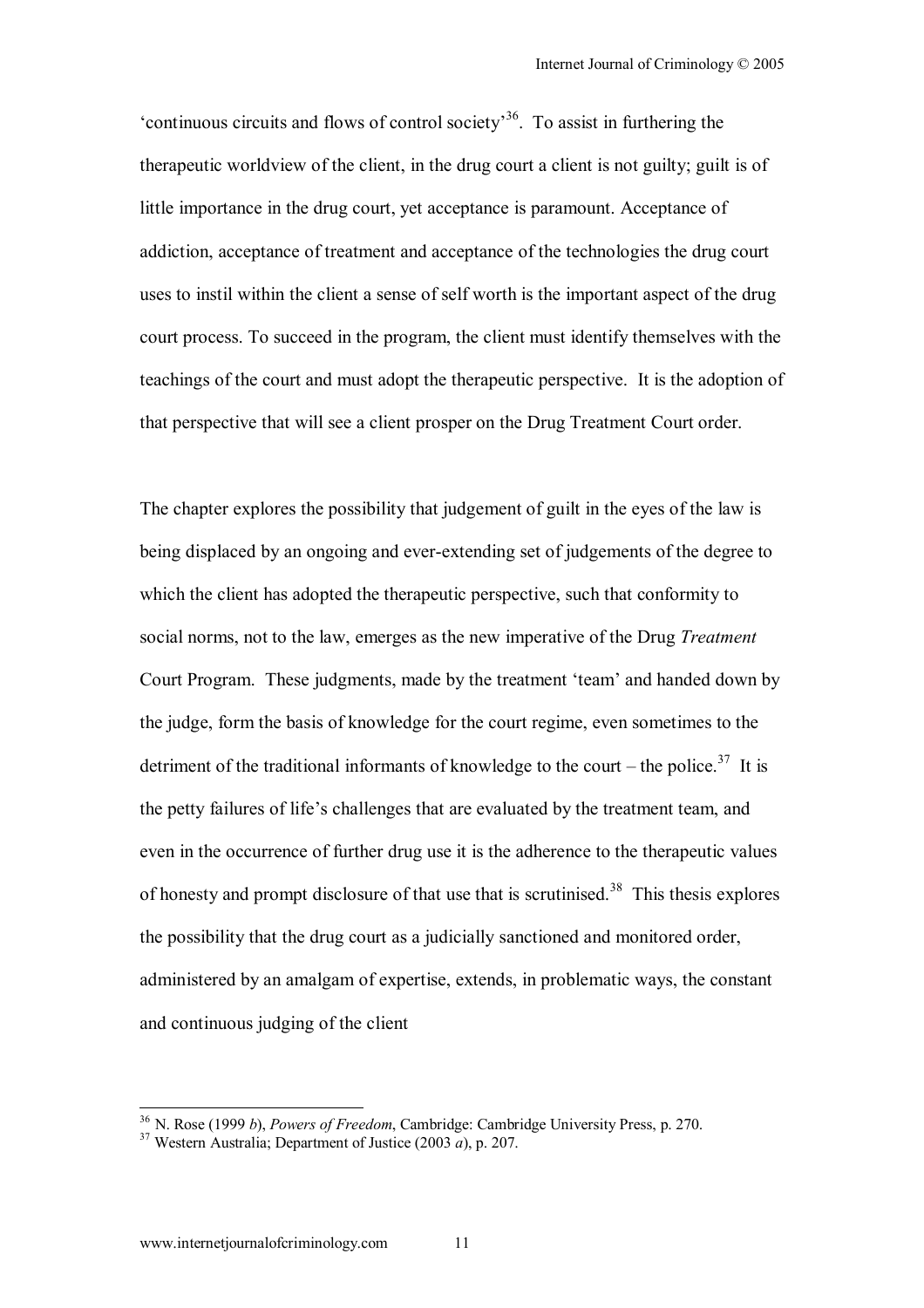# Chapter One. Therapeutic culture and punitive penal discourses: negotiating an impasse.

This chapter focuses on the political and cultural contexts from which therapeutic jurisprudence emerges. It aims to identify the circumstances that allow therapeutic jurisprudence to emerge. It aims to illuminate the punitive trends of modern penal practices and to demonstrate how therapeutic jurisprudence, and its practical  $incar$  the drug courts – have been so readily incorporated into the practices of the judicial administration. The chapter seeks to explore the wider political and cultural landscape  $-$  those patterns of cultural expression that allow for the possibility of a therapeutic culture to emerge within the seemingly punitive penal discourses of advanced liberal democracies. The peculiar aspect of the rise of therapeutic sensibilities within the judiciary is that it has come about at the same time, and on the coat tails of the 'getting tough on crime' rhetoric. In this chapter I will explore how these seemingly polar notions of therapy and punishment are able to cohere as penal practices of therapy.

#### A 'new-punitiveness' in the 'era of hyper-incarceration'

The ascendancy of the 'get tough on crime' rhetoric is apparent to modern penal theorists. As Russell Hogg and David Brown point out:

In law and order commonsense, crime is depicted as a problem of everincreasing gravity set to overwhelm society unless urgent, typically punitive measures are taken to control and suppress it. It generates the aura of a

<sup>&</sup>lt;sup>38</sup> New South Wales: Attorney General's Department (2003 *c*), *Drug Court Undertaking*, New South Wales: Attorney General's Department www.lawlink.nsw.gov.au/drugcrt/drugcrt.nsf/pages/undertaking, (accessed September 2004), p. 4.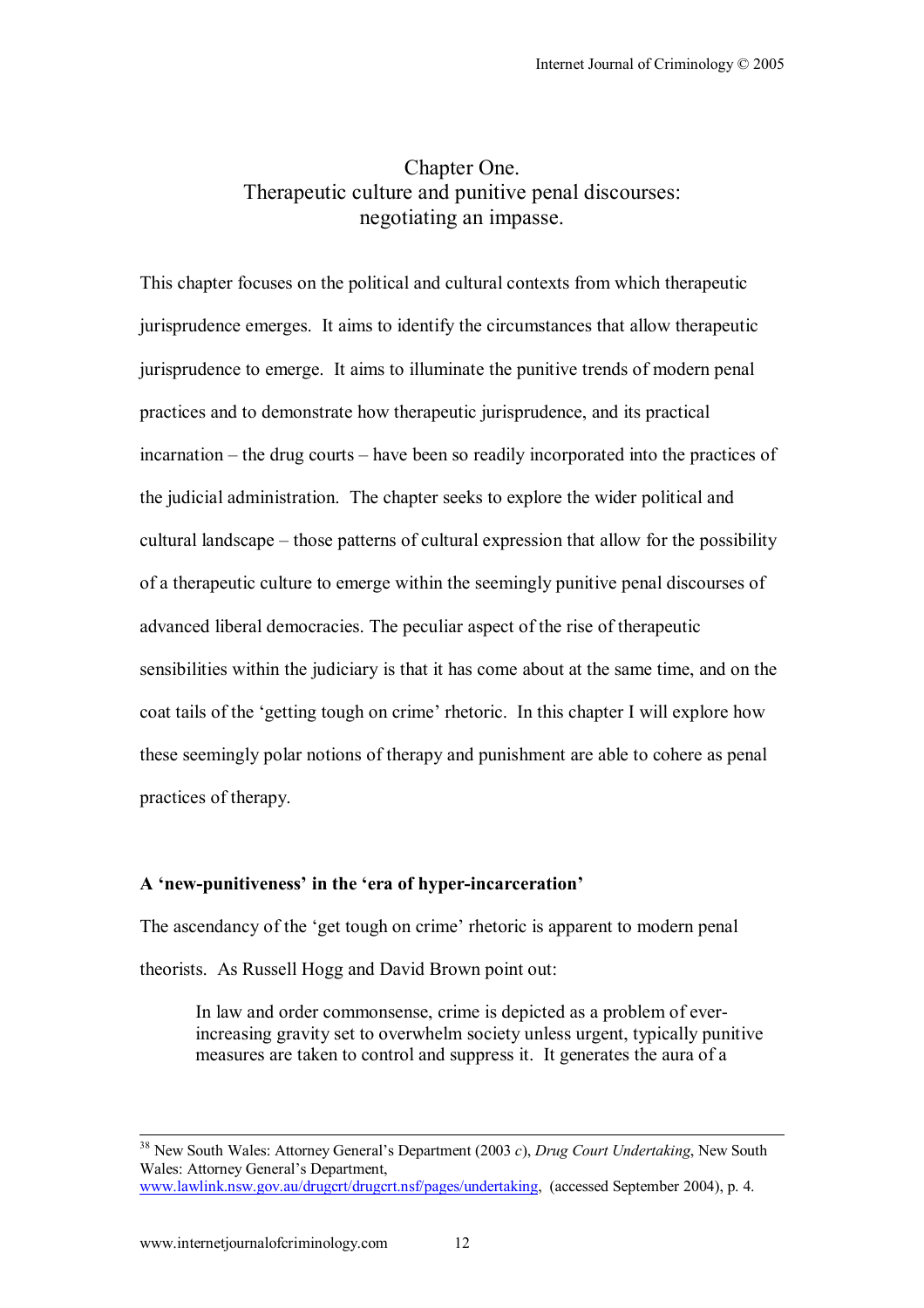permanent state of emergency in which extraordinary measures are needed to defend society against the exceptional threat of rising crime rates.<sup>39</sup>

So in order to arrest the rising (fear of) crime rates, a 'new punitiveness' in sentencing

has emerged and a political currency in evoking punitive sentiments is the result.<sup>40</sup>

As Jonathan Simon asserts:

Much of the current discussion of penal practices in the US presumes that political support for harsh measures reflects a belief by ordinary citizens, manipulated or otherwise, that crime is out of control and the past failure of government to impose certain and stiff penalties is to blame.<sup>41</sup>

This political will to impose 'tougher' penalties in turn provokes calls for tougher penalties from 'public interest' groups. It continues to accentuate the calls for more and more punitive measures to be taken on crime issues, calls such as those from Noel McNamara, of the Crime Victims Support Agency who asserts there is ëa community perception that sentencing in this state [Victoria] was "soft"<sup> $,42$ </sup>. It is this sort of sentiment  $-$  that prisoners are mollycoddled and punishment is too 'soft'  $-$  that has seen the 'new punitiveness' become such a popular stance, especially in political rhetoric. In regard to the growth, in the last couple of decades, of the 'tough on crime' rhetoric, Michael Tonry comments:

Soft on crime' became the most damaging and dreaded epithet with which one electoral candidate could tar another. Rather than risk the near-certain defeat that label  $-$  if successfully attached  $-$  would bring, candidates competed to assure voters of their toughness. $43$ 

Many theorists draw attention to the massive increase in the prison population as indicative of the current trends in the penal mentalities of the advanced liberal

<sup>&</sup>lt;sup>39</sup> R. Hogg and D. Brown (1998), *Rethinking Law and Order*, Annandale: Pluto Press, p. 4.

<sup>&</sup>lt;sup>40</sup> J. Pratt (2001), 'Beyond "gulags western style"? A reconsideration of Nils Christie's 'Crime Control as Industry<sup>2</sup>, *Theoretical Criminology*, 5, 3, 283-314; J. Simon (2001), "Entitlement to cruelty": the end of the welfare and the punitive mentality in the United States<sup> $\cdot$ </sup>, in K. Stenson and R. Sullivan (eds) *Crime, Risk and Justice: the politics of crime control in liberal democracies*, Devon: Willan, 125-143. 41 J. Simon (2001), p. 125.

<sup>42</sup> S. Hodgson, April 21 2002, 'State feared soft on crime', *Sunday Herald Sun*, Melbourne, p. 28.<br><sup>43</sup> M. Tonry (2004), p. 136.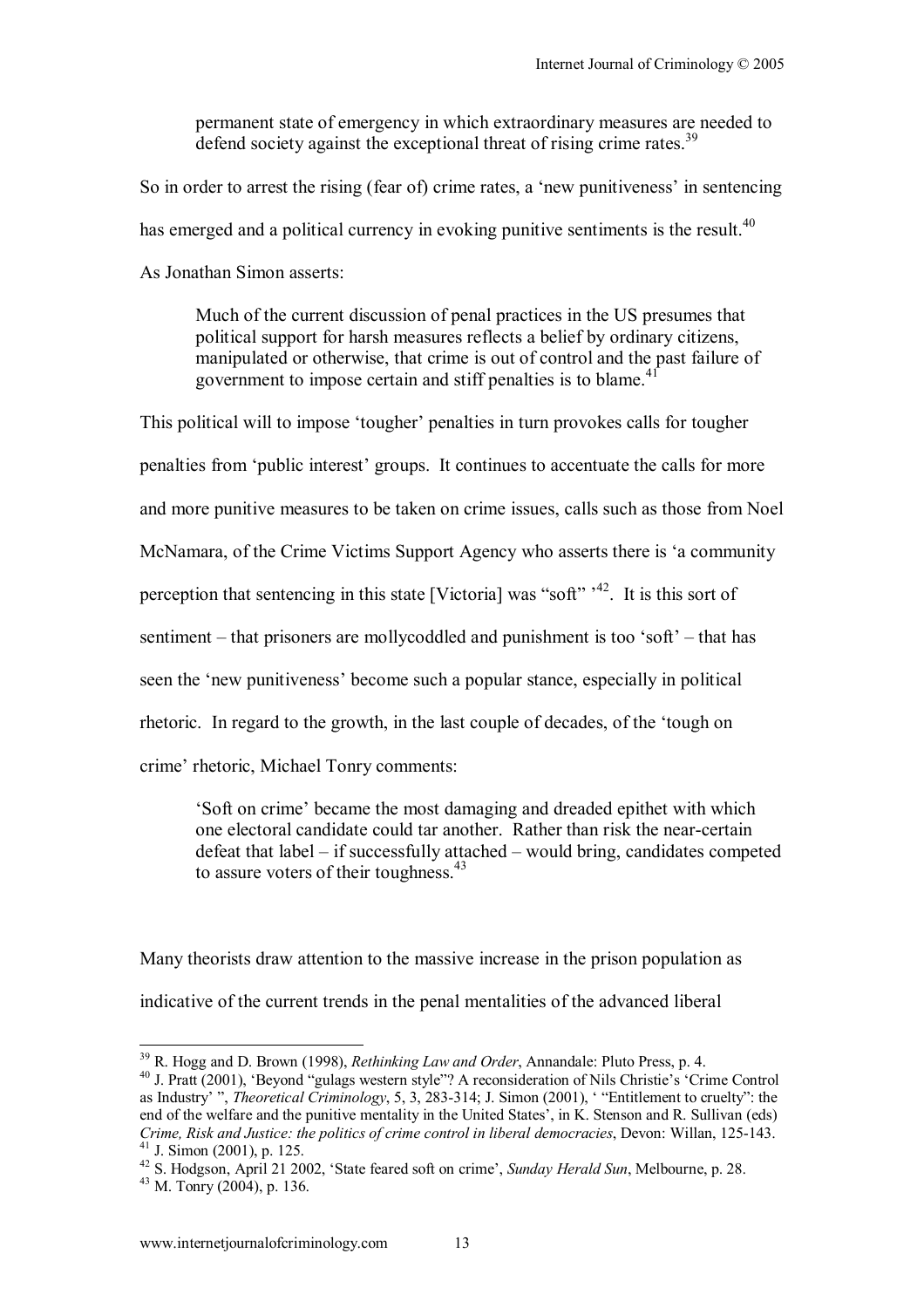societies.<sup>44</sup> It is, as these theorists contend, an era of 'new punitiveness<sup> $45$ </sup> or of 'hyper-incarceration'.<sup>46</sup> The calls for harsher penalties and less 'mollycoddling' of ëcriminalsí by the various interest groups, media commentators and politicians is demonstrative of the increasingly punitive nature of the penal discourses.<sup>47</sup> However, as David Garland notes, if we are to understand punishment, we need to look beyond penal systems per se, to the wider contemporary cultural landscape:

Punishment should be understood as a set of cultural practices which supports a complex pattern of regulatory, expressive and significatory effects, and any analytical approach should look for the pattern of cultural expression as well as the logic of social control.<sup>48</sup>

Alongside the punitiveness in penality is another cultural theme, a theme that sits apart from the sensibilities that provoke what Nils Christie terms the ëgulags, western style<sup>49</sup>. It is a 'cultural expression' that appeals to the therapeutic sensibilities of western culture. As I shall demonstrate, the appeal of the therapeutic world, within the present culture, is one of ever-expanding necessity to all realms of person-hood; the political, personal and consumerist aspects of human identity are now therapeutically defined.

#### **Soft Options?**

The appeal to therapeutic knowledges spans many areas of the social fabric. Therapy, as a consumer item has become a major part of social existence, a form of emancipation that can be consumed in a half-hour session of indulgence. From

<sup>44</sup> See N. Christie (2000); J. Pratt (1997).

 $45$  J. Pratt (2001).

 $46$  J. Simon (2000).

 $47$  R. Hogg and D. Brown (1998).

 $48$  D. Garland (1990), p. 10.

<sup>49</sup> N. Christie (2000); J. Pratt (2001).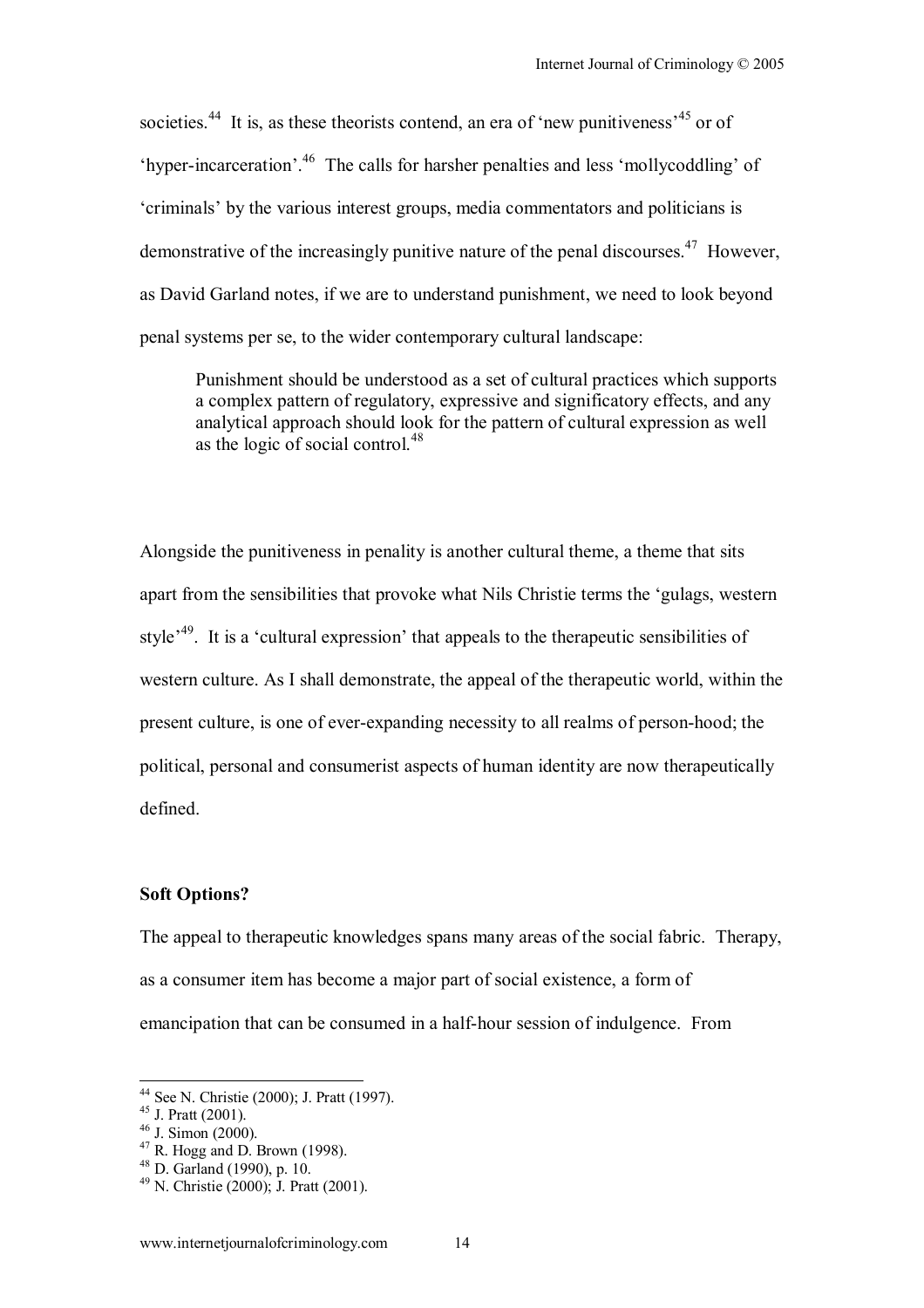psychotherapy to beauty therapy, to therapy as a consumer activity (retail therapy), the therapeutic is part of our everyday experience. But therapy is an emancipatory technology that does not only appeal to the sensibilities of those that buy into the therapeutic economy; it also resonates within the political spectrum. Policy itself is offered in the language of therapy to those worthy, deserving constituents, from the appeals of a president that 'feels your pain', like Bill Clinton,  $50$  of a Prime Minister that "'feels" and "cares" and promises to "share" and "reach out", like Tony Blair<sup>51</sup> to a would-be Prime Minister of Australia, like Mark Latham, promising not to neglect 'the things that matter most to people: family relationships and people's emotional well-being<sup> $52$ </sup>. The advantage of playing the therapeutically defined emotion card has extremely powerful political currency in what has been labelled by James L. Nolan Jr, the 'therapeutic state'<sup>53</sup>

However, therapy as a reward for the weary battler is seen as a privilege of freedom only to be bestowed upon those who 'deserve' freedom and is to be kept from the deviant population, until they prove themselves worthy  $-\text{ once they have 'paid' for}$ their crimes. It is an area of personal indulgence that, according to the advocates of the 'tough on crime' rhetoric, is to only be experienced by those who refrain from breaking the law, a kind of privilege of freedom. For example, Steve Medcraft, the president of the public interest group, ëPeople Against Lenient Sentencingí (PALS) asserted in a recent tabloid article, titled ëViolent Youths get fast-food bribes: inmate rewards spark outrage', that 'juvenile justice centres have become like resorts' and that the offenders have ëgot basically all that they have at home, and sometimes

<sup>50</sup> F. Furedi (2002), p. 227.

<sup>51</sup> F. Furedi (2002), p. 225.

<sup>&</sup>lt;sup>52</sup> G. McManus (2004), 'Minister for happiness: Tanner keen to raise our spirits', *Herald Sun*, January 30, p. 4.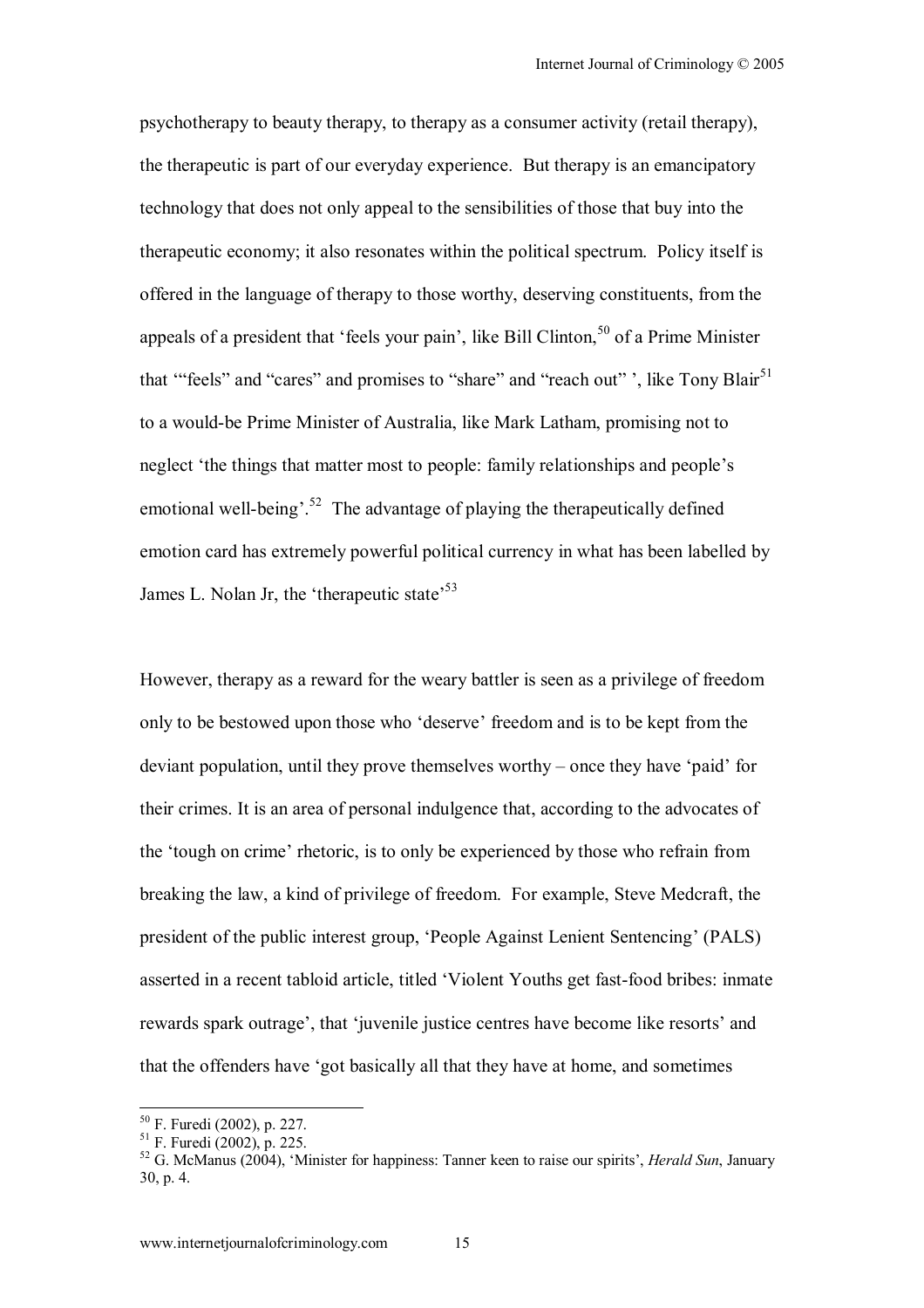they're better off inside than out<sup> $54$ </sup>. The article emphasises the trips to McDonalds and ëother luxuries enjoyed by the inmates [including] swimming pools and video games' and insists 'the McDonald's revelations have provoked outrage.<sup>55</sup> This collective feeling of 'outrage' that is voiced by the 'public interest' groups and the popular press is especially demonstrative of the privileging of freedom for those who refrain from breaking the law, furthering the notion that therapeutic indulgence is something one receives for abstaining from breaking the law and not something that is to be experienced 'inside'. Therapy as a form of reward, at the very least, rubs incongruously with the 'new punitiveness' of the penal world. And yet the therapeutic culture and the new punitiveness have emerged at the same time, and, as we shall see, in the same penal environment.

Penal theorists such as Garland, Simon, Pratt, O'Malley and Christie, have commented that we are in a period of 'high-crime society'; 'hyper-incarceration'; witnessing the formation of 'gulags, western style'.<sup>56</sup> At the same time other theorists such as Nolan, Furedi, Hewitt, and Rieff, have commented that we are seeing the formation of 'the therapeutic state'; 'the institutionalization of the therapeutic ethos'; the 'triumph of the therapeutic<sup>57</sup>. How then can the 'soft' notions of the 'therapeutic state' rise parallel to the punitive notions of the 'tough on crime' sentiment, especially when one considers Garland's premise that punishment should be understood as part of a wider pattern of cultural expression? Is one set of theorists off the mark? Or is it

 <sup>53</sup> See J. Nolan Jr (1998).

<sup>&</sup>lt;sup>54</sup> C. Tinkler, I Haberfield and C Crawford (2004), 'Violent youths get fast food bribes: inmate rewards spark outrage', *Herald Sun*, April 1, p. 7.<br><sup>55</sup> C. Tinkler et al. (2004).

<sup>&</sup>lt;sup>56</sup> D. Garland (2001); D. Garland (2000), 'The culture of high crime societies: some preconditions of recent "law and order" policies', *British Journal of Criminology,* 40, 347-375; J. Simon (1993); J. Pratt (2001); P. O'Malley (1999 *b*); N. Christie (2000).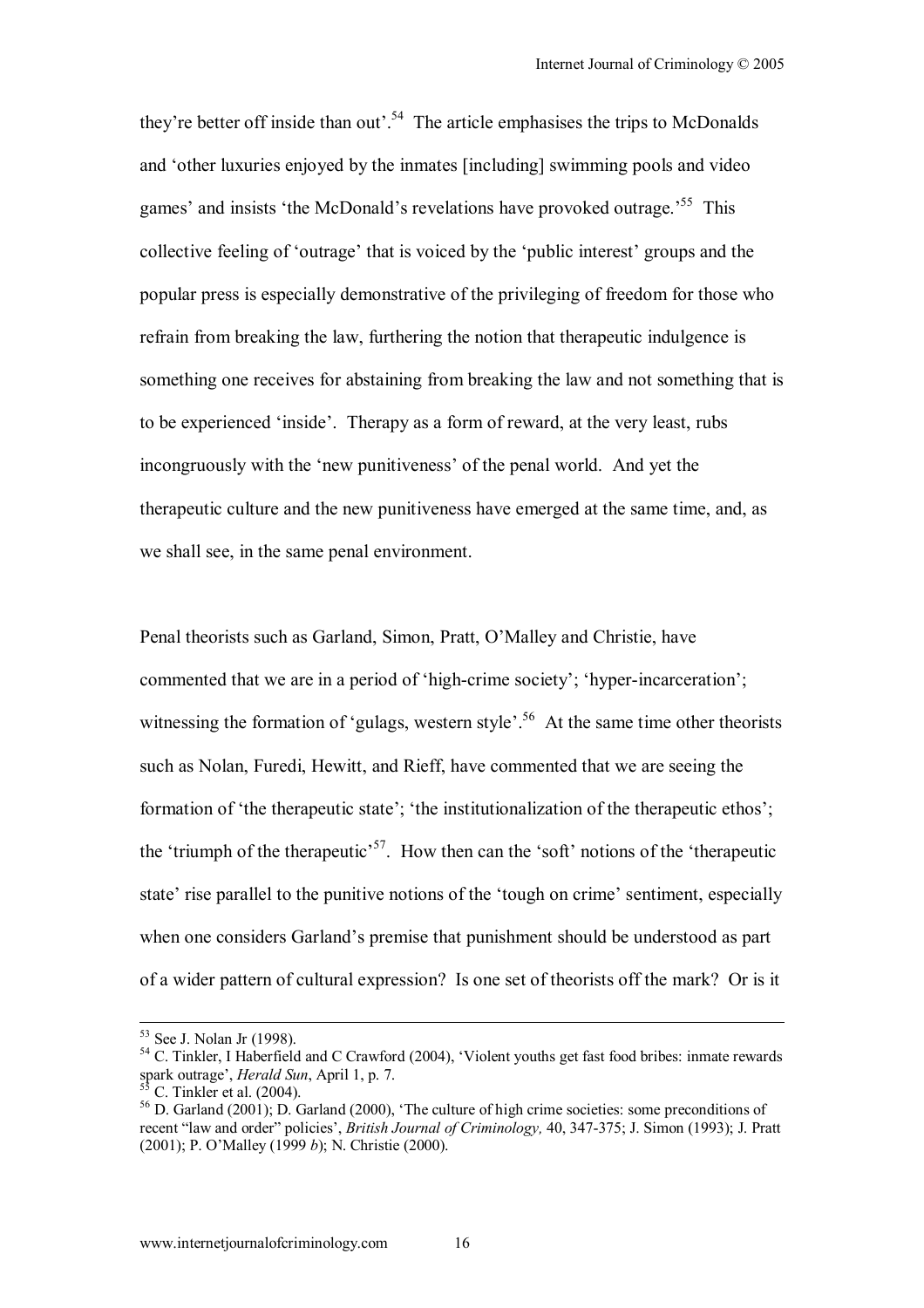possible to understand therapy as a reward to those who refrain from breaking the law, leaving the punitiveness within penality as an isolated phenomenon directed at only those who break the law? How then can therapeutic techniques be incorporated into justice, without generating mass public outrage?

## **Tough Therapy**

One of the ways in which therapy makes its claim in the punitive penal landscape, is to assert itself as, in fact, 'tough'. The neo-liberal ethos of individual responsibility allows for the knowledge of therapy as a liberating agent, to overcome the ills of one's life. The arduous task of starting a regime of therapy is seen as the first step toward the ultimate goal of the program – the production of an emancipated self. Therapy also acts in the governance of the population by producing a certain type of individual, one that through their adherence to the therapeutically defined goals acts for the overall betterment of society. It helps to produce individuals who are 'free to choose<sup>58</sup> the form of therapy that best suits their lifestyle and their society. As Nikolas Rose succinctly notes:

Even pleasure has become a form of work to be accomplished with the aid of professional expertise and under the aegis of scientifically codified knowledge.<sup>59</sup>

Therapy, as a technology of governance, acts in the production of the enterprising individual; the individual who adheres to the scientifically coded knowledge of the therapeutic world, and works hard at earning their pleasurable moments. The selfregulating ends of the adoption of the therapeutic ethos enables one to go to the

 <sup>57</sup> J. Nolan Jr (1998); F. Furedi (2002); J. Hewitt (1998), *The Myth of Self-Esteem: finding happiness and solving problems in America*, New York: St. Martins Press; P. Rieff (1966), *The Triumph of the Therapeutic*, Chicago: University of Chicago Press.<br><sup>58</sup> N. Rose (1999 *a*), p. 4.<br><sup>59</sup> N. Rose (1999 *a*), p. 243.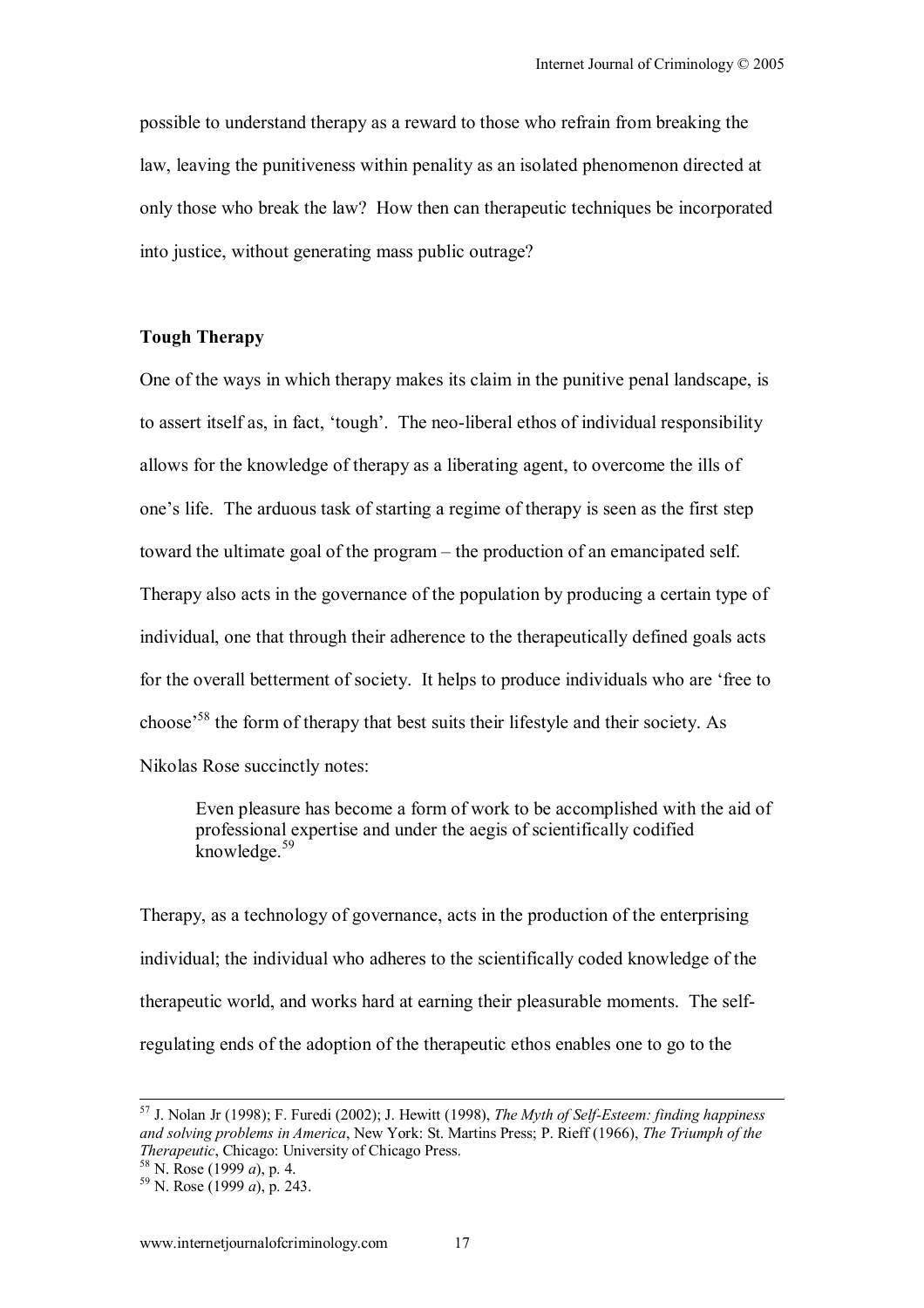gymnasium, eat the correct balance of various foods, express themselves in the correct therapeutic terminology and seek professional help when any sign of personal  $imbalance - be it psychological or physical - is demonstrated. The therapeutic ethos$ enables one to work to ensure all areas of life are 'in balance', or 'in harmony', in order to achieve their 'pleasurable moments'

The tough work of therapy is quickly surpassed by the emancipation one feels by participating in the exercise of therapy  $-$  or such is the aim. However the degree to which one has reached this 'aim' must be constantly assessed and cultivated by the individual. In other words therapy becomes a process of *perpetual* self-assessment and analysis. With this in mind, then, is it such a huge leap to include techniques of therapy into the penal realm, even within the 'new-punitiveness' of the 'era of hyperincarceration<sup>'</sup>, given the penal institutions call for a greater exercise of control over the criminal population? For therapy itself is a pursuit which entails a level of difficulty in achieving and sustaining, so much so that one can never reach a finality of treatment.

Therapy, as a method of social control, offers the state a 'more humane' form of control than the traditional incarceratory sanctions. Frank Furedi notes:

The institutionalization of the therapeutic ethos can also be interpreted as the constitution of a regime of social control. Those who run afoul of the norms of the therapeutic ethos often discover that they are not just offered but are coerced into receiving 'help'. $^{60}$ 

It is of little surprise then that Michael Tonry suggests that within the penal arena the majority of officials are loath to continue the punitive march that has seen ascendancy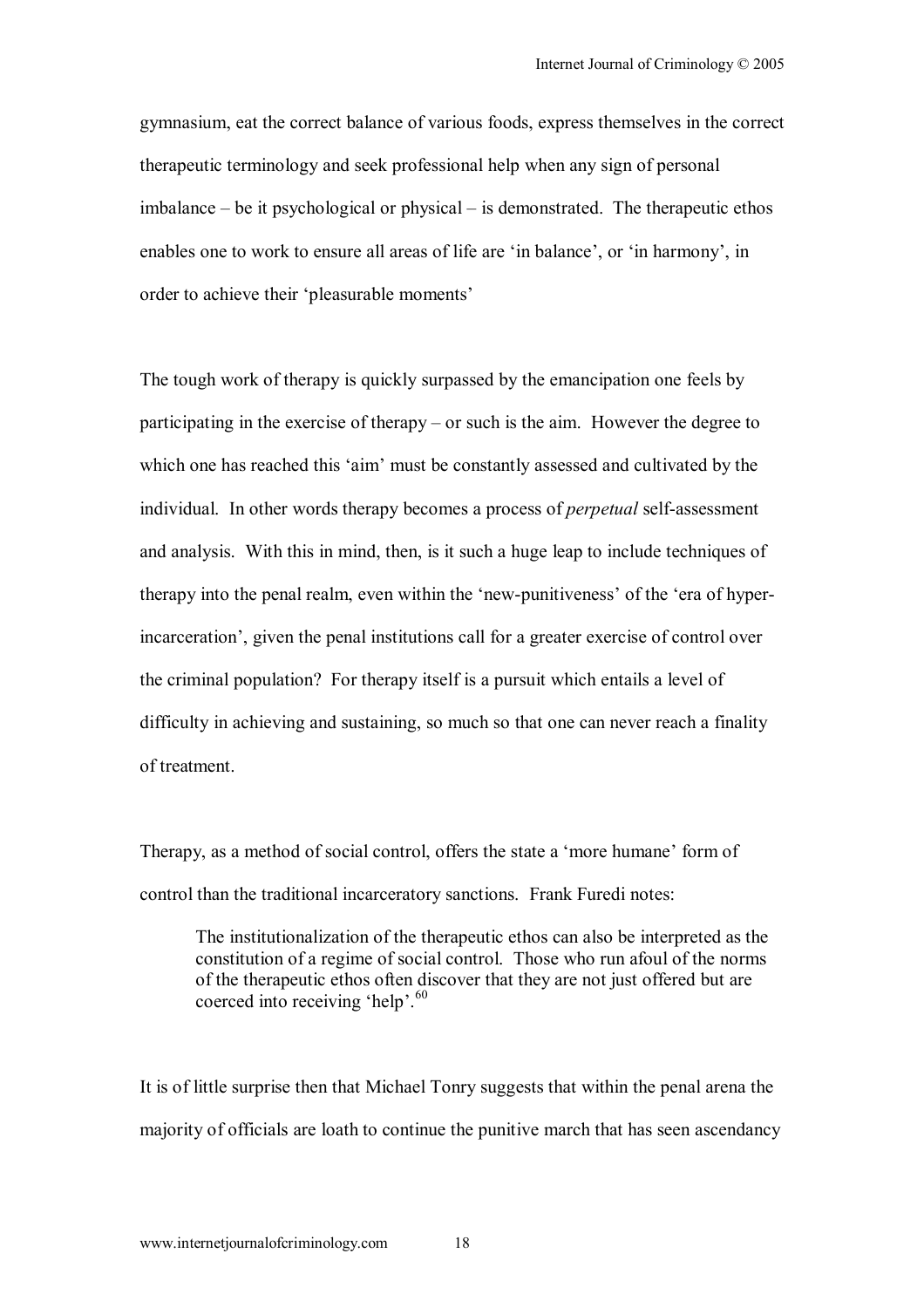in the last couple of decades. For the controlling ability of the therapeutic ethos  $$ through its continual regime of self-analysis – has allowed policy makers to look at the therapeutic model as an alternative to the punitive procession. He continues:

...the [punitive] fervor is abating, policies gradually are softening, a wider range of voices is being heard, and the prison population is stabilizing and in some places declining a little. $61$ 

However he further suggests that we are at an impasse, where, although those within the penal system are advocating change, the politicians and legislators are in a state of inertia. It is, according to Tonry, 'no political risk' to continue with punitive measures.<sup>62</sup> The refusal to change legislation to 'soft' measures is to continue to win the political game, even when it is only a few that support the 'tough' measures. As

Tonry makes clear:

No matter how amenable most voters may be to sensible policy changes, the existence of a few percent who will always oppose candidates who appear 'soft' on crime or likely to 'coddle' offenders can immobilize legislatures.<sup>63</sup>

It is at this impasse that therapeutic jurisprudence and its practical realization  $-$  the

 $drug$  courts  $-\tilde{f}$  finds its calling. For it offers a solution to what Tonry asserts is the

unwanted punitive situation in penal institutions without compromising the 'tough'

stance of the legislature. As Justice Greg James of the Supreme Court of New South

Wales stressed when speaking of the drug courts as a therapeutic option in sentencing:

It is important that it be known that the measures imposed by the Drug Court includes punishment and that they not be seen simply as a 'soft option'.  $64$ 

The drug court, through its inclusion of punishment and its regime of continual selfanalysis via the therapeutic ethos, manages to avoid being labelled a 'soft option' and

 <sup>60</sup> F. Furedi (2002), p. 229.

 $61$  M. Tonry (2004), p. 9.

<sup>62</sup> M. Tonry (2004), p. 15.

 $63$  M. Tonry (2004), p. 18.

<sup>&</sup>lt;sup>64</sup> G. James (2002), <sup>t</sup>Future directions in sentencing – a judicial perspective' in *Drugs, Rehabilitation and the Criminal Justice System*, (New South Wales Drug Court conference, Sydney, February 28 2002), proceedings at www.lawlink.nsw.gov.au/drugcrt\drugcrt.nsf/pages/confgjspeech, (accessed September 2004).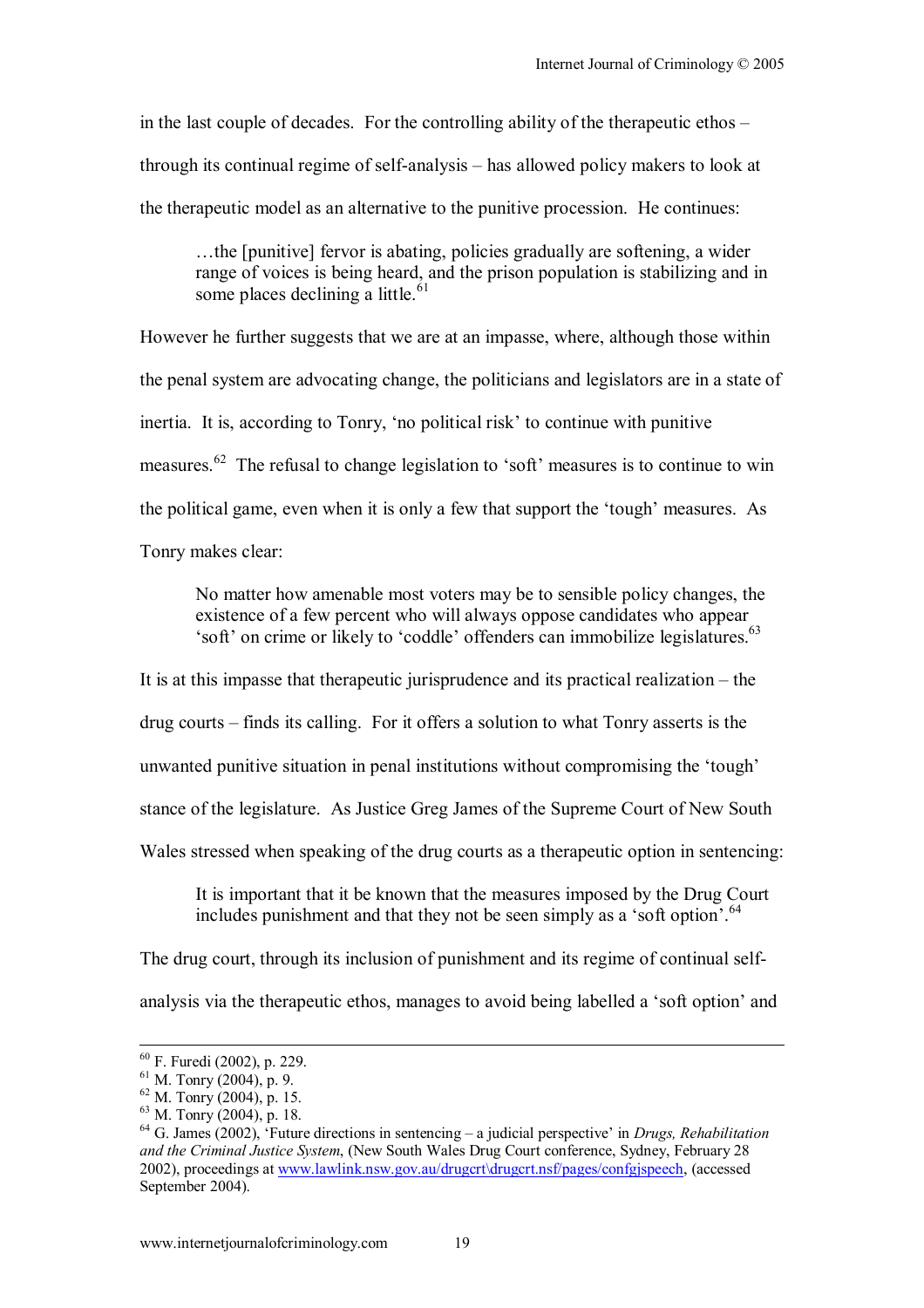effectively stakes its claim in both the therapeutic culture and the punitive penal landscape.

### **Negotiating the impasse**

The Drug Court 'revolution'<sup>65</sup> is a form of control that although based explicitly on

therapeutic guidelines manages nevertheless to carry with it a sensibility that

resonates within the punitive forces of the penal discourses. As part of the Victorian

Drug Court promotional pamphlet a question asked is 'Why is a drug court being

trialed?' The answer is as follows:

The Bracks government is committed to providing Victorians with safe streets, workplaces and homes. *This is achieved by being tough on crime and tough on the causes of crime*. The government has put in place a number of programs, as part of its overall strategy, to combat the problem of drug abuse and drug related crime  $-$  one of the most important issues affecting our community.

The Drug Court trial is part of this strategy. The Drug Court is a new approach to dealing with offenders in an attempt to reduce drug and alcohol related crime by *addressing its underlying causes*. 66

The above aspiration carries with it certain sense, a certain logic, that to get tough on crime, you address the underlying causes. Yet it is to be addressed by therapy; a tough' therapeutic program that attacks the 'heart of the problem'. Such a program offers to impose a monitored behaviour-modificational form of punishment without the *necessity* of incarceration – although the possibility of incarceration is there and is ever present.

The drug court offers a therapeutic program that allows for the possibility of 'reresponsiblizing' a deviant section of the citizenry. But it also allows for the further

 $65$  See A. Frieberg (2003), 'Therapeutic jurisprudence in Australia: paradigm shift or pragmatic incrementalism?' *Law in Context*, 20, 2, 6-23. See also J. Nolan Jr (2001).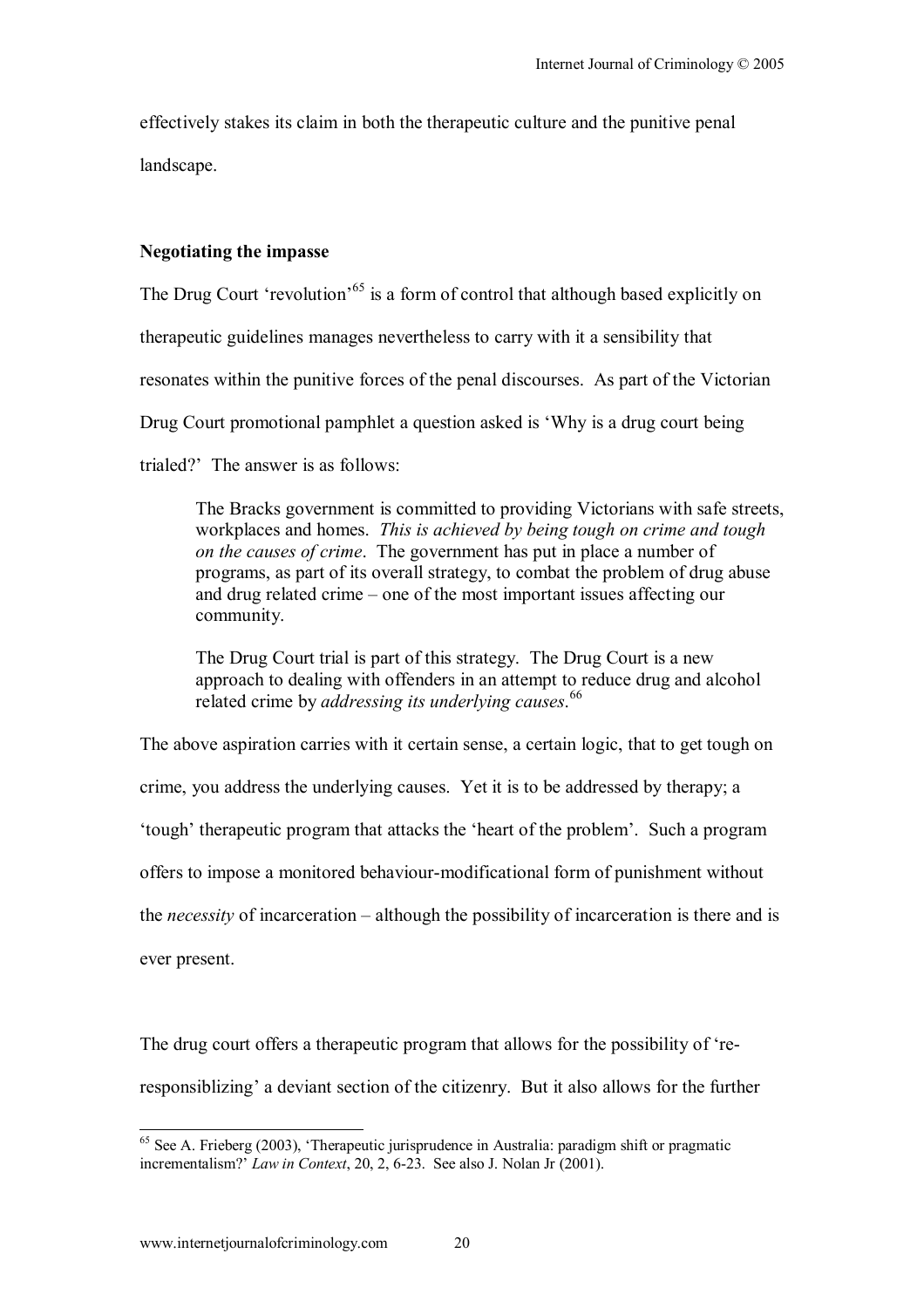confinement and exclusion of that deviant should they fail to participate properly within the therapeutic ethos. The possibility of incarceration enables the therapeutic program to directly appeal to the rhetoric of 'getting tough on crime'. It allows one to accept the attempt at therapy, for if the therapeutic program fails the older systems of incarceration will prevail. In effect a failsafe has been created through the ability of the program to impose more traditional incarceratory sanctions. The Drug Court, therefore, with its appeal to the humanising notions of therapy<sup>67</sup> and its appeal to the punitive notions of incapacitation and incarceration allow the program to resonate with a large portion of the population. It sits especially comfortably with the notions of what Jonathan Simon calls 'the entitlement to cruelty', in which he asserts:

Cruelty as a kind of government benefit becomes increasingly relevant to individuals who already experience themselves as disaggregated from any social provision.<sup>68</sup>

The appeal of drug courts is that they allow for the possibility of punishment if the ëclientsí fail. They manage to appeal to those who buy into the rhetoric of ënot a hand out, but a hand up' and allows them to test out such an initiative, that could otherwise be seen as 'soft on crime'. It presents itself as a double edged sword: treatment until failure, then an imposition of incarceration. If the individual fails within the program, a society, constituted as victims of crime, will receive its entitlement to cruelty; it will see the unreformable individual 'pay for their crime'. The underlying causes of the problem of crime are to be addressed through the implementation of a therapeutic form of justice, a hybrid form of justice that incorporates the 'tough on crime' rhetoric whilst appealing to the cultural sensibilities of the therapeutic ethos.

 <sup>66</sup> Victoria: Department of Justice (2002), *Drug Court: breaking the cycle of drug-related crime*, Melbourne, Department of Justice, (promotional pamphlet, emphasis added).

 $67$  D. Wexler and B. Winick (1996); P. Hora, W. Schma, J. Rosenthal (1999).

 $68$  J. Simon (2001), p. 138.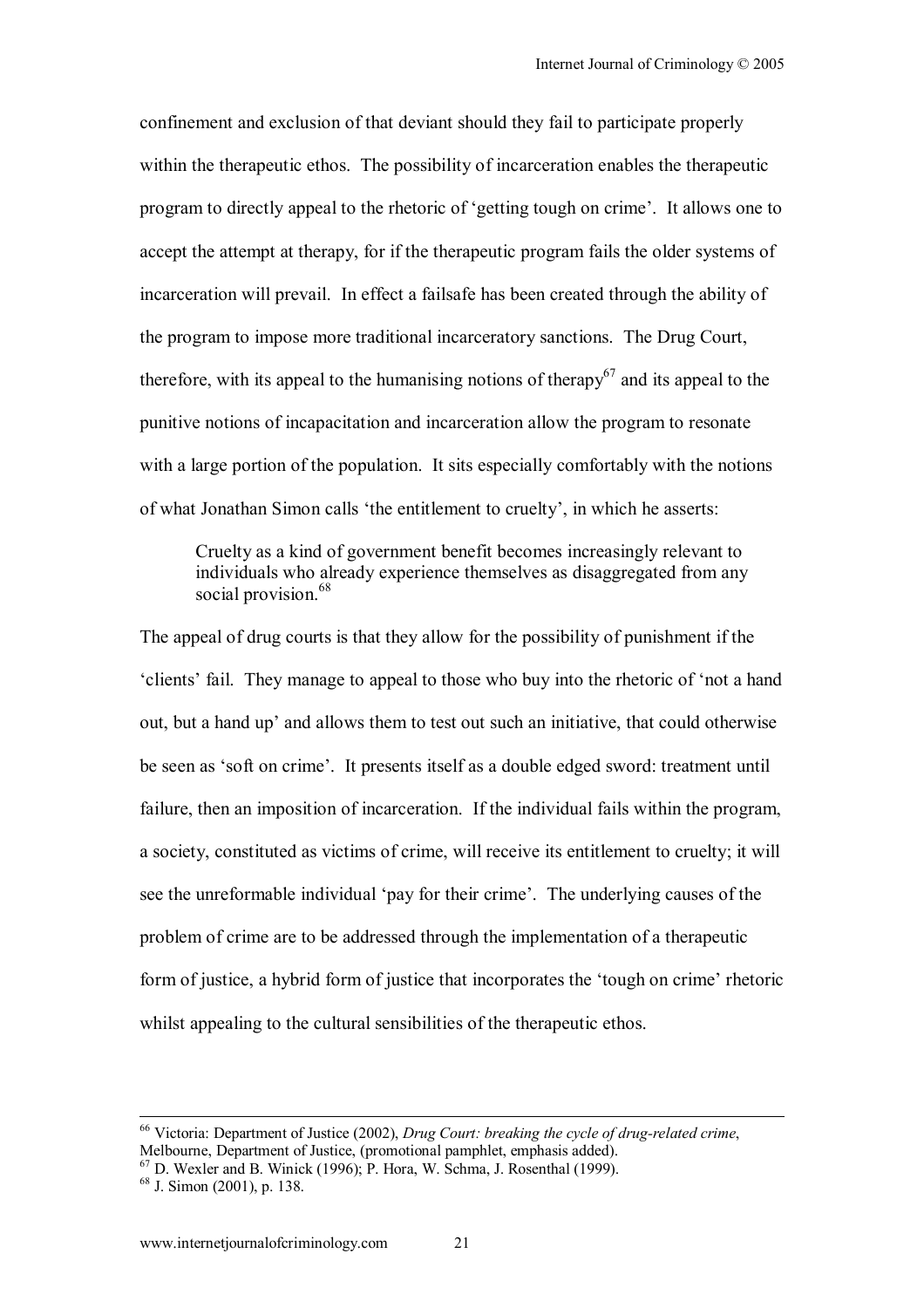#### **Hybrid Justice: nostalgia and progress**

The hybridity of the therapeutic and the punitive that I have argued have been incorporated into systems of therapeutic jurisprudence can also be interrogated in terms of nostalgia and progress. Therapeutic jurisprudence can appeal to the progress of scientific reasoning, through its incorporation of the language and expertise of the various 'psy' professionals<sup>69</sup>, an aspect of its operation that will be taken up in more detail in the next chapter. At the same time by attempting to implement a moral order based on these therapeutic understandings, the drug court allows for the possibility of moral reformation. Hence it also resonates with understandings that are reflective of religious sentiments. That is to say, it does not simply seek to reject a moral order based on quasi-religious understandings, in the name of rationalism; it seeks to appeal to aspects of both. By appealing to the production of a better self through the application of a *scientific* framework, the therapeutic model offers to humanise the harshness of life without removing the strenuous moral rigour of daily existence. As Nolan comments, the therapeutic model ëoffers to soften the harshness of life in the machine without removing the machine<sup> $\cdot$ . <sup>70</sup></sup>

It is this curious admixture that enables the therapeutic model to negotiate the impasse highlighted earlier. For as Nikolas Rose has commented: 'therapy is a method of learning how to endure the loneliness of a culture without faith<sup> $2^1$ </sup>. The drug court offers to substitute the missing faith of modernity with the moral understandings of the therapeutic ethos, whilst still enabling a system grounded in a scientific rationalism. That is, for the therapeutic model offers a progressive model of

<sup>69</sup> J. Nolan Jr (1998), p. 19.

<sup>70</sup> J. Nolan Jr. (1998), p .20.

<sup>&</sup>lt;sup>71</sup> N. Rose (1999 *a*), p. 220.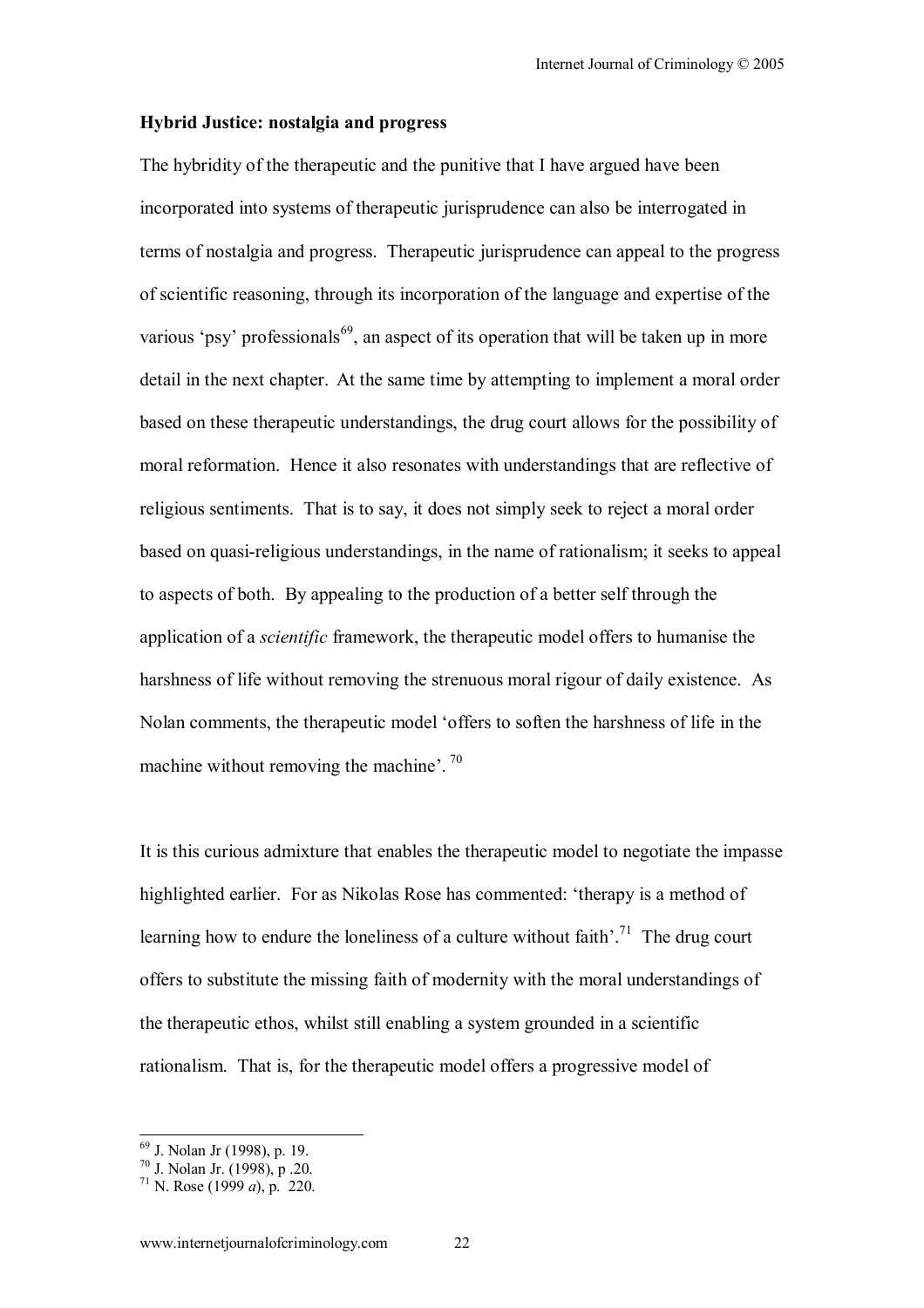governance based on the scientific rationalism associated with modernity that appeals to the nostalgic notions of moral reformation and, as discussed earlier, incarceration.

A number of contemporary theorists have remarked upon, and attempted to explain, the admixture of appeals to nostalgia and to progress in contemporary penal practices. It is an aspect that Pat O'Malley alludes to in his discussion of the volatile and contradictory nature of modern punishment.<sup>72</sup> Here he suggests that the reasons for the contradiction of modern penal practices is due, in the large part, to the 'changing' paradigms of government<sup>73</sup>, which has seen a destabilizing of old political certainties and a blending of neo-liberal and neo-conservative ideologies. Jonathan Simon also underscores the importance of nostalgic appeals in contemporary penality, though he attributes this nostalgic appeal to retributive penal practices to the anxieties of the postmodern era.74 Simon contends that the anxieties of current penal practices have been created through the decaying of modernity and that this has borne a 'willful nostalgia<sup> $\cdot$ </sup> which provides an infusion of 'meaningfulness for practices that can no longer find sustenance in real external referents.<sup>75</sup> Simon uses the example of the boot camp for his analysis and contends that the coherence and plausibility of modern punishment is in advanced decay.<sup>76</sup>

Like the drug court movement, much of the appeal of the boot camps, and the  $k$  wheelbarrow men<sup>77</sup> has been in its ability to appeal to a wide range of constituents in the punishment milieu. As Simon notes:

 $72$  N. Rose (1999 *a*), pp 175-6.

<sup>73</sup> P. O'Malley (1999 *b*), p. 192.<br><sup>74</sup> J. Simon (1995).

<sup>&</sup>lt;sup>75</sup> J. Simon (1995), p. 43; P. O'Malley, (1999), pp 182-3.

 $76$  J. Simon (1995), p. 41.

<sup>&</sup>lt;sup>77</sup> J. Pratt  $\overrightarrow{(2000 \ c)}$ .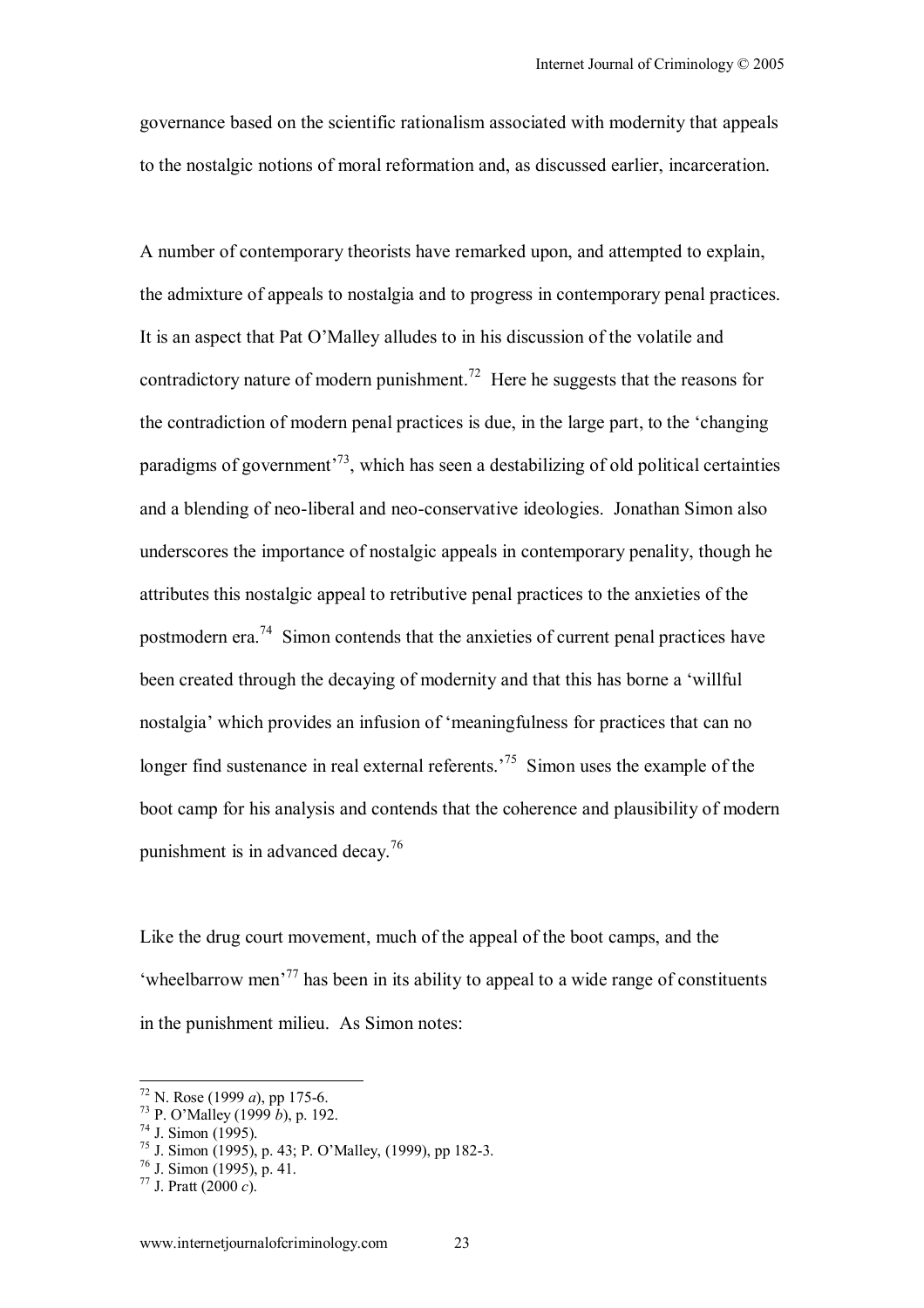During a period of massive public concern with crime, when policy matters have set the criminal justice officials against the politicians and the public against both, the boot camp has been one of the few initiatives that seems to resonate with all three  $^{78}$ 

Simon also points to the ability of the boot camp program to evoke considerable enthusiasm from both sides of the political spectrum:

Conservatives find in the boot camps confirmation of the philosophy that the collapse of personal discipline is behind the crime problem. [Meanwhile] liberals applaud the rhetoric of transformation.<sup>79</sup>

Simon suggests that the willful nostalgia involved in programs like that of the boot camp, though lending them 'a short-term jump in popular confidence' also gives them only a 'fleeting evocation'<sup>80</sup> – because they possess no real external referents. He asserts that there is 'little reason to believe that these oases of discipline can function effectively in a social world that offers little resonance.<sup>81</sup> Furthermore Simon echoes Tonry and argues that modern penality is at an impasse by insisting that the willful nostalgia associated with the boot camps ëreinforces complacency with the present and inertia against any real change.<sup>82</sup>

However, the drug court is able to reconcile those anxieties alluded to by Simon in a way that gives them more than a 'fleeting evocation'. In contrast to the boot camps of Simon's analysis, the drug courts are able to appeal to real external referents. The ubiquitous nature of the therapeutic ethos has allowed for the drug court to appeal to those therapeutic cultural referents that theorists like Nolan underscore as a well-

<sup>78</sup> J. Simon (1995), p. 27.

 $79$  J. Simon (1995), p. 28; P. O'Malley (1999).

<sup>80</sup> J. Simon (1995), p. 39.

 $81$  J. Simon (1993), p. 248.

 $82$  J. Simon (1995), p. 42; M. Tonry (2004).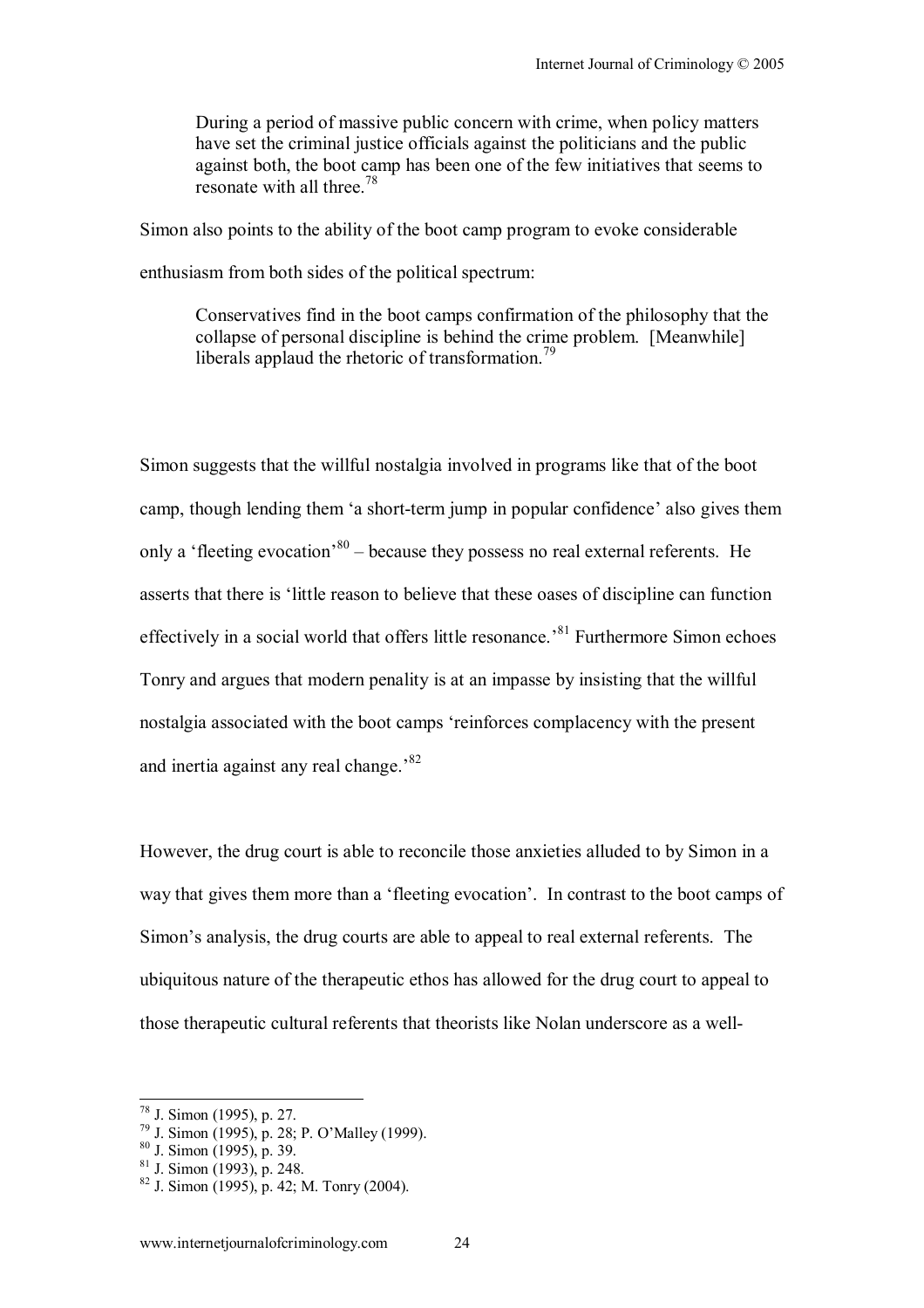embedded part of our social reality. $83$  It is through this appeal that the drug court movement has grown at such a rapid rate, and across national boundaries, whereas the boot camps have remained a comparatively isolated phenomenon. It is the ability of the drug court program to find sustenance in real external referents that enables it to negotiate that impasse and reconcile the anxieties of modern punishment.

This chapter has sought to highlight the ability of the drug courts to appeal to the very volatility and contradiction that has been commented on. This chapter has contended that the drug courts hybrid nature is the very aspect that allows it to have such a high level of cultural resonance, especially its ability to appeal to the punitive ideals of modern penal practices whilst being grounded in an explicitly therapeutic form of justice; therapeutic jurisprudence. Insofar as it does not reject one process of reform over the other the drug court is empowered to successfully negotiate the conflict between the 'tough on crime' march and the will to therapy within the penal institutions and the judiciary. However it also overcomes the 'fleeting evocation' of previous attempts at hybrid systems by appealing to 'real external referents', which has given the drug court the institutional strength to sustain its appeal. It is through its hybridity and widespread appeal to various knowledges that the drug courts and the wider therapeutic jurisprudence movement is able to negotiate the impasse of modern penality and flourish as a movement, maybe even a revolution.<sup>84</sup>

The following chapter moves from an investigation of the emergence of the drug courts in a contradictory field to the contradictions inherent *in* the drug court, and how they impact on the various actors involved within the drug court. Winick and Wexler

<sup>83</sup> J. Nolan Jr. (1998).

 $84 \text{ P}$  Hora, W. Schma, J. Rosenthal (1999).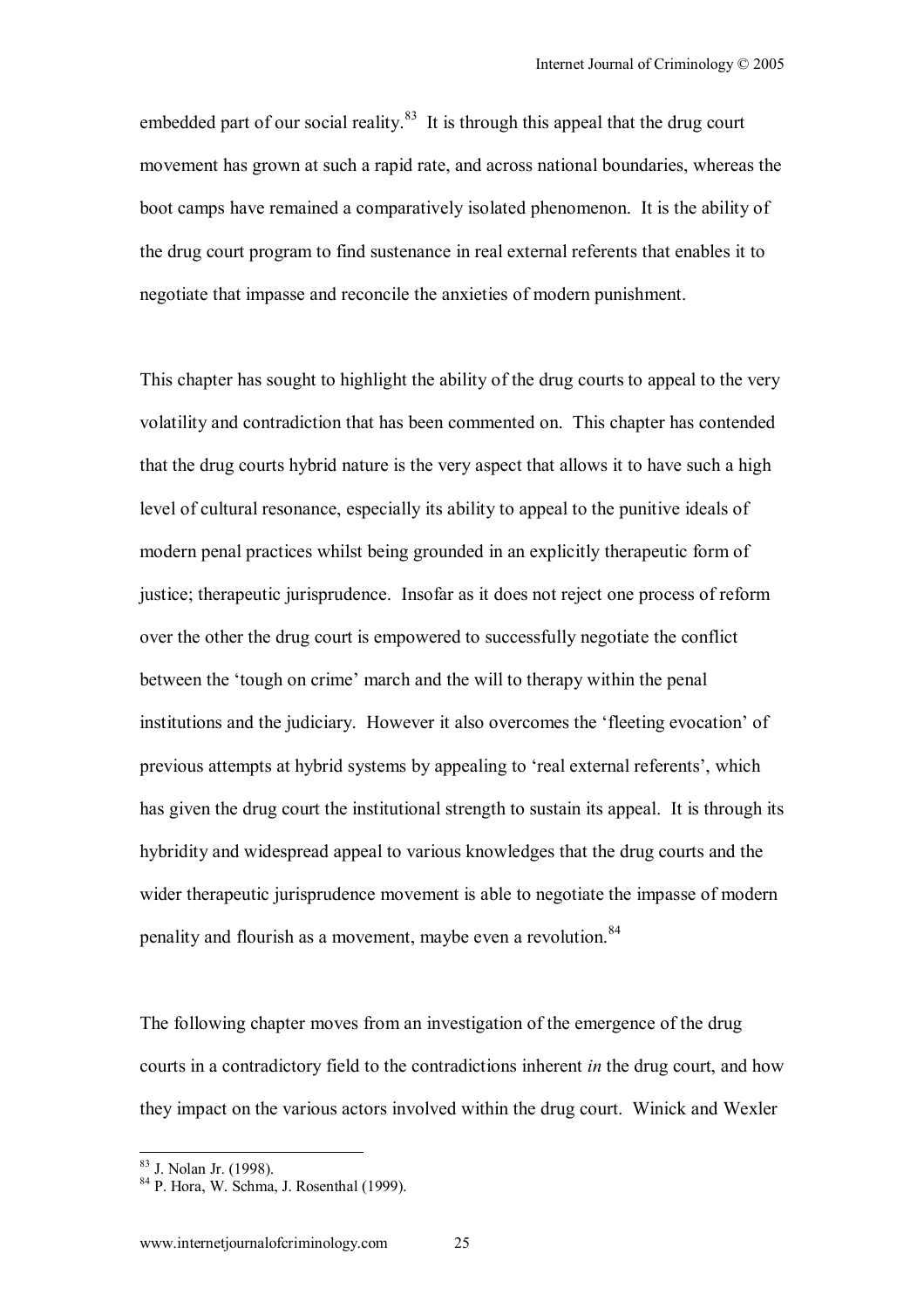assert that the drug courts can gain, through therapeutic jurisprudence 'an interdisciplinary perspective that can provide a grounding for the new judicial movement, for therapeutic jurisprudence specifically asked *what* legal arrangements work and *why*. 85 In the following chapter I will seek to explore *how* these legal arrangements of therapeutic jurisprudence, captured specifically by the drug court movement, work.

 $\overline{\phantom{a}}$ 

 $85$  B. Winick and D. Wexler (2003 *b*), 'Therapeutic jurisprudence as a theoretical foundation for these new judicial approachesí, in B. Winick and D. Wexler (eds), *Judging in a Therapeutic Key: therapeutic jurisprudence and the courts*, Durham: Carolina Academic Press, 7-10.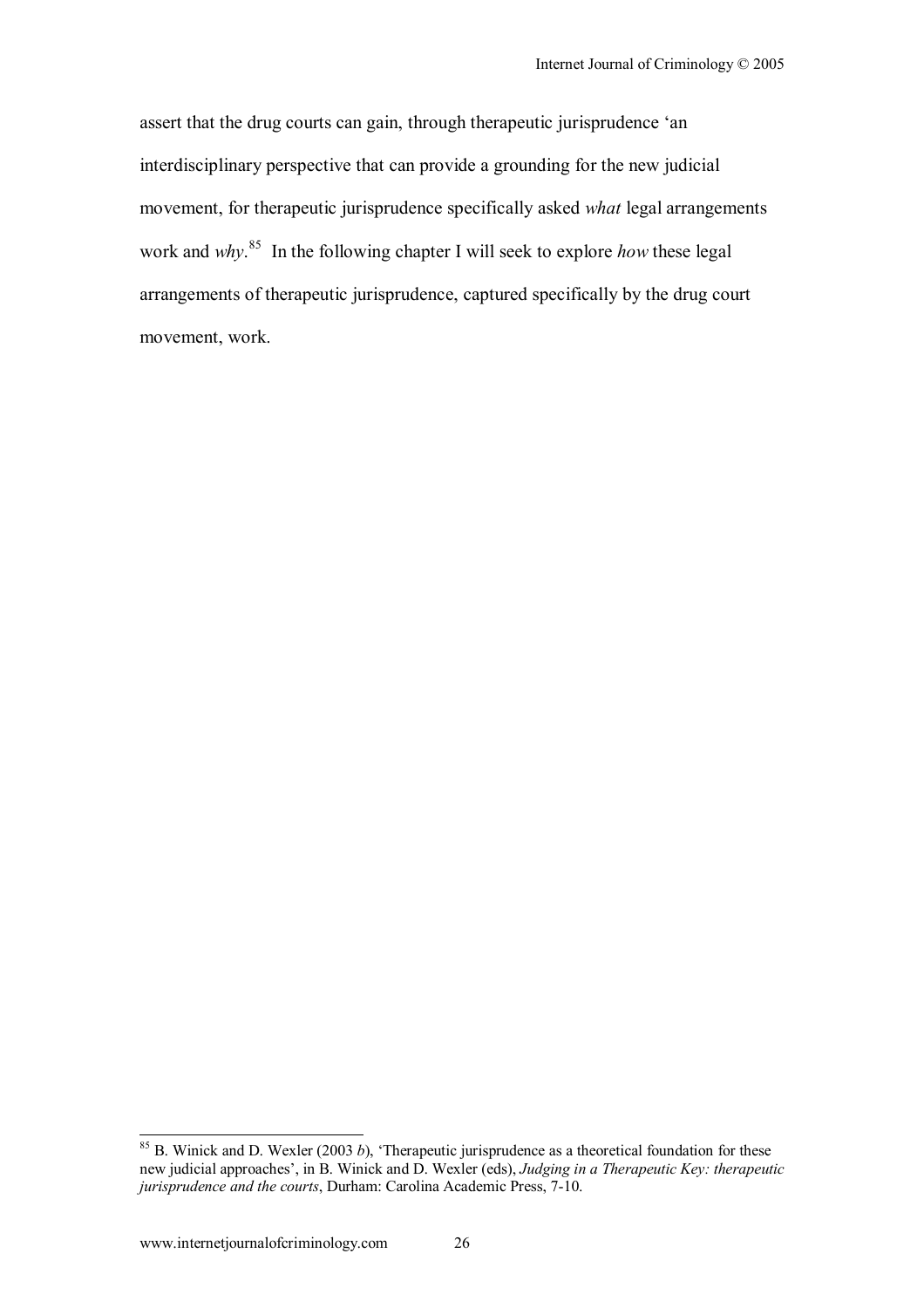## **Chapter Two Terms of Negotiation.**

Treatment of the participants as adults in a respectful fashion increases their self-esteem. In the Drug Court we are teaching them to progress towards independence, and to develop trust in the system. The positive structure of the system is directed towards extracting honesty which encourages them to become more mature and self-reflective.<sup>86</sup>

The rise of therapeutic procedures of justice, especially in relation to drug treatment courts, places a significant emphasis upon the value of self-esteem, empowerment, voice, volition and validation on the part of the 'client'. The drug addict is to be 'cured' through techniques of the self that gear the addict towards a life of citizenry. The central importance of knowing one's self and of being able to articulate that knowledge of the self within the therapeutic language is forever on display within existing drug court theory and practice.<sup>87</sup>

The implementation of drug courts across the English speaking world has seen a significant shift in the techniques used to hand out justice in relation to drugs and crime. It is that shift in the understanding of justice that will be investigated in this chapter. Specifically, this chapter will explore the techniques of this new juridical form as celebrated by its advocates, but also as techniques of governance that demand more critical scrutiny. Key concepts, including self-esteem, empowerment, volition and validation are examined in terms of the role they play, as understood by the advocates of therapeutic jurisprudence. But these concepts are also examined critically as techniques for the exercise of power, and indeed, finally, for the extension of power beyond what we might think of as the legitimate limits of legal judgements.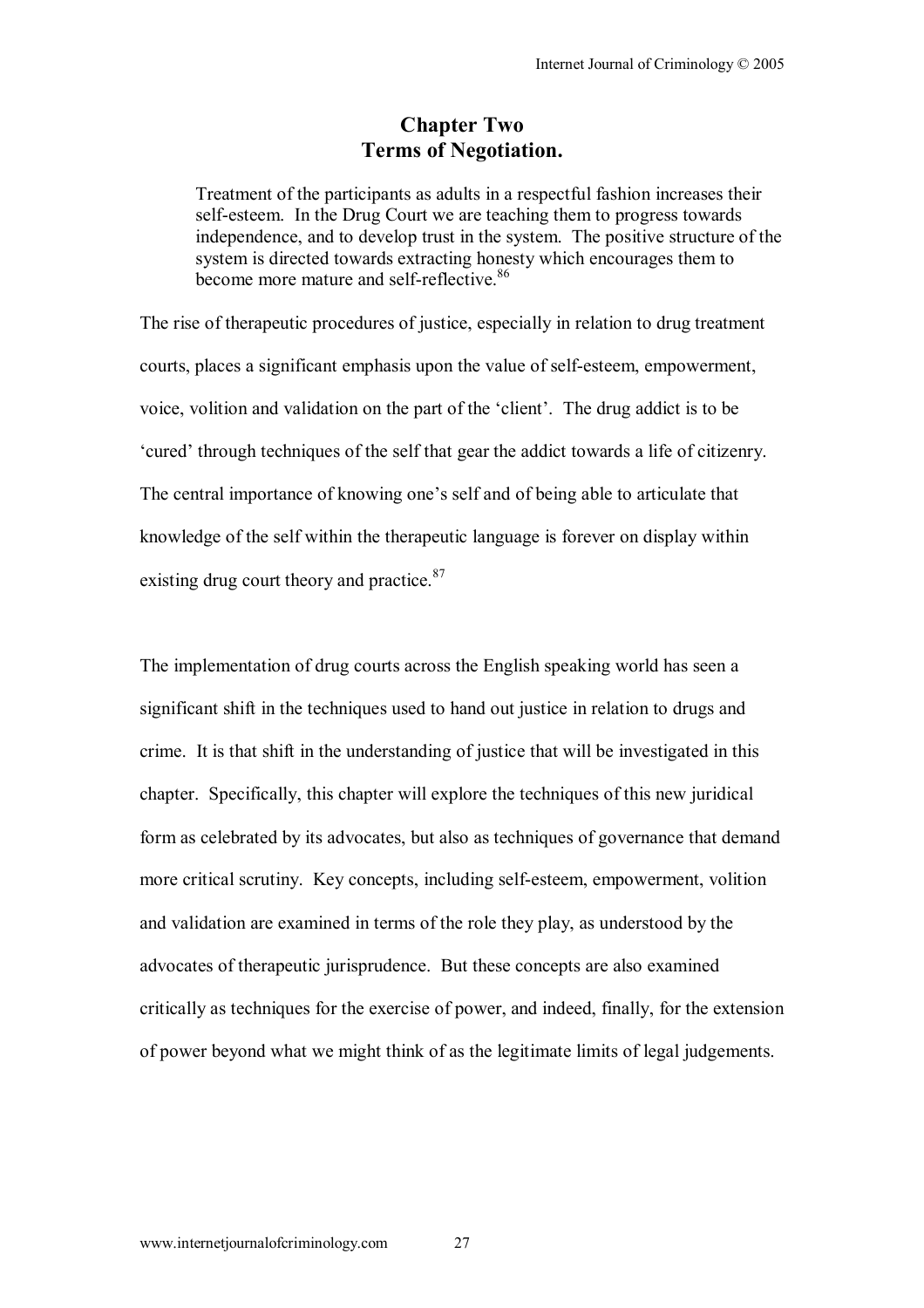#### **Advocating a new team approach**

In a recent conference on Drug Courts in New South Wales, three different professionals spoke about the relevance of therapeutic jurisprudence to the formation and effectiveness of drug courts<sup>88</sup>. Although the conference was itself mainly aimed at judges and lawyers, two of the three speakers were non-legal professionals, one a criminologist and the other a psychiatrist. It may not be overly unusual for professionals from other areas to speak at legal conferences, but it is indicative of the hybridity of the knowledges therapeutic jurisprudence creates. The rise of therapeutic knowledges within the drug court drama has meant that legal professionals  $$ especially judges, for traditionally they are the central characters  $-$  have undertaken a transformation from a rigid legal standpoint to a view of the world that encompasses knowledges of the therapeutic framework. As Judge Neil Milson put it in the 2002 conference, ëIn this context the continuing professional education takes on an added dimension. The judge and all the members of the team need to gain knowledge about drugs, addiction, and treatment.<sup>89</sup> Further, judges are, at times, having to allow their powers within the courtroom to be implicitly usurped by therapeutic professionals within the team. Again Milson emphasises this point:

One has to be prepared to accept advice or to be led or even to be corrected by the other professionals in the area. You cannot be the judge who is father who knows best at all times, because it doesn't work and because you don't.<sup>90</sup>

<sup>&</sup>lt;sup>86</sup> New South Wales: Attorney General's Department (2002 *b*), *New South Wales Drug Court Evaluation: a process evaluation*, Sydney: Bureau of Crime Statistics and Research, www.lawlink.nsw.gov.au/bocsar1.nsf/pages/l13textsection11, (accessed September 2004).<br><sup>87</sup> J. Nolan Jr (2001).

<sup>88</sup> New South Wales: Attorney General's Department (2002 *a*), 'Workshop No.1: Therapeutic jurisprudence and the role of the judicial officer in a therapeutic court' in *Drugs, Rehabilitation and the Criminal Justice System*, (Drug Court conference, Sydney, February 28 2002), proceedings at www.lawlink.nsw.gov.au/drugert/drugert.nsf/pages/confw1, (accessed September 2004), p. 1.<br><sup>89</sup> New South Wales: Attorney General's Department (2002 *a*), p. 13.<br><sup>90</sup> New South Wales: Attorney General's Department (2002 *a*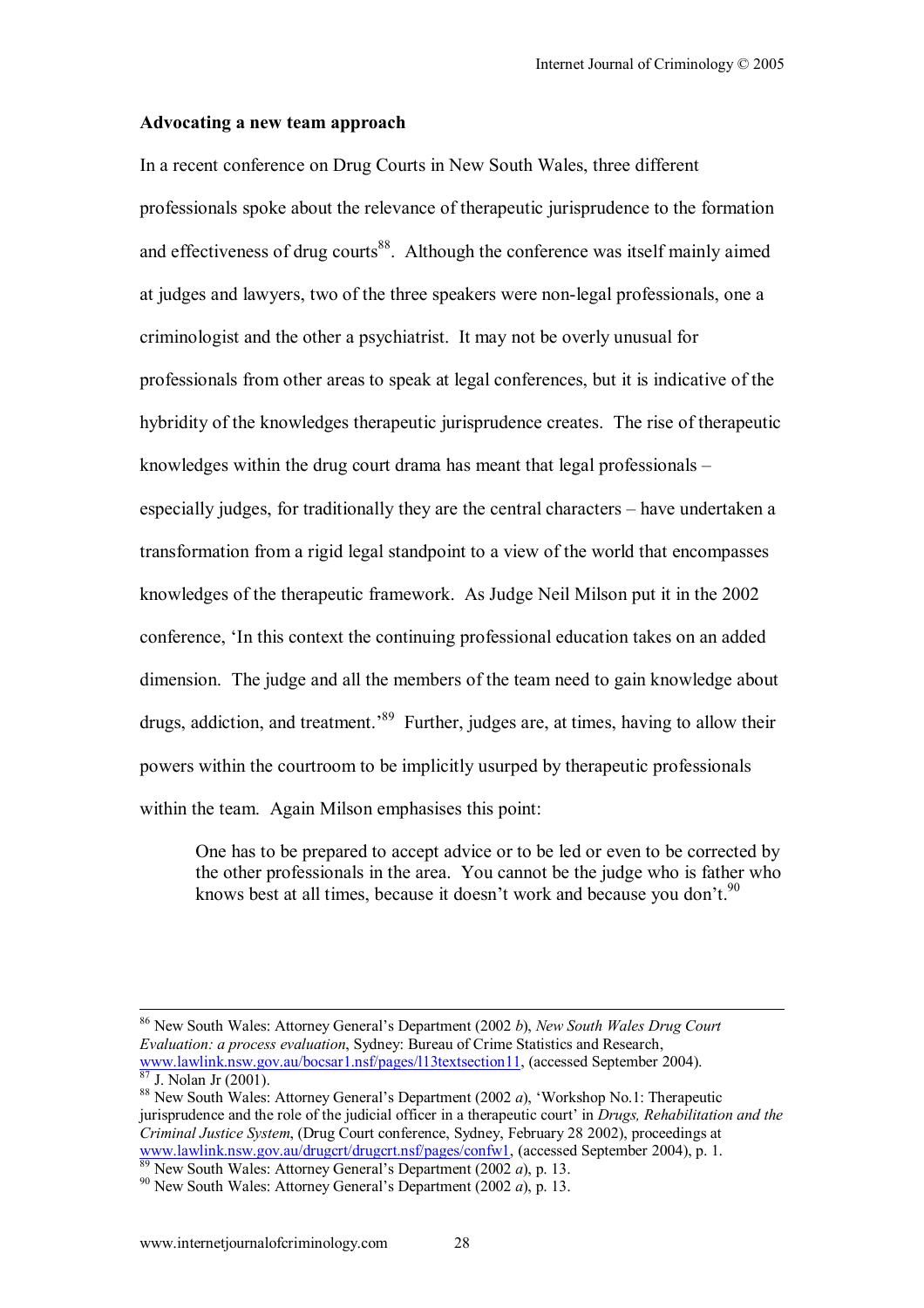Through the injection of therapeutic knowledges into the arm of the legal realm, judges and other traditional legal professionals have begun to understand their roles in the proceedings of drug courts and other therapeutic jurisprudence-based initiatives as being aimed at the betterment of society through the deployment of therapeutic values, not only legal values. This transformation of traditional understandings of justice has seen the placement of therapeutic professionals within the judicial team and has given therapeutic professionals a much larger scope to influence the behaviours of the court and its clients. This injection, however, is celebrated by the proponents of the drug courts, including the legal professionals. It has allowed the legal realm to understand the reasons given for addiction in terms provided by the different therapeutic experts that are on hand to disseminate their knowledges through the court. Through the tutelage of therapeutic professionals the traditional court professionals have gained the therapeutic knowledge that criminality, in instances that come before the drug court<sup>91</sup>, is caused by drug dependency, which if curbed, it is hoped can end the criminality of the individual and even of those close to that individual<sup>92</sup>. However, it is not via a re-education in terms of drug hazards and harm minimisation policies that the client will be seen to prosper, although they may be involved. It is through the re-education of clients in terms of their self-worth and the building of self-esteem that the cycle of drug dependency and the cycle of criminality will be broken. As the Aboriginal Legal Service in Western Australia noted, in response to a recently instituted alternative sentencing regime:

 $\overline{\phantom{a}}$ 

<sup>&</sup>lt;sup>91</sup> Victoria: Department of Justice (2003 *a*), *Drug Court*, Victoria: Department of Justice,<br>www.justice.vic.gov.au, (accessed September 2004).<br><sup>92</sup> M. King (2003 b), 'Innovation in Court Practice: wing there are becau

W. King (2003 *b*), 'Innovation in Court Practice: using therapeutic Jurisprudence in a multijurisdictional regional magistrates' court' in *New Challenges, Fresh Solutions*, (21<sup>st</sup> Annual Conference of the Australian Institute of Judicial Administration, Fremantle, September 20, 2003), proceedings at www.aija.org.au/ac03/papers/Hannam.rtf, (accessed September 2004).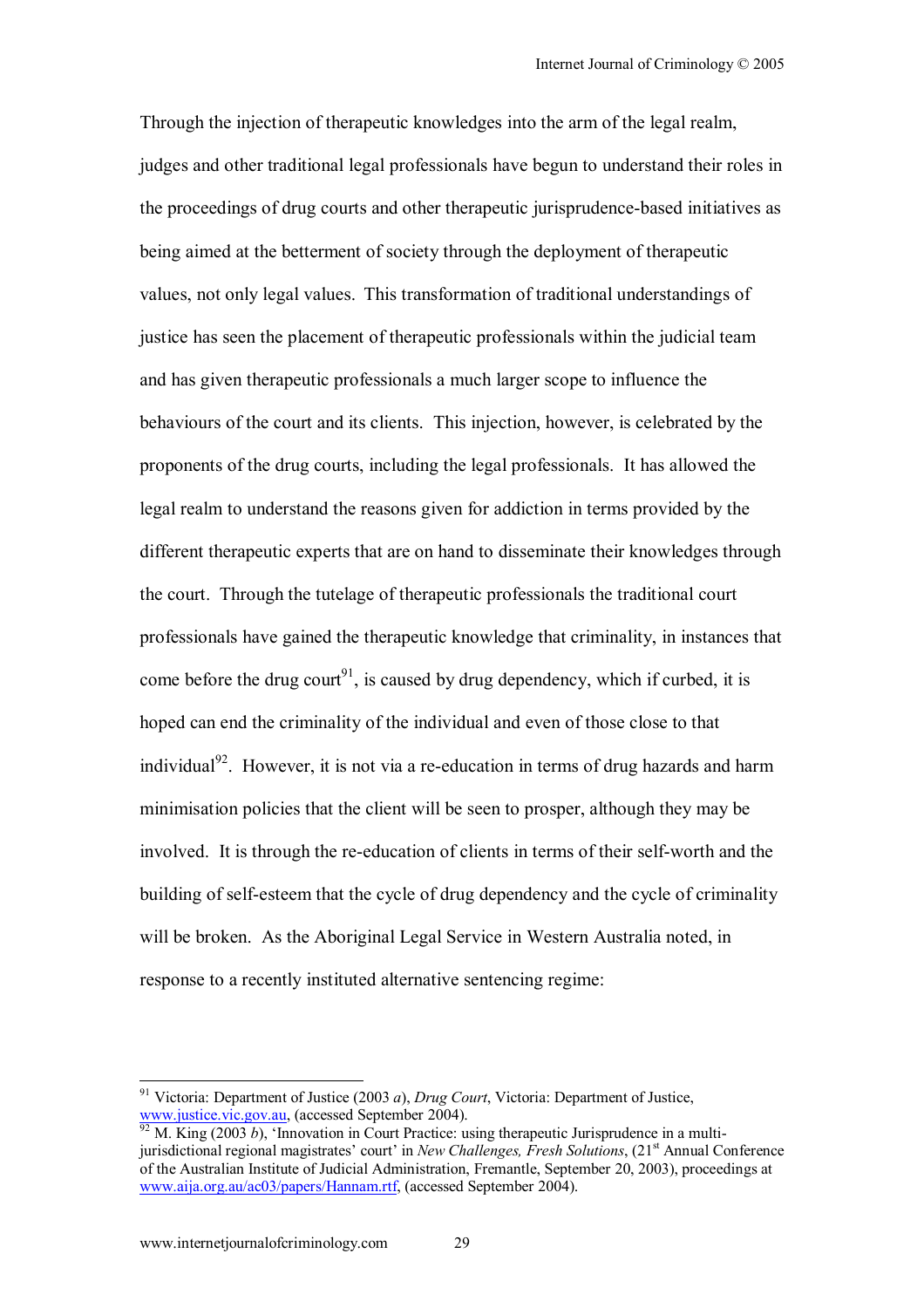We believe that the skills learned, disciplines acquired and raised self-esteem have the potential to break intergenerational offending behaviour.<sup>93</sup>

The emphasis on self-esteem is echoed by Magistrate Hillary Hannam, of Wagga

Wagga Local Court, through an anecdote of therapeutic jurisprudence in action:

I remember for example dealing with one young person whose main problem was far too much spare time on his hands which would lead to offending, but who was a gifted Rugby League player. Although I am not a fan of that particular game myself, I did end up through this 'negotiation' imposing a condition on his probation order that he play Rugby League as that was an activity which enhanced the young man's self esteem and assisted in his rehabilitation<sup>94</sup>

Here, the emphasis on increasing the levels of self-esteem in order to end the

offending behaviour of the client of the court is paramount to the therapeutic exercise.

This particular, specialized, professional therapeutic knowledge, within the drug

court, is celebrated by the advocates of the drug court program, especially the

judges. $95$ 

Some limited criticism has recently surfaced as to the blurring of roles that the drug

court creates. In the May 2003 Perth Drug Court evaluation the report commented:

It is not surprising that boundaries have become blurred, responsibilities and lines of authority have become unclear and this has led to considerable distress. Further, it raises the issue as to whether those individuals who are best trained and most qualified to make decisions in regard to a particular area of expertise are being usurped by those less qualified.<sup>96</sup>

The passage, however, follows a definition of the profiles of the various professionals involved in the drug court  $-$  such as the magistrate being legally qualified and the

 $93$  M. King (2003 b), p. 10.

<sup>&</sup>lt;sup>94</sup> H. Hannam (2003), 'Therapeutic Justice' in *new challenges, fresh solutions*, (21<sup>st</sup> Annual Conference of the Australian Institute of Judicial Administration Fremantle, September 20, 2003), proceedings at www.aija.org.au/ac03/papers/Hannam.rtf, (accessed September 2004), p. 1-2. 95 New South Wales: Attorney Generalís Department (2002 *a*).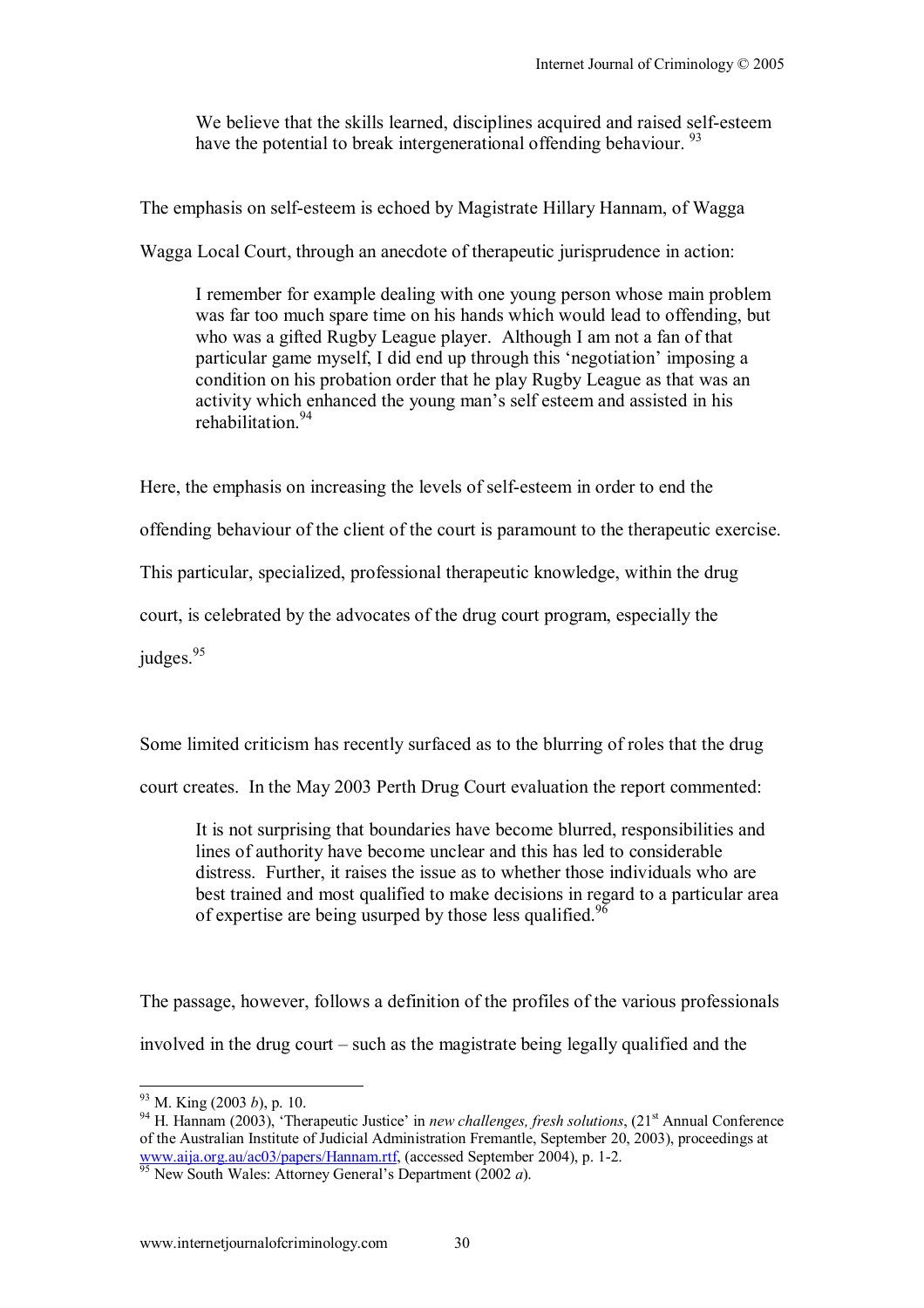treatment team being qualified in areas of expertise like; social work, psychology, clinical psychology and medicine  $-$  and was given as a criticism, not of the hybridity the program causes but rather as a criticism of the current forms of delegation. In essence the celebration of the hybrid nature of the drug court just needs to be put on hold until all the administrative glitches are ironed out. The sentiment remains that the hybrid program *is* a potentially liberating source for both treatment personnel and legal personnel. Hence the treatment ethos that, even in the light of such criticism, the building of self-esteem and self-worth within the offenders is to continue to be embraced by the legal system.

#### Self-esteem, empowerment, voice and volition

The centrality of self-esteem to the drug court theatre is an aspect that James L. Nolan Jr. alludes to in his analysis of American drug courts. After various interviews with drug court judges, all emphasising the importance of self-esteem, Nolan concludes that 'the raising of self-esteem is a central component of the drug court judge's role.<sup>97</sup> Further, 'building someone's self-esteem through affirmation is the key to changing bad behaviour.<sup>98</sup>

The issue of self-esteem as the precursor for reforming criminality is not confined to the American example. Stipendiary Magistrate of Geraldton, Western Australia, Michael S King asserts that ëa lack of wellbeing in one or more areas of life often underlies the reason why people come before a court in criminal, family and some

<sup>&</sup>lt;sup>96</sup> Western Australia: Department of Justice (2003 *a*), p. 192.<br><sup>97</sup> J. Nolan Jr (2001), p. 138.

 $98$  J. Nolan Jr  $(2001)$ , p. 140.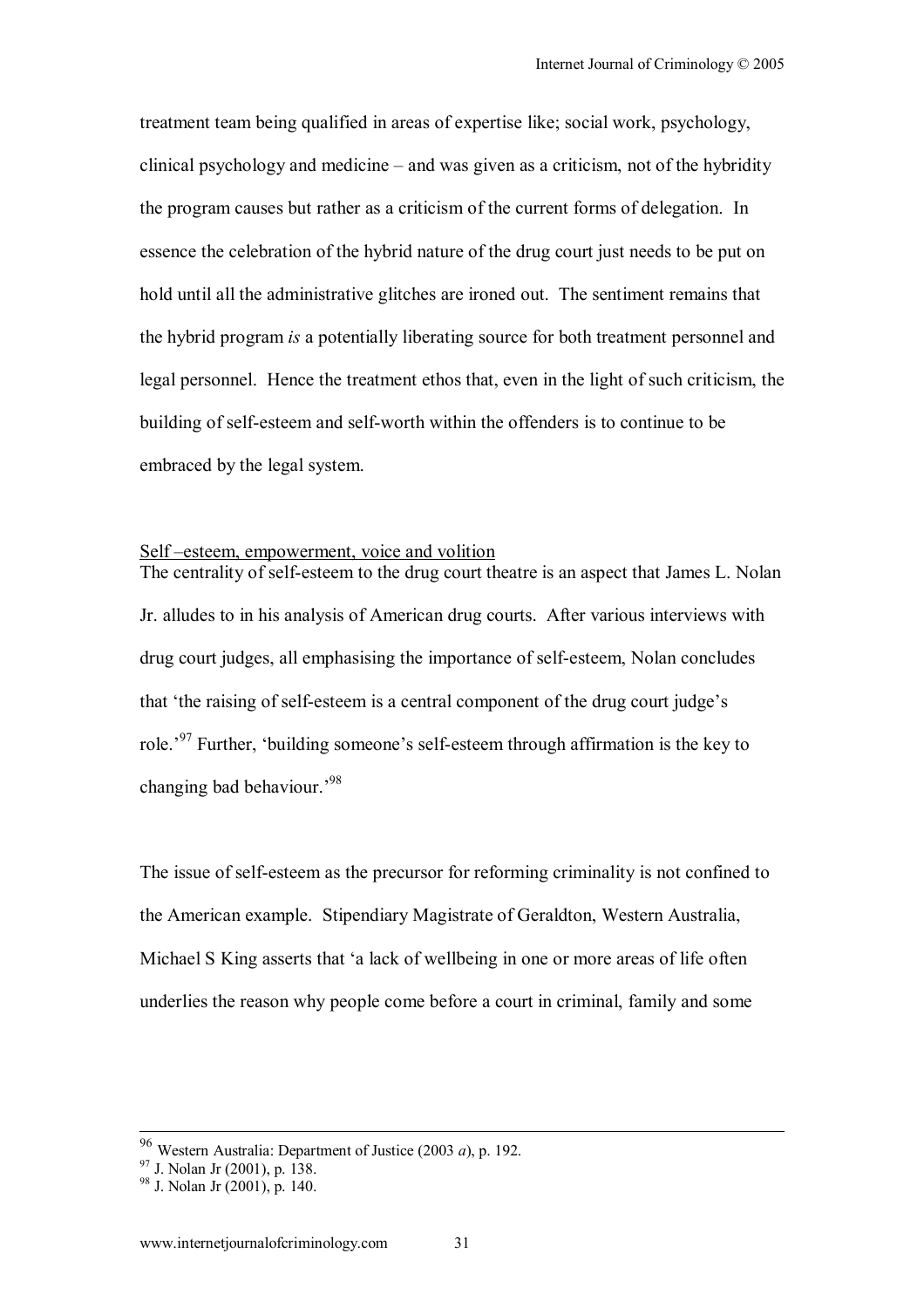civil cases<sup> $299$ </sup> For King it is through the building of self-esteem within the offender that will reap the greatest benefit for the individual and the community. To achieve this the Geraldton judiciary has set up an initiative known as the Geraldton Alternative Sentencing Regime (GASR), which endeavours to promote the rehabilitation of those with substance abuse, domestic violence and other offending related problems.<sup>100</sup> Under the GASR Practice Direction of August  $2<sup>nd</sup>$  2001,

 $\ldots$  rehabilitation is more than the absence of offending; it is also the ability to function in society, the ability to deal with life challenges in a constructive manner and without abusing alcohol or illicit drugs...The end result of rehabilitation should be the person's empowerment to lead a productive. harmonious and fulfilling life in the community.<sup>101</sup>

The importance of realising that social betterment starts from within the self is central to much of the therapeutic jurisprudence literature and most problem solving courts that use therapeutic jurisprudence as their theoretical base. As King noted, ëprocesses used in problem solving courts are thought to promote the self-esteem of participants.<sup> $102$ </sup> It is contended by the therapeutic jurisprudence advocates that 'this sort of judging may...have both short-term and long-term benefits. Ultimately, the benefits may be for the offenders, and, in turn, for society as a whole.<sup>103</sup> It is hoped the rehabilitated individual will fulfill their civic responsibilities and achieve gainful employment and enriched social interactions.

By entering into programs of therapy subjects gain the ability to learn and understand their previous disenfranchised state. One is able to learn of one's inability to self-

<sup>&</sup>lt;sup>99</sup> M. King (2003 *a*), 'Applying therapeutic jurisprudence in regional areas – the Western Australian experience<sup>'</sup>, *Murdoch University Electronic Journal of Law*, 10, 2,

www.murdoch.edu.au/elaw/issues/v10n2/king102nf.html, (accessed September 2004), p. 4.<br>
<sup>100</sup> M. King (2003 *a*), p. 3.<br>
<sup>101</sup> M. King (2003 *a*), p. 6.<br>
<sup>102</sup> M. King (2003 *a*), p. 4.<br>
<sup>102</sup> M. King (2003 *a*), p. 4.<br>
<sup>1</sup>

*Therapeutic Key: therapeutic jurisprudence and the courts*, Durham: Carolina Academic Press, 249- 254, p. 253.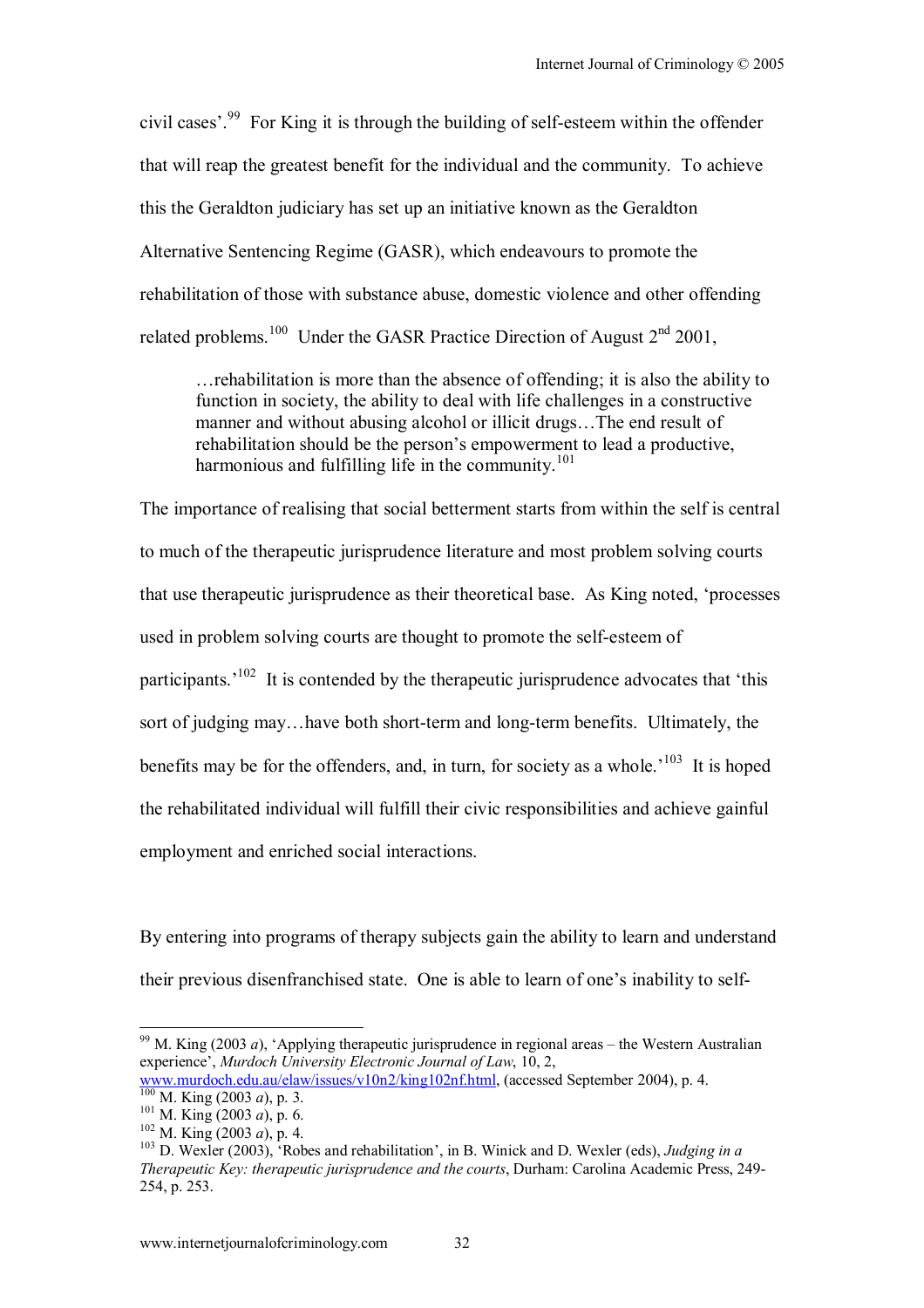govern. It is only through attending programs that tutor subjects in self-betterment, self-realisation and empowerment that one is able to recognise a previous helplessness and lack of self-control and the inevitable lack of self-worth. Fostering self-esteem aids in the creation of law-abiding civility within the 'community'. It will instil within the subjects of the therapeutic program a sense of responsibility and civic consciousness. In other words the drug court team are able to convince the offender, through the building of self-esteem, that civic life, not the deviant version they were previously living, is a desirable life and one that can be achieved and continued through the 'living skills' acquired throughout the program. The means by which the drug court team are able to convince the offenders must, however, be very carefully enunciated. Paternalism for example is firmly rejected.

The drug courts, and all therapeutic programs of justice that understand therapeutic jurisprudence as their theoretical base see paternalism as a counter-productive exercise and telling a client what to do is an aspect the new juridical forms of therapeutic jurisprudence-based initiatives attempt to avoid. As Bruce Winick, one of the co-founders and leading theorists on therapeutic jurisprudence notes:

Paternalism is often experienced as offensive by its recipients. It may produce resentment, and as a result, may backfire, producing a psychological reactance to the advice offered that might be counter-productive. Many offenders will be in denial about their underlying problems, and paternalism is unlikely to succeed in allowing them to deal with such denial. Instead, it may produce anxiety and other psychological distress that will make it harder for them to do  $\frac{104}{104}$ 

To avoid the possibility of paternalism, and the patronizing dependency of the earlier forms of penal welfare programs, the therapeutic programs of justice aim to foster the

 $\overline{\phantom{a}}$ 

 $104$  B. Winick (2003), 'The Judge's role in encouraging motivation for change', in B. Winick and D. Wexler (eds), *Judging in a Therapeutic Key: therapeutic jurisprudence and the courts*, Durham: Carolina Academic Press, 181-188, p. 182.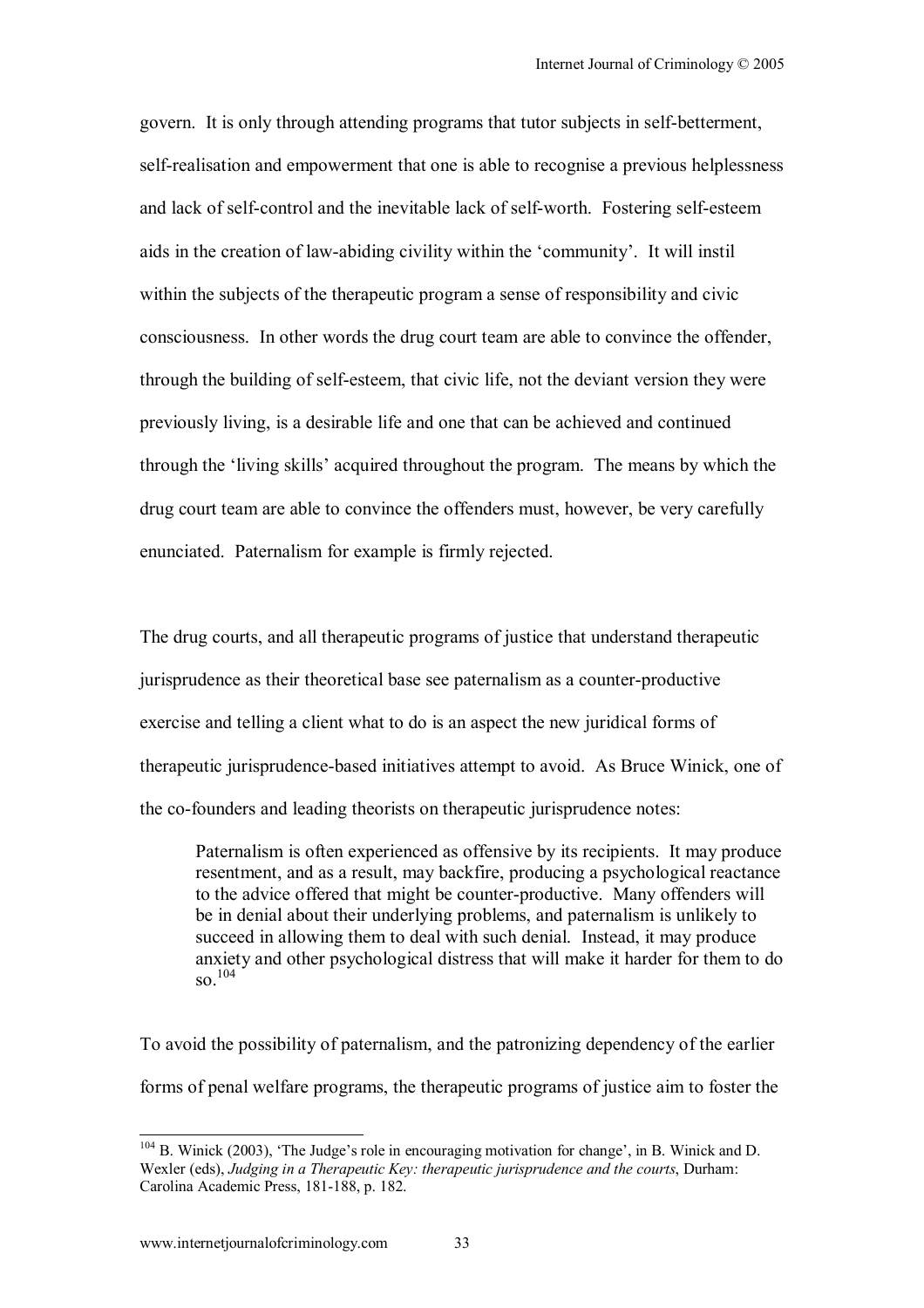offender's own will to succeed in the program. By working on the will of the individual the therapeutic forms of justice enable subjects to learn freedom. Both GASR and the drug courts tutor the offender in the workings of 'freedom'. They do this by emphasising the ethics of responsibility, honesty and respect for the court and themselves. Freedom, in relation to the therapeutic forms of justice, is seen as the ultimate outcome of the program. It is a freedom that emphasises the importance of life skills, employment and relationship cohesion to name a few. This emphasis is designed to re-introduce the addict into civic life, with the possibility of full inclusion.

So, fostering self-esteem and volition are understood by the advocates of therapeutic jurisprudence as the keys to reforming deviant behaviour. But a number of theorists also suggest that these are not just key therapeutic practices for empowering individuals, but are also key techniques in the exercise of power. As Barbara Cruikshank notes:

Self-fulfillment is no longer a personal or private goal. According to advocates, taking up the goal of self-esteem is something we owe to society, something that will defray the costs of social problems, something that will create 'true' democracy.<sup>105</sup>

Self-esteem and technologies of the self, are as Cruikshank has demonstrated, technologies that aim to bring about a better level of equality in all areas of social life. Yet it is done not through the targeting of large areas of inequality such as poverty or gender or race, it is done by the technique of 'empowerment'.<sup>106</sup> The technique of empowerment is a strategy of governing to act upon others by 'empowering' them to

 $105$  B. Cruikshank (1996), 'Revolutions witihin: self-government and self-esteem', in A. Barry, T. Osborne and N, Rose (eds), *Foucault and Political Reason: liberalism, neo-liberalism and rationalities of government*, London: University College London Press, 231-251, p. 232.<br><sup>106</sup> B. Cruikshank (1996), pp 231-2.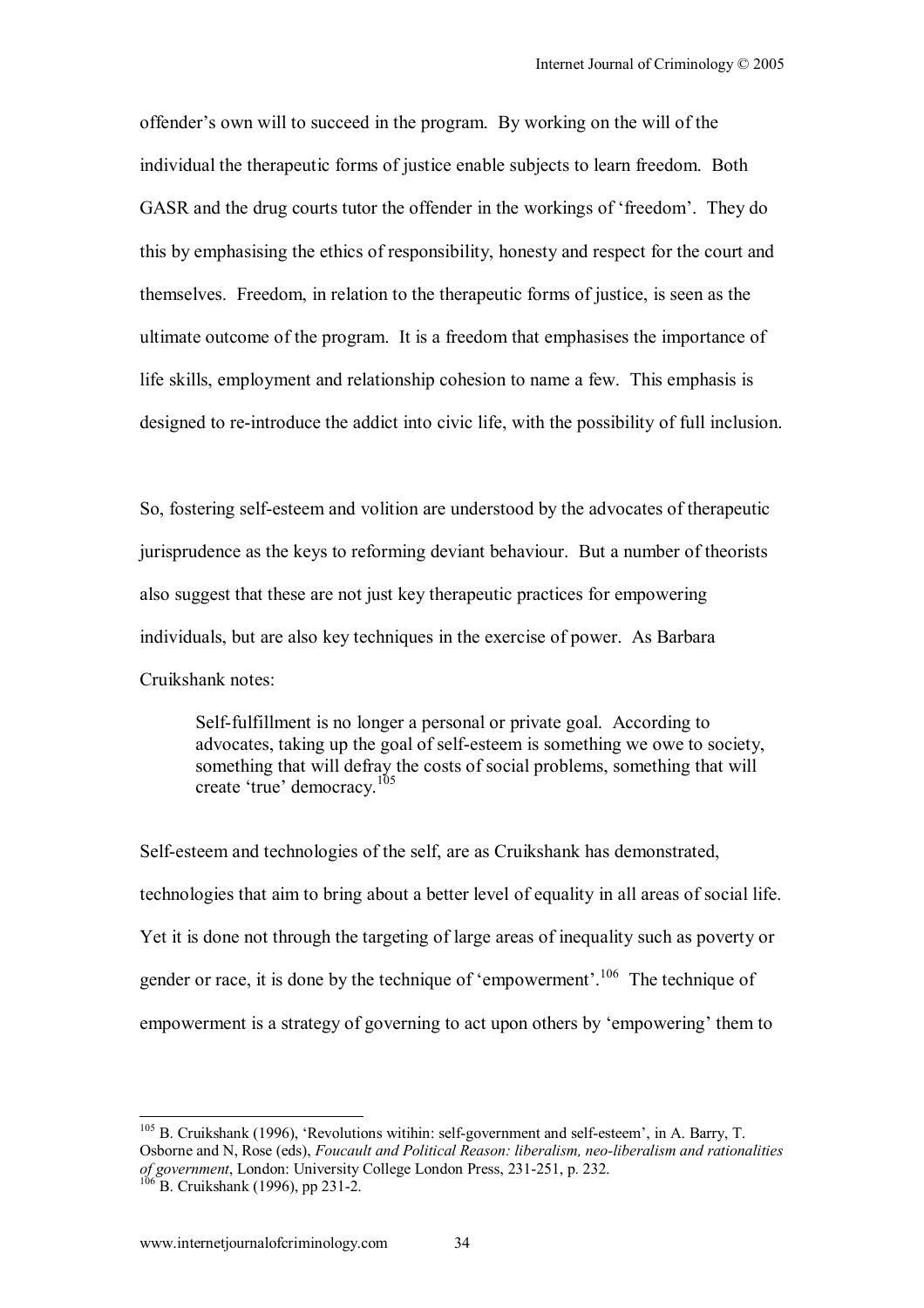act in their own interests, but these 'own' interests are determined by those implementing the programs.<sup>107</sup>

Of course, the therapeutic technologies involved in the judicial processes of GASR and the drug courts is a technology that aims to regulate the behaviour of the deviant individual via the realization of self-betterment. But Cruikshank's work allows us to consider the possibility that the building of self-esteem within the judicial setting as a technology, that, although it has a 'softer' regulatory sound than methods like incarceration, nonetheless, uses legal coercion as a means of reinventing subjects' capacities for self-government. As she points out:

Self-esteem is a technology of citizenship and self-government for evaluating and acting upon our selves so that the police, the guards and the doctors do not have to  $108$ 

The therapeutic programs, through judicial coercion, aim to instill a greater emphasis upon the importance of appreciating oneself, in order to produce self-governing citizens, free of the burden of drugs and crime.<sup>109</sup> Through technologies of selfgovernment the therapeutic practices of the drug courts and programs like GASR are able to govern the 'conduct of conduct'<sup>110</sup> of the offenders whilst in the program and it is envisaged that success will continue after their successful completion or graduation from the program.

The processes of the drug treatment court and their emphasis on self-esteem act in performing a technology of governance through the guise of therapy so that the

<sup>&</sup>lt;sup>107</sup> B. Cruikshank (1999), p. 68.

<sup>108</sup> B. Cruikshank (1996), p. 68.<br><sup>109</sup> B. Cruikshank (1996), p. 234.<br><sup>109</sup> J. Nolan Jr (2001).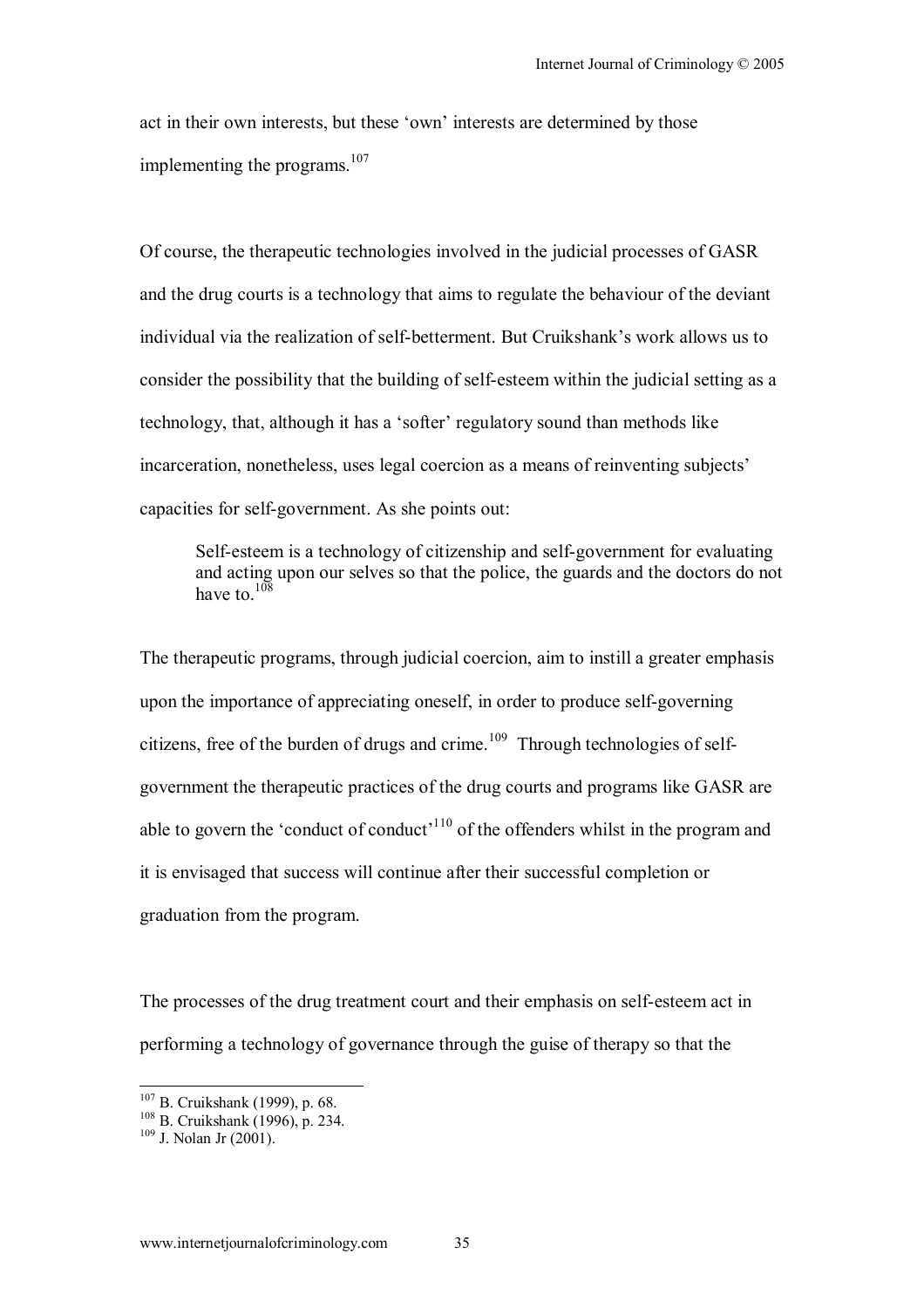judiciary no longer has to concern itself with that individual. Through the use of therapeutic technologies of governing, the drug courts, inasmuch as they hail therapeutic jurisprudence as their theoretical base, act upon the regulation of 'free' democratic subjects, who now that they have been coerced into a form of civility, are in a position to *be made* to learn 'freedom'. As Nikolas Rose puts it:

The beauty of empowerment [as a governing technology] is that it appears to reject the logics of patronizing dependency that infused earlier welfare modes of expertise. Subjects are to do the work on themselves, not in the name of conformity, but to make them free.<sup>111</sup>

As noted earlier, freedom, is understood as the ultimate outcome of the program; it is a freedom that emphasises life skills, employment and relationship cohesion. It is a freedom that is designed to re-introduce the addict into civic life. However this reintroduction also acts in the further control of the offender once their sentence is finished and the program has been completed. Again, Rose states:

For those who can be included, control is now to operate through the rational reconstruction of the will, and of the habits of independence, life planning, self-improvement, autonomous life conduct, so that the individual can be reinserted into family, work and consumption, and hence into the *continuous* circuits and flows of control society.112

For these therapeutic technologies of governance to be effective the therapeutic ethos must reside within the value systems of the individual concerned, the addict/offender, now client. The client must not only understand the value of therapy but must also be willing to adopt, within their individual make-up, the value of therapeutic knowledges. The clients must learn to speak in the therapeutic language of the drug court *for* themselves.

<sup>&</sup>lt;sup>110</sup> C. Gordon (1991), 'Governmental Rationality: an introduction' in G. Burchell, C. Gordon, P. Miller (eds), *The Foucault Effect: studies in governmentality with two lectures by and an interview with Michel Foucault*, Chicago: University of Chicago Press, pp 1-51, p. 2. 111 N. Rose (1999 *b*), p. 268.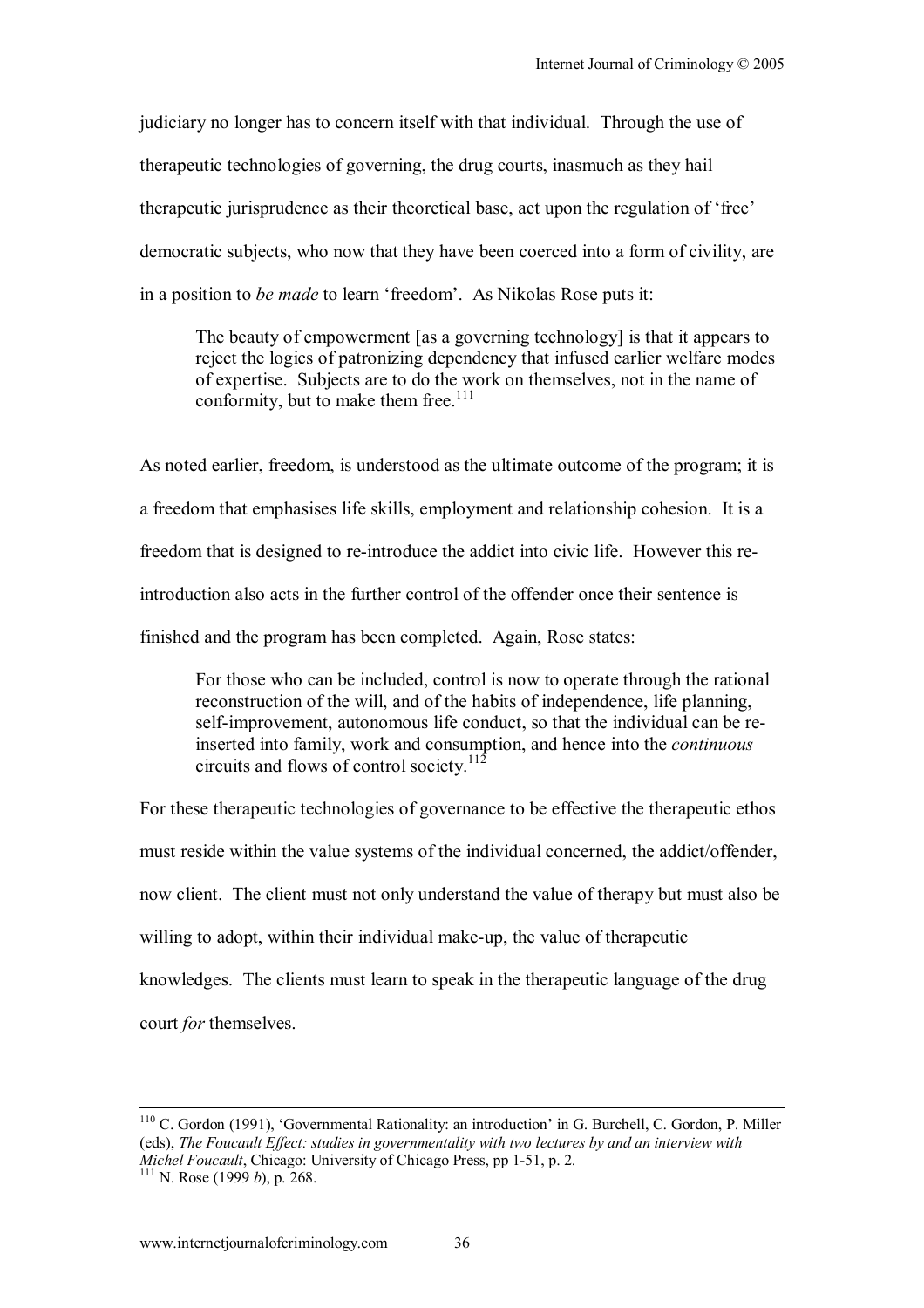#### **Speaking for the self: honest voices**

Governor of New South Wales and professor of psychiatry, Marie Bashir, illustrated that within the Drug Court Program, ëan expectation of responsibility is placed on the offender', which instills in the individual a new level of 'openness, honesty and respect<sup> $113$ </sup>, not just for the court system but for themselves. These newfound qualities of 'openness, honesty and respect' for one's self comes through the ability of the Drug Court to promote 'a sense of self-worth and optimism<sup>3114</sup>. However Bashir recognises that the new level of confidence within the clients is a fragile confidence; it is a confidence that needs to be cultivated and nurtured, which it is hoped can be achieved through the adoption of a comprehensive ëteam approach to decision making<sup>115</sup>. Central to the ability of the team to effectively work is the offender or client of the Drug Court. It is, after all, the offender who is the focus of the therapeutic lens.

The ability of an individual to succeed in the Drug Court program depends largely upon that individual's ability to transform their behaviour according to the will of the court's therapeutic ideals. To do so one must adhere to the values set out by the Drug Court upon one's acceptance into the program. Amongst the many values of the Drug Court, offenders must commit to honestly and promptly disclosing any drug use to the court and seek immediate counselling to help the offender avoid any further use.<sup>116</sup> The drug court will even defer immediate drug testing, in favour of 'delayed'

<sup>112</sup> N. Rose (1999 *b*), p. 270, (emphasis added).<br><sup>113</sup> M. Bashir (2002), 'Keynote Address' in *Drugs, Rehabilitation and the Criminal Justice System*, (New South Wales Drug Court conference, Sydney, February 28 2002), proceedings at www.lawlink.nsw.gov.au/drugert/drugert.nsf/pages/confw1, (accessed September 2004), p.2. <sup>114</sup> M. Bashir (2002), p.2.<br><sup>115</sup> New South Wales: Attorney General's Department (2002 *a*), p. 6.<br><sup>116</sup> New South Wales: Attorney General's Department (2003 *c*), p. 4.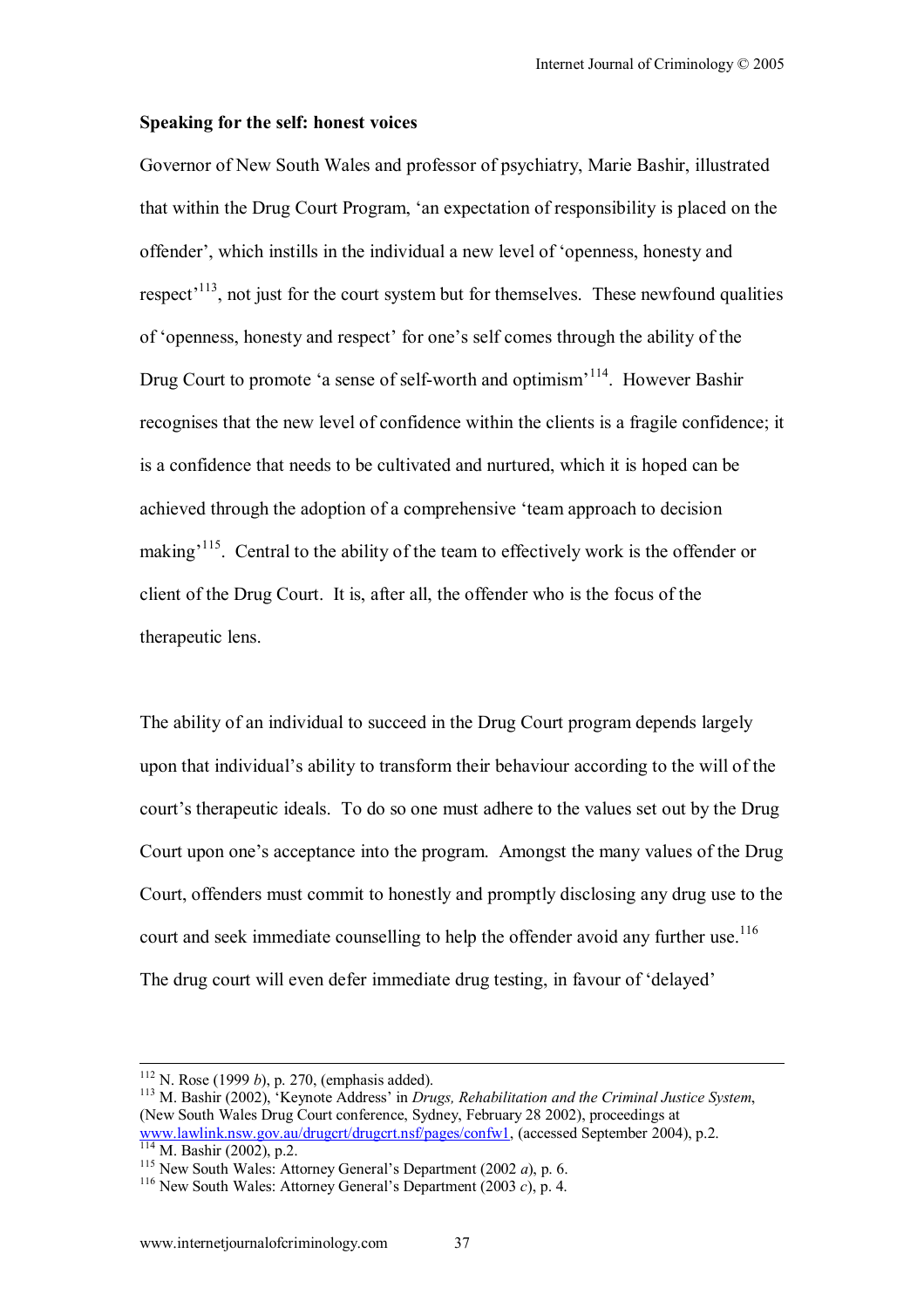laboratory testing to elicit honesty from the clients of the court. As was made clear in

the New South Wales Drug Court, 2002 Annual Review:

If the participant responds swiftly, by admitting the use and seeking help from a counsellor, the court can wait. We are explaining to participants that testing is to allow them to prove their honesty and the reduced level of use, not for the court to catch them.<sup>117</sup>

The emphasis on honesty stems from the Drug Court's theoretical base of therapeutic jurisprudence<sup>118</sup>. Within therapeutic jurisprudence literature there is a large emphasis placed on the importance of voice and validation and the prospects of that voice and validation producing feelings of empowerment for the offender. Once again Winick emphasises this point:

Problem solving court judges should... [treat] the individuals they face with dignity and respect and according them voice and validation in the interactions they have with them. They should avoid negative pressures and threats, relying instead on positive pressures like persuasion and inducement. If they do so, it is more likely that they will experience the treatment they have consented to as voluntary rather than coerced, and as a result, will experience the psychological benefits of choice and avoid the negative psychological effects of coercion. People resent being treated as incompetent subjects of paternalism and suffer a diminished sense of self-esteem and self-efficacy when not permitted to make decisions themselves. $119$ 

Here, it is the clients who must 'choose' to change. The judge's role as is suggested by the title of Winick's piece – 'The Judge's role in encouraging motivation for change<sup> $120$ </sup> – is to simply encourage the client to get to the stage that they want to change. Yet, as Winick asserts, the judge must ëavoid the negative psychological effects of coercion<sup>7</sup>. This places the judge in an extremely difficult position, to encourage, as a judge  $-\alpha$  traditionally coercive position  $-\text{without using techniques of }$ 

 $\overline{\phantom{a}}$ 

<sup>&</sup>lt;sup>117</sup> New South Wales: Attorney General's Department (2003 d), *Extracts from 2002 Annual Review*, New South Wales: Attorney General's Department,

www.lawlink.nsw.gov.au/drugcrt/drugcrt.nsf/pages/drugcrt\_new, (accessed March 2004), p. 4.<br><sup>118</sup> P. Hora, W. Schma, J. Rosenthal (1999). <sup>119</sup> B. Winick (2003), p. 185. <sup>120</sup> B. Winick (2003).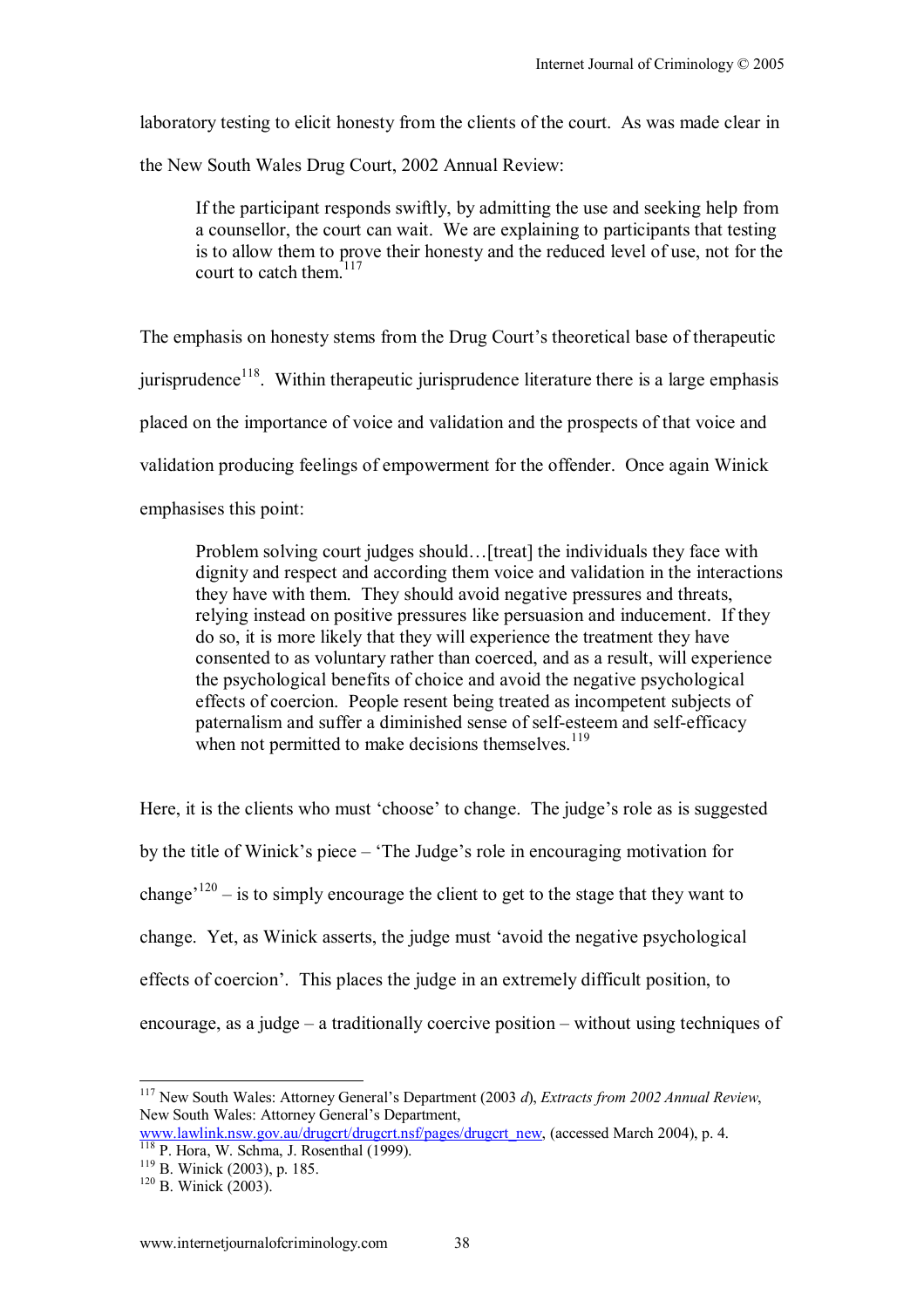coercion. Even with this obvious ambiguity the judges are able to convince the clients of the drug courts that their treatment is voluntary, for they chose this route, not the incarceratory route. Yet the possibility of incarceration still applies. The Victorian Drug Court allows magistrates to impose sanctions of varying degrees upon the clients if non-compliance is encountered. The sanctions vary from a verbal reprimand through to the cancellation of the order and the re-sentencing of the offender, most likely to a custodial term.<sup>121</sup> However, this is not the only way a custodial sentence can be enforced. Prior to the cancellation of the order the client will, as a form of sanction, undergo small periods of incarceration for noncompliance. Yet this is still not understood as coercion, it is seen as a sanction, which because it was agreed upon by both parties from the outset, is non-coercive. As Winick again makes clear:

The individual knows that if he or she fails to comply, the court can apply sanctions, typically graduated sanctions agreed to in advance by the individual. Moreover, the individual knows that repeated non-compliance can result in expulsion from the program and return to criminal court...While in a manner of speaking, these potentially may pressure the individual to comply and even induce his or her compliance, there is no need to regard this as coercion $122$ 

The drug court treatment team, headed by the judge, is there to see the client through the difficult period of adjustment to civility, and are there to help motivate the intrinsic will of the offender/client to pursue the goals of a responsible civic life. Once in the program the client must learn to accept their treatment and begin to understand that they are *not* being coerced but they are being 'helped'. They *must* learn that for them to be helped they *must*, in the neo-liberal ethos, help themselves. Once the client is in a position to accept the therapeutic tutelage, they are then able learn civility.

 $\overline{\phantom{a}}$ 

<sup>&</sup>lt;sup>121</sup> Victoria: Department of Justice (2002).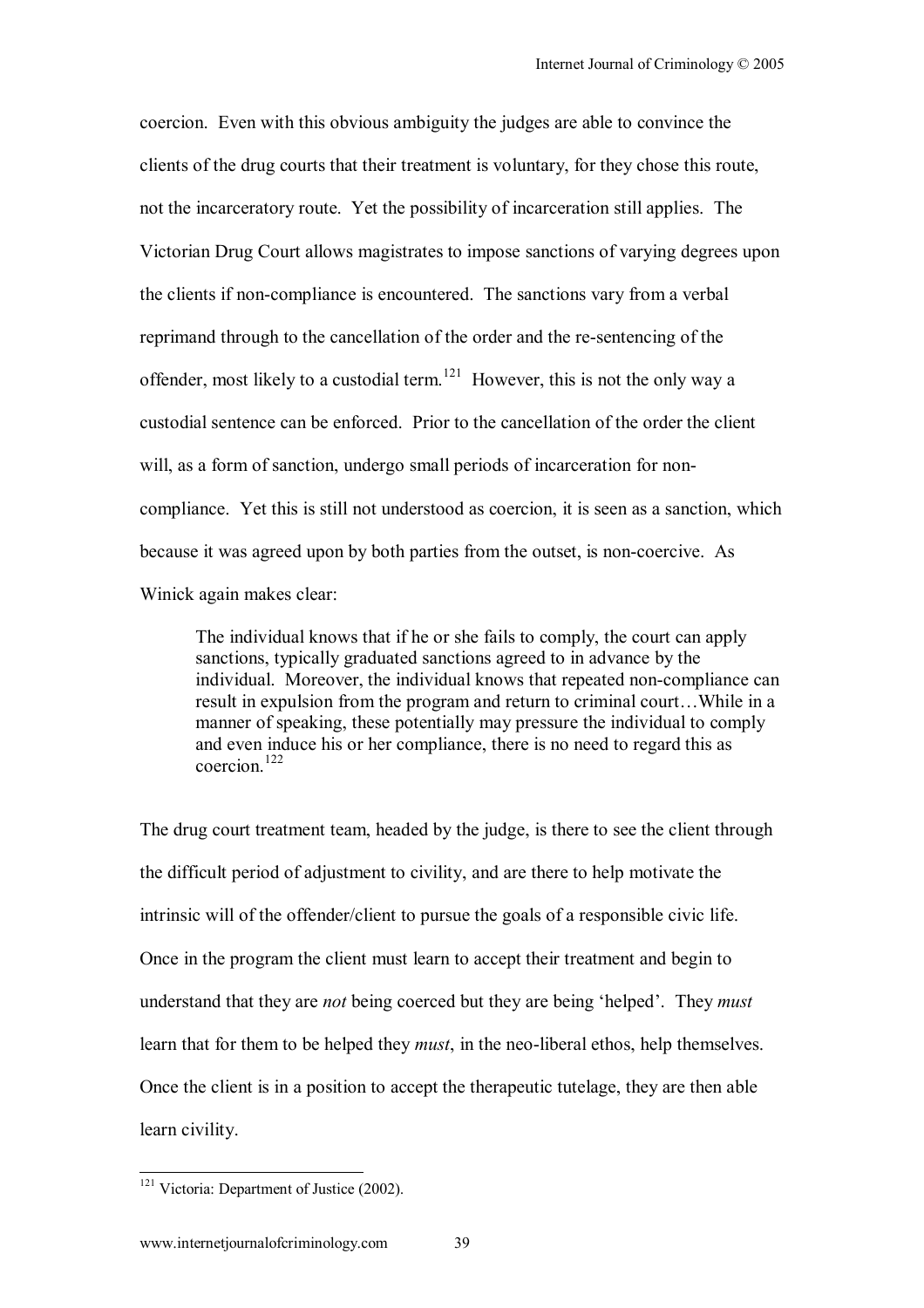The offender, like the conglomeration of professionals that make up the drug court team, must undergo a transformation of their traditional role. To succeed in the treatment program the offender must be able to prove to the 'team' that they are worthy of reinstatement into functioning society. To achieve reinstatement the New South Wales drug court has incorporated into its policy a section entitled,

'Reintegration into the community', which states:

To promote re-integration into the community the program will focus on:

- Housing and income stability
- $\bullet$  Health diagnosis and treatment
- Behaviour modification and living skills appropriate to the ability of the individual
- $\bullet$  Education readiness for employment where possible
- Employment where possible
- Relationships, child care &c
- Legal Responsibilities fines/CSO/PD  $\&c^{123}$

The focus on living skills, education, relationships, fulfilling the responsibilities of citizenship, such as paying fines, and promoting the virtues of stability within all these areas of life, demonstrates the drug court's aspirations for the offender/client not only to attain a drug-and-crime-free existence, but to lead a cohesive and socially productive life, full of the civic responsibilities that brings.

To fulfill their civic duties effectively, the offender must learn how to behave within the therapeutic setting and an imperative of that setting is the offender's ability to articulate themselves within the therapeutic framework. The offender must first come to understand themselves as the client, not the offender. The client, from the outset is exposed to the language of the process they are about to enter. Within the conditions

 <sup>122</sup> B. Winick (2003), p. 184.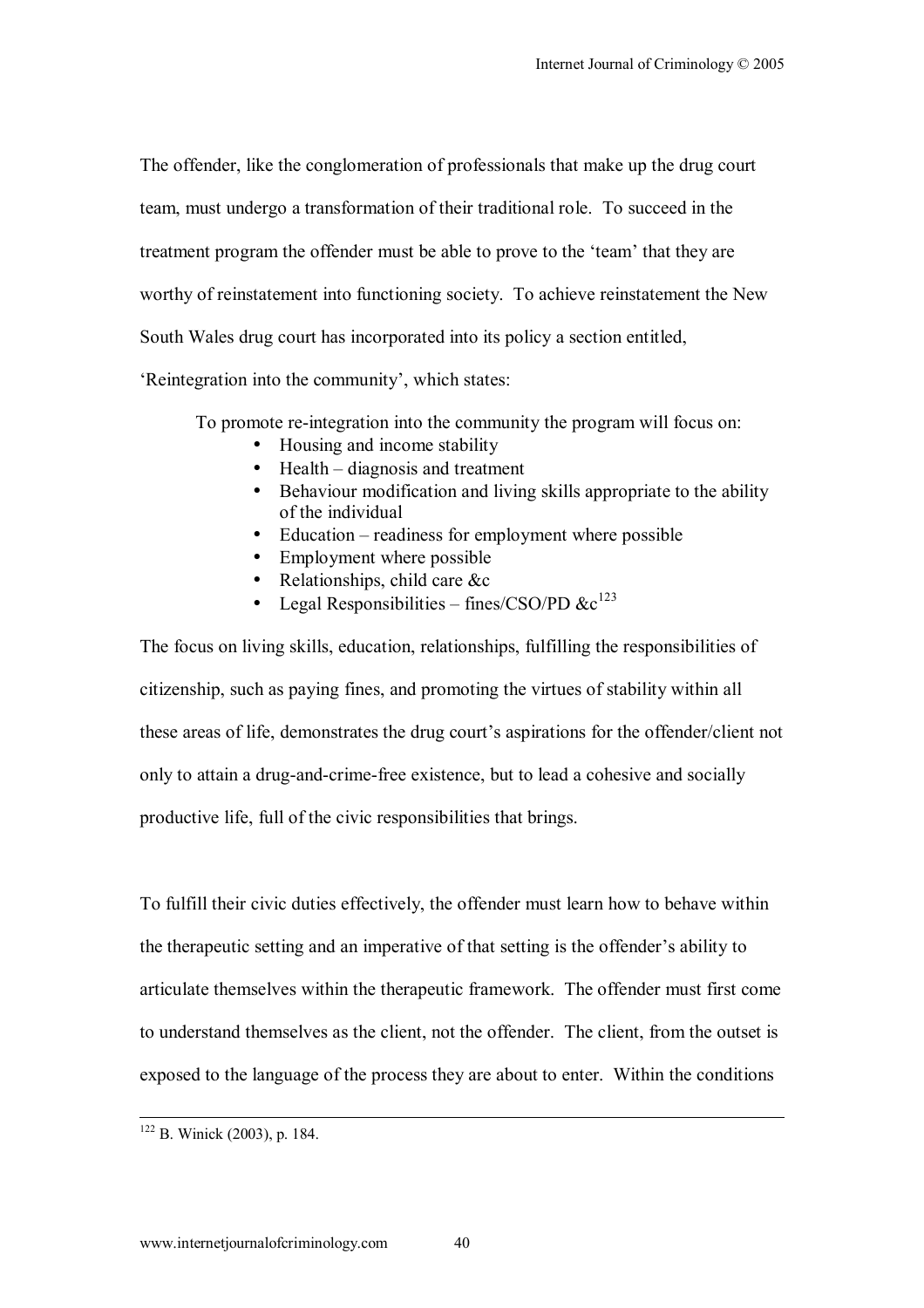of entry into the New South Wales drug court program the client must ëbe honest and not attempt to deceive the Drug Court', they must, 'punctually attend all personal development courses, courses on obtaining employment and educational courses'. If in the somewhat expected occurrence of relapse the client must ëhonestly and promptly disclose [prohibited drug] use to the court<sup> $124$ </sup>. Through the reading and consequent signing of the undertaking the client of the Drug Court begins to learn the importance of telling the truth and once in the program the client begins to understand the imperative of telling the truth within the therapeutic language.

### Not 'guilty': transforming offenders into clients

The judges involved in Drug Court take the view that the people that enter their court are no longer 'the accused' or 'the defendant,' they are now known as 'the client'.<sup>125</sup> That transformation, is itself indicative of the changes happening within the Drug Court setting. It displays the different reasoning for courts; instead of being a place to determine guilt, it has become a place for the imposition of a sentence, a sentence that is determined and executed by a whole set of techniques of therapy, and techniques for the governing of one's self.  $^{126}$ . In their very influential piece on the relevance of therapeutic jurisprudence to drug treatment courts, prominent advocates of the drug court, judges Peggy Hora, William Schma and attorney John Rosenthal assert 'In a drug court, the treatment experience begins in the courtroom<sup> $127$ </sup> Within the drug court process the traditional court process of the determination of guilt is non-existent. To be eligible for the Victorian and New South Wales drug court program an offender

<sup>&</sup>lt;sup>123</sup> New South Wales: Attorney General's Department (2003 *b*), *Drug Court Program Goals and Measures*, New South Wales: Attorney General's Department,

www.lawlink.nsw.gov.au/drugert/drugert.nsf, (accessed September 2004), p.2.<br>
<sup>124</sup> New South Wales: Attorney General's Department (2003 *c*).<br>
<sup>125</sup> The Victorian drug court prefers the term 'participant', but for the pur

<sup>&#</sup>x27;client' is adopted for it is the more used throughout the worlds drug court's, see J. Nolan Jr (2001).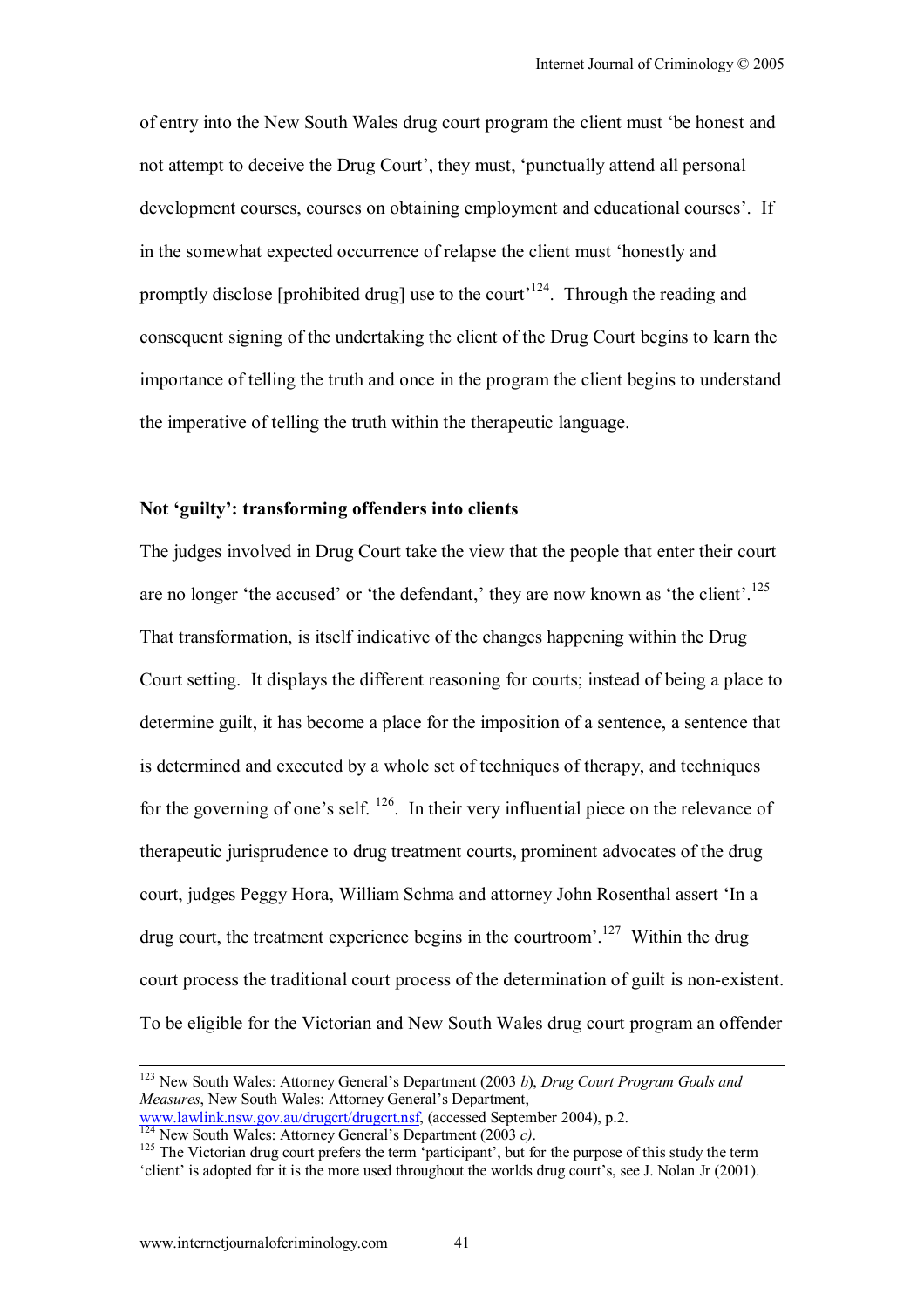must plead guilty to their offence.<sup>128</sup> They are then sent from their initial hearing within a court to a different court for the imposition of their sentence.

As discussed earlier the role of the judge has been seriously altered by the inclusion of drug court programs into the legal system. Judges are now in a role of therapeutic intervention, not just adjudication and incarceration. Yet for a judge to initiate the therapeutic sanction upon a client the client must first admit guilt of the crime and then 'guilt' of their addiction, but not in so many words. As James L. Nolan Jr. contends:

The drug court demands a therapeutically revised form of confession: ëI am sick' instead of 'I am guilty'. Of greater importance is the therapeutically correct view that one recognize, come to terms with, and confess one's addiction. Simply to admit guilt but not addiction, is to remain in denial. Guilt, in the context of therapeutic jurisprudence, is meaningless.<sup>129</sup>

The process by which 'I am guilty' is translated into 'I am sick' can be seen through the deployment of the concept of 'denial' as a clinical, psychological term. Especially when a client chooses to reject the terms of the therapeutic idiom, those terms are thrust upon the individual, quickly rendering that individual as 'in denial', and labeled as such.130 Again Hora, Schma and Rosenthal made this clear in their influential article:

In a DTC [Drug Treatment Court]–through regular court appearances before the same judge, rigorous case management, and treatment-addicts are forced to confront their denial of substance abuse, accept their addiction problem, and embrace the recovery process.<sup>131</sup>

<sup>&</sup>lt;sup>126</sup> J. Nolan Jr (2001) pp 123-126.<br><sup>127</sup> P. Hora, W. Schma, J. Rosenthal (1999), p. 473, brackets in original.<br><sup>128</sup> Victoria: Department of Justice (2002); New South Wales: Attorney General's Department (2003)

<sup>&</sup>lt;sup>129</sup> J. Nolan Jr (2001), p. 142.

<sup>&</sup>lt;sup>130</sup> See J. Nolan Jr (2001), pp 123-126.<br><sup>131</sup> P. Hora, W. Schma, J. Rosenthal (1999), pp 472-3.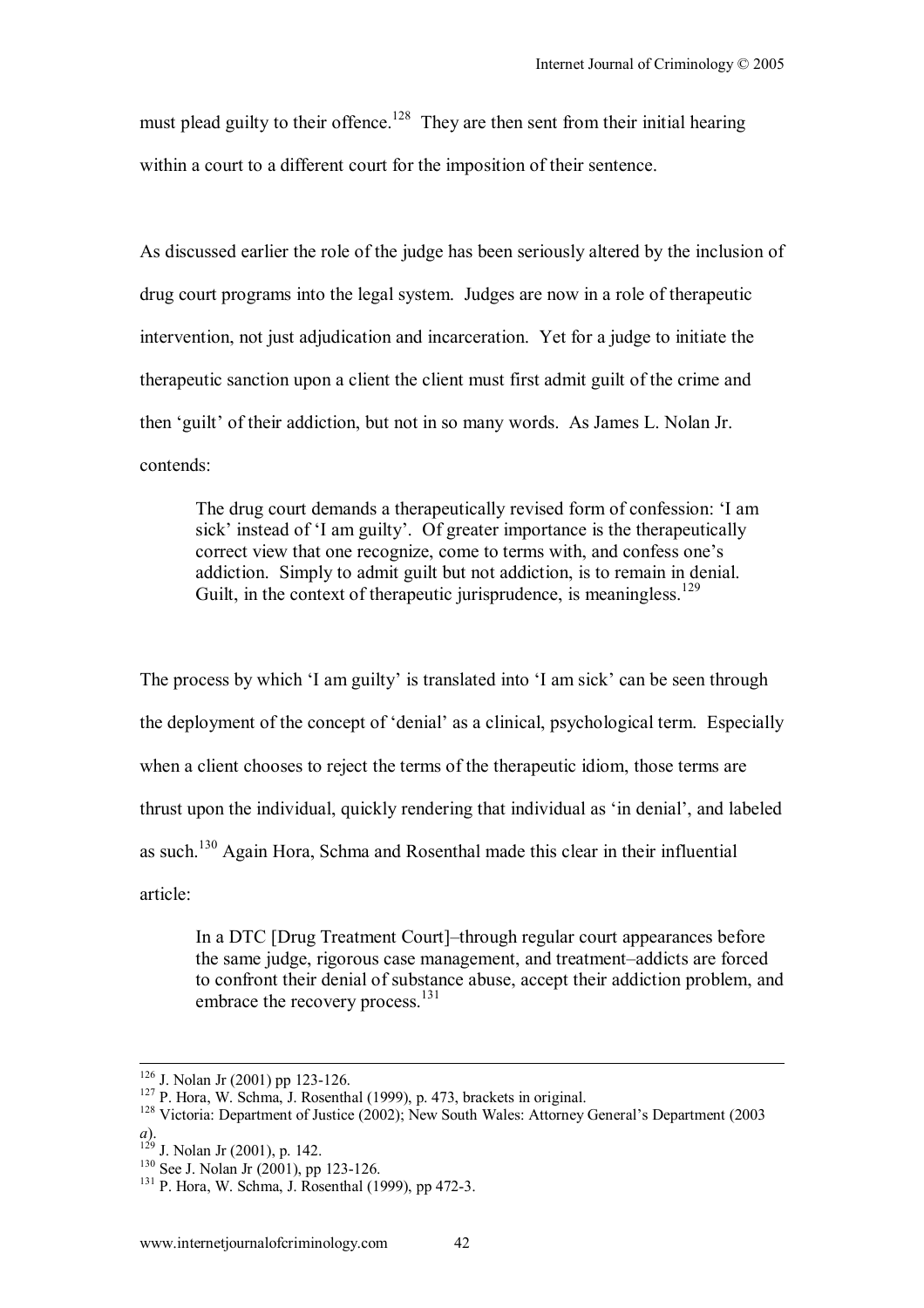While confessing 'guilt' might expose the 'criminal' to a set of limited, traditional legal sanctions, confessing 'denial', and engaging in the attempt to overcome that denial, opens the floodgates to the therapeutic expertise. If clients fail to accept the view that they are addicts, then they are clearly in denial and the process cannot continue. In drug court one must not only admit their guilt of a crime they must also admit their guilt of addiction, an addiction that is the reason for the crime. Without an admission of addiction the therapeutic program cannot competently exorcise the client of the addiction demon. As associate professor of law and former Assistant US Attorney, Stephanos Bibas asserted: ëIn short, denial obstructs treatment, which in turn greatly increases the risk of recidivism'. $132$ 

For one to succeed in a therapeutic drug treatment program one is forced to accept the language and articulation of the therapeutic world, to do so is to avoid being labeled as 'in denial' and to progress into civility. To fail to use the therapeutically defined language is to fail to succeed in the completion of the program.

The shifting grounds of 'guilt' from an imperative of the judiciary to an irrelevant term within the judicial setting of drug courts demonstrates the shifting paradigm that the drug court is bringing to the legal system: a paradigm of therapy, self-esteem and guiltlessness all aimed at the regulation of deviance and the reinstatement of a previously excluded citizenry through the techniques of the therapeutic world. Yet the notion of guiltless justice is an aspect that needs further scrutiny.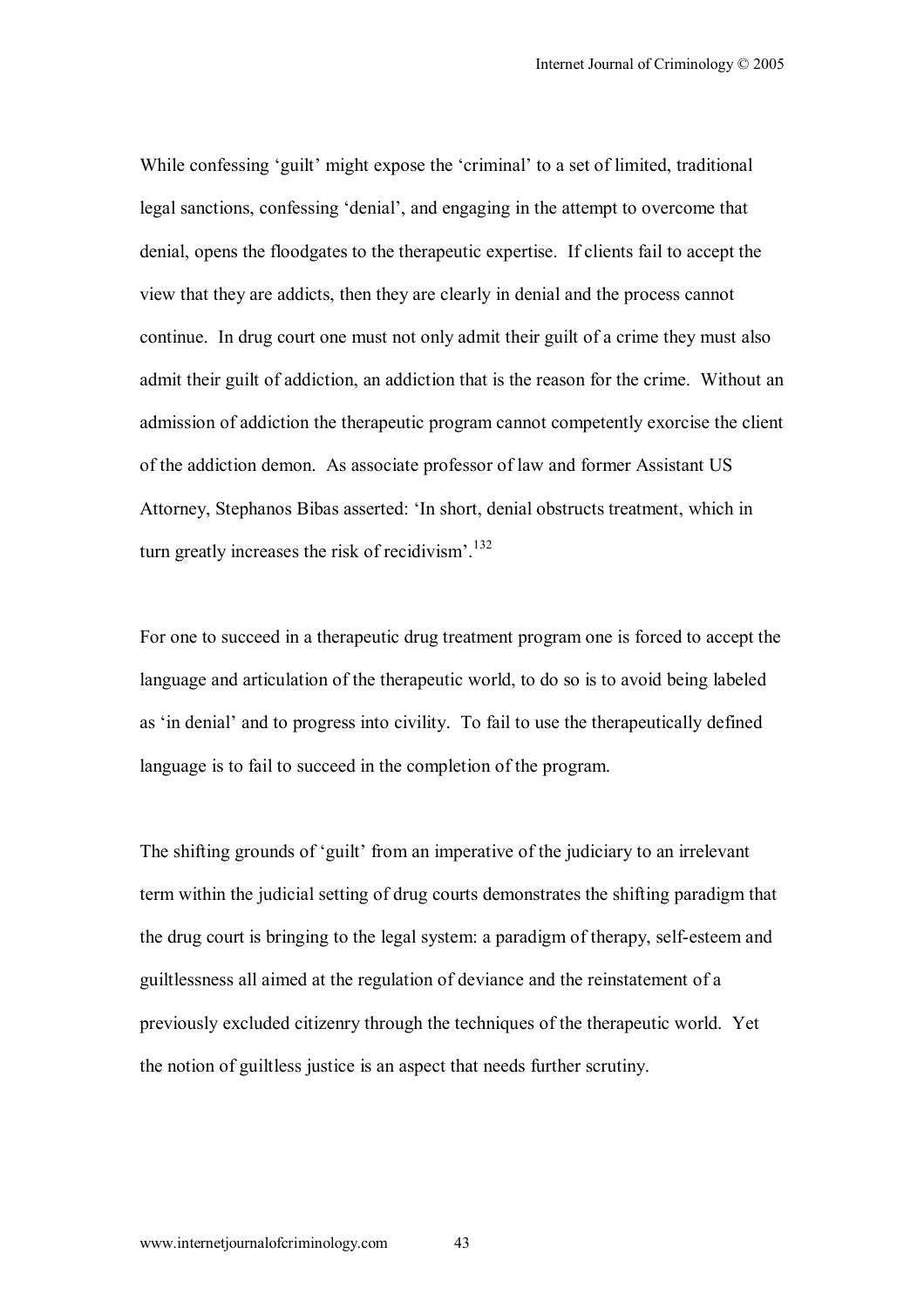Although the necessity for the determination of guilt is no longer an imperative in the traditional form, there still is room for the determination of guilt. The guilt in the drug court setting is not a guilt of laws but a guilt of norms, norms such as those mentioned earlier; living skills, education, relationships and the fulfilling of the responsibilities of citizenship; norms that the New South Wales Drug Court emphases as integral to the successful completion of the drug court program.<sup>133</sup> The transgressing of norms of the functioning of the court such as punctuality and the attendance of courses tutoring clients in 'living' are what is judged by the new form of guiltless justice. The traditional notions of laws are no longer relevant to this form of court, for they are not to be judged in this setting. It is the ability of the client to adhere to the life assistance given by the court that is to be judged in this setting.<sup>134</sup>

It is, however, not only the judge who is to conduct the 'judging' in the new guiltless form of adjudication; it is the entire treatment team, the amalgamation of professional knowledges that are ever-present in the workings of the drug court. This hybrid collection of therapeutic professionals and legal professionals enable the client to be rendered guilty, in a guiltless setting  $-\frac{1}{2}$  guilty of the transgression of norms  $-\text{ not of}$ the transgression of laws. Nikolas Rose and Mariana Valverde allow us to consider the possibility that it is in fact through this hybridity of differing expertise that normalization is able to appear:

Normalization does not describe an achievement, but rather a kind of mobile and heterogeneous transactional zone of conflict and alliance between forms of expertise.135

 $132$  S. Bibas (2003), 'Using plea procedures to combat denial and minimization', in B. Winick and D. Wexler (eds), *Judging in a Therapeutic Key: therapeutic jurisprudence and the courts*, Durham: Carolina Academic Press, 169-176, p.170.<br><sup>133</sup> These norms were cited in dot point form earlier, note 37.

<sup>&</sup>lt;sup>134</sup> Although traditional law-breaking can and does mitigate an offender's participation in the drug court, it is not judged in the drug court. The offence is judged and sentenced in a separate court. <sup>135</sup> N. Rose and M. Valverde (1998), 'Governed by law<sup>'</sup> *Social and Legal Studies*, 7, 4, 541-551, p. 549.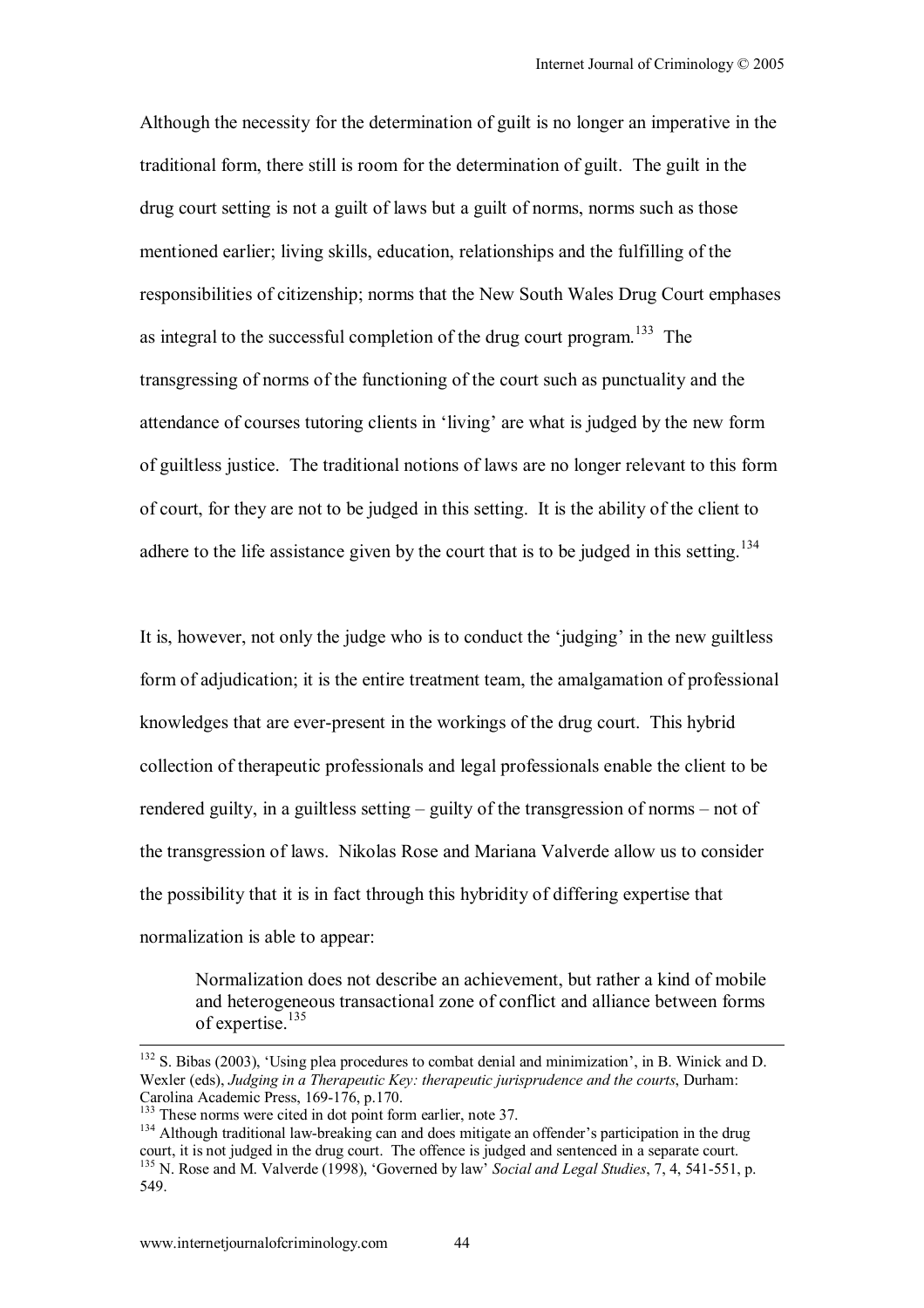The alliance between the therapeutic and legal experts, within the drug court setting and the wider scholarly setting of therapeutic jurisprudence allows for the judging of norms to occur. It allows us to view something like the failure of a client to attend a class on the improvement of their relationship with their child as a precursor of a return to criminality, and a gauge of a lack of responsibilisation.<sup>136</sup> Yet these judgements  $\alpha$  although handed down to the client by the judge  $\alpha$  are not exclusively made by the judge. They are first made by the treatment official conducting the class as to the punctuality of the client, then passed on to the court officials and other members of the team who decide the possible sanction for the offence. It is not only punctuality that is of concern to the drug court. The evaluation of the Perth Drug Court indicates that the court is given reports on the progress of clients on many varying issues, none of which relate to transgression of the law:

The DVD [Domestic Violence Drugs] contains information from treatment staff on the progress of drug court participants. Treatment staff rate the attendance, motivation, attitude and participation of each offender on a scale ranging from 0 to 10, and have the option to make comments... In the majority of cases information was entered weekly. $137$ The ability of the treatment team to pass judgement upon the client and for it

to be a matter of official judgement in a specialized court has meant that the transgressing of norms is the focus of the adjudication process within the drug court setting. According to the Perth Drug Court evaluation this shift in focus has caused some unease within police ranks because of the difference in authority given to the treatment team over traditional law enforcement agencies:

<sup>&</sup>lt;sup>136</sup> Cf, J. Simon (1993), specifically pp 239-249.

<sup>&</sup>lt;sup>137</sup> Western Australia: Department of Justice (2003 *a*), p. 100. The DVD (Domestic Violence Drugs) is a database used by the Court Assessment and Treatment Team (CATS) which can be accessed by the magistrate when dealing with specific clients in the Perth Drug Court, it contains information on all areas of treatment, see Western Australia: Department of Justice (2003 *b*), *Evaluation of the Perth Drug Court Pilot Project Appendices 1*, Perth: Crime Research Centre, p.3.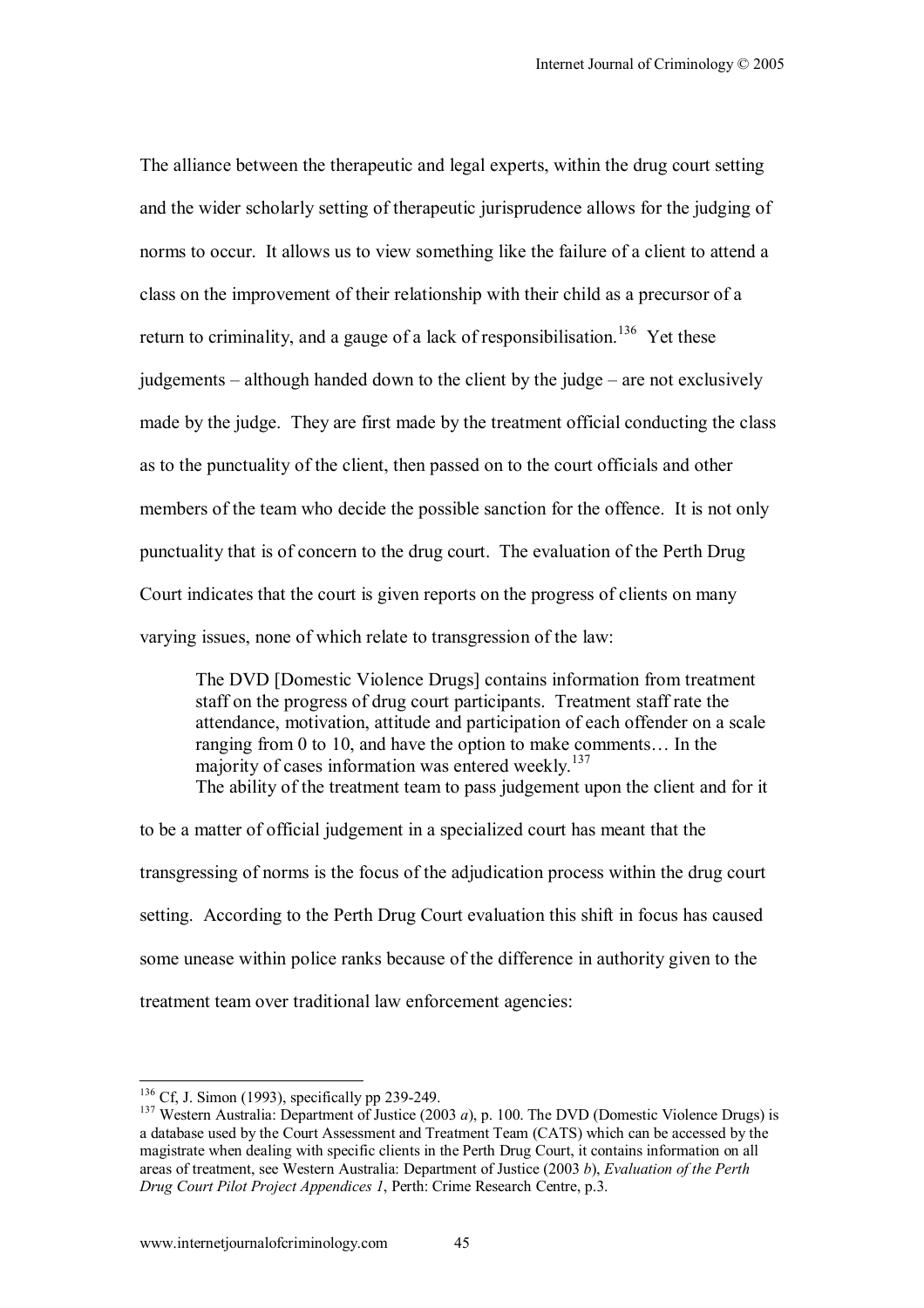Team discussions are not constrained by the rules of evidence that apply in normal courts. Given that the focus is on developing therapeutic interventions, this is understandable. However, it has generated some issues and the police prosecutor firmly expressed the view that the system is rather one-sided. He commented that positive statements about offenders by CATS [Court Assessment and Treatment Service] officers and treatment agencies are almost always accepted at face value. However, he said that, when more negative questions arise out of police intelligence information, the traditional rules are invoked and such intelligence tends to be discounted with comments such as 'prove it'! $138$ 

This sentiment demonstrates the shift from traditional adjudication of laws to a shift in the adjudication of norms. It also signifies a certain unease amongst the traditional upholders of the law, the police. It also demonstrates the need for offenders to learn the new rules that they will be judged by, not the traditional laws but the therapeutic rules of the treatment team. It is, after all, the treatment *team* that will be doing the judging.

The drug court through its hybridity of expertise allows for what Rose and Valverde have called 'the petty judges of the psyche', to exercise their judging prowess in the regulation of deviance *within* the judicial setting. This constant judging by the treatment team allows for the extension of offender control to continue to last after the order has ceased, for the treatment paradigm is a constant, continuous exercise. The contradiction of the control is that it is proclaimed as a non-coercive, therapeutic sanction, where the client is not guilty.

This form of judging has allowed the traditional judges of normalization, the social workers, psychologists and others 'petty judges of the psyche' to infiltrate the workings of the legal system.<sup>139</sup> The regulation of addicts, through the drug court program has seen a deployment of therapeutic adjudication within the judicial

 $\overline{\phantom{a}}$ 

<sup>138</sup> Western Australia: Department of Justice (2003 *a*), p. 207.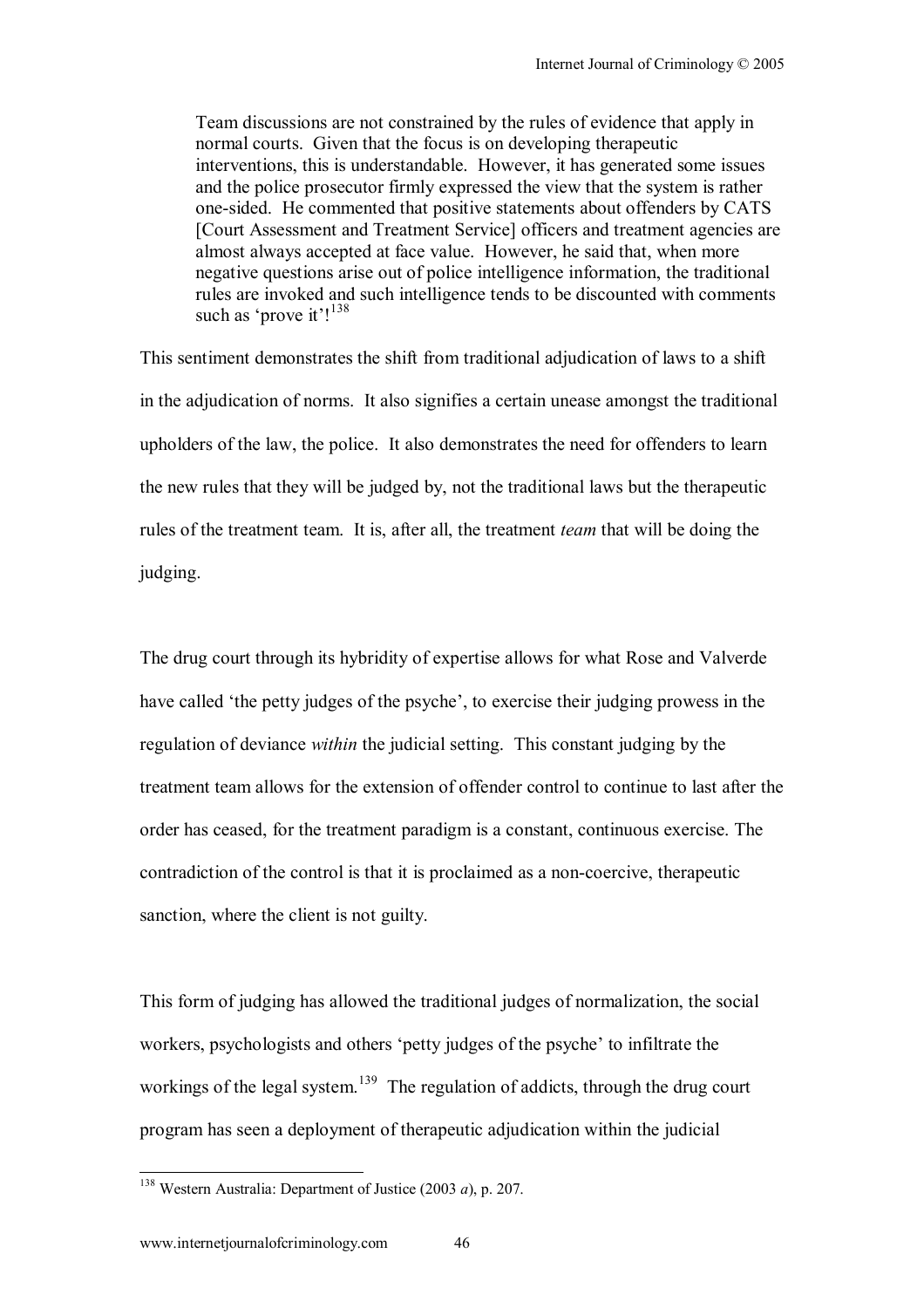arrangement. This deployment has seen the focus of the legal lens  $-$  in the drug court and other therapeutic programs of justice  $-\text{widen}$  from judging and sentencing on the grounds of traditional laws and has turned to the therapeutic world for the judging and sentencing requirements. The requirements however, have shifted to be more centralized on normalization of the client, via the indoctrination of the therapeutic ethos within the client, than on purely sanctioning of subjects. Sanctioning now takes place once the client has transgressed the norms set out by the technicians of therapy. As Rose and Valverde asserted it is in these areas of control, the areas of therapeutic intervention that ëall the little judges of conduct exercise their petty powers of adjudication and enforcement'.<sup>140</sup> Although as Nolan commented, 'guilt in the context of therapeutic jurisprudence is meaningless<sup> $141$ </sup>, it is not meaningless when placed in the context of the adjudication of the transgression of norms. The drug courts and other practical versions of therapeutic jurisprudence do not deal in the 'guilt' of laws, they deal in the 'guilt' in relation to the therapeutic necessity of normalization.

## **Conclusion.**

This thesis has taken as its focus a newly emergent, widely embraced system of legal thought – therapeutic jurisprudence, and in particular, its practical realisation of the drug courts. It has sought to explain the possibility of that emergence, given what many critics describe as the ever-increasing punitive character of modern penal practices, which would seem to sit at odds with the 'humanising' ideals of therapeutic jurisprudence. It has argued that if we are to understand the rise of therapeutic

<sup>&</sup>lt;sup>139</sup> N. Rose and M. Valverde (1998), p. 543.<br><sup>140</sup> N. Rose and M. Valverde (1998), p. 546.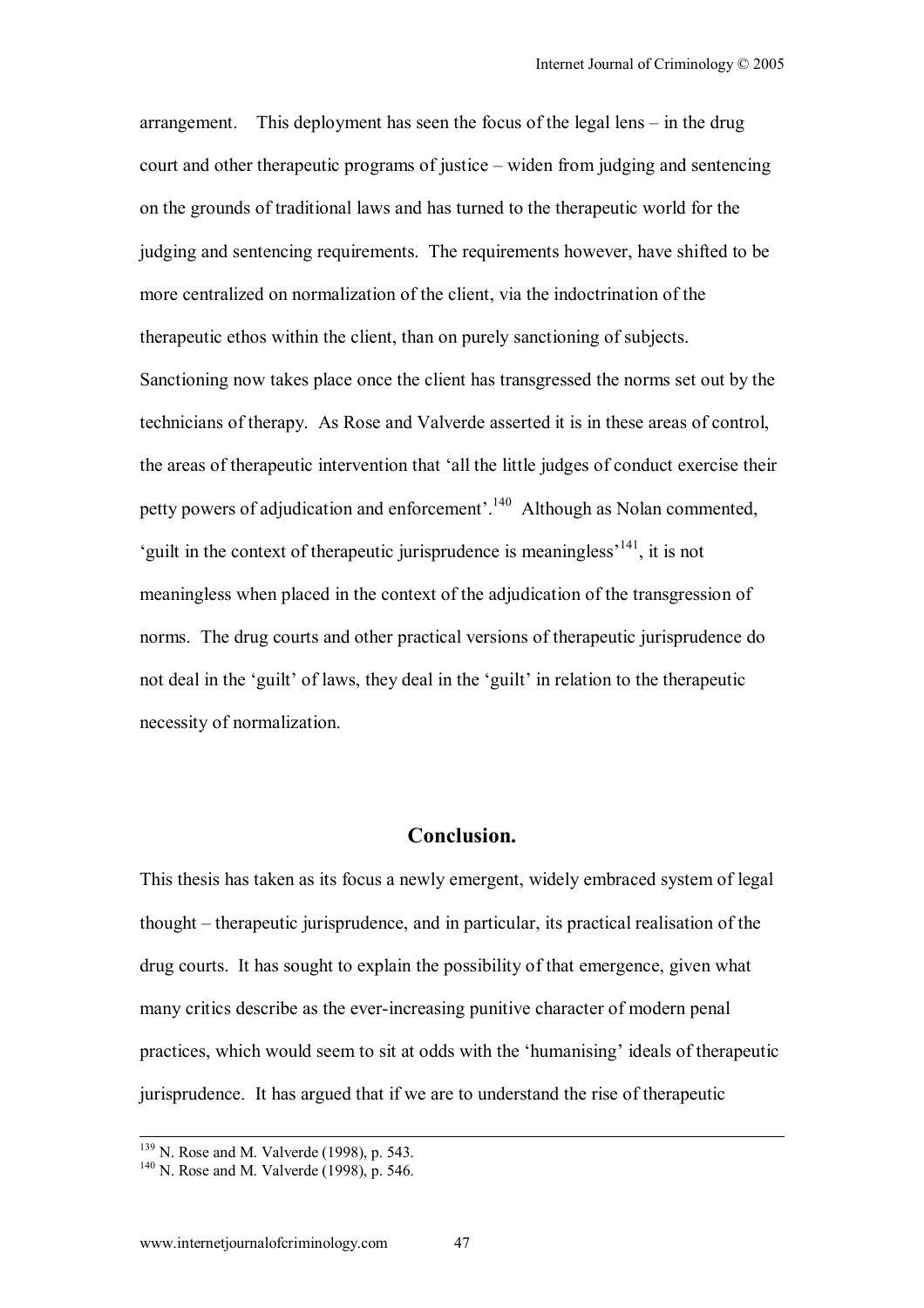jurisprudence we need to look beyond the penal practices per se and to recognise its emergence as part of a wider therapeutic ethos. While a therapeutic ethos and a punitive ethos would seem to sit at odds with one another, it is argued that it is in this apparent contradictory space that therapeutic jurisprudence finds its strength.

In its hybridity, therapeutic jurisprudence serves not to dissolve a contradiction, but to negotiate it, managing to appeal to many in the punishment milieu via its direct appeal to contradictions inherent in the wider social and cultural environment. This appeal manifests itself in the form the drug court takes. Via its embrace of therapeutic professionals the drug court has enabled a hybrid form of adjudicative power to be injected into the arm of the legal realm, an injection that has seen a whole new set of terms and techniques, understood as integral to the breaking of criminality, deployed within the judicial setting.

This thesis has argued that the techniques used to break the cycle of drug dependency and criminality, techniques such as fostering self-esteem and empowerment, are to be seen not only in terms of their therapeutic value but also as techniques or strategies of social control. Central to the practice of therapeutic jurisprudence in the drug courts is the aim of constituting the client as a freely choosing citizen. This notion of freedom is interrogated as a technique of governance, a technology that aims to reinclude the client 'into the continuous circuits and flows of control society'.<sup>142</sup>

To achieve its aim the drug court places a large amount of emphasis on the ability of the client to accept the treatment paradigm. Acceptance becomes paramount:

<sup>&</sup>lt;sup>141</sup> J. Nolan Jr (2001), p. 142.<br><sup>142</sup> N. Rose (1999 *b*), p. 270.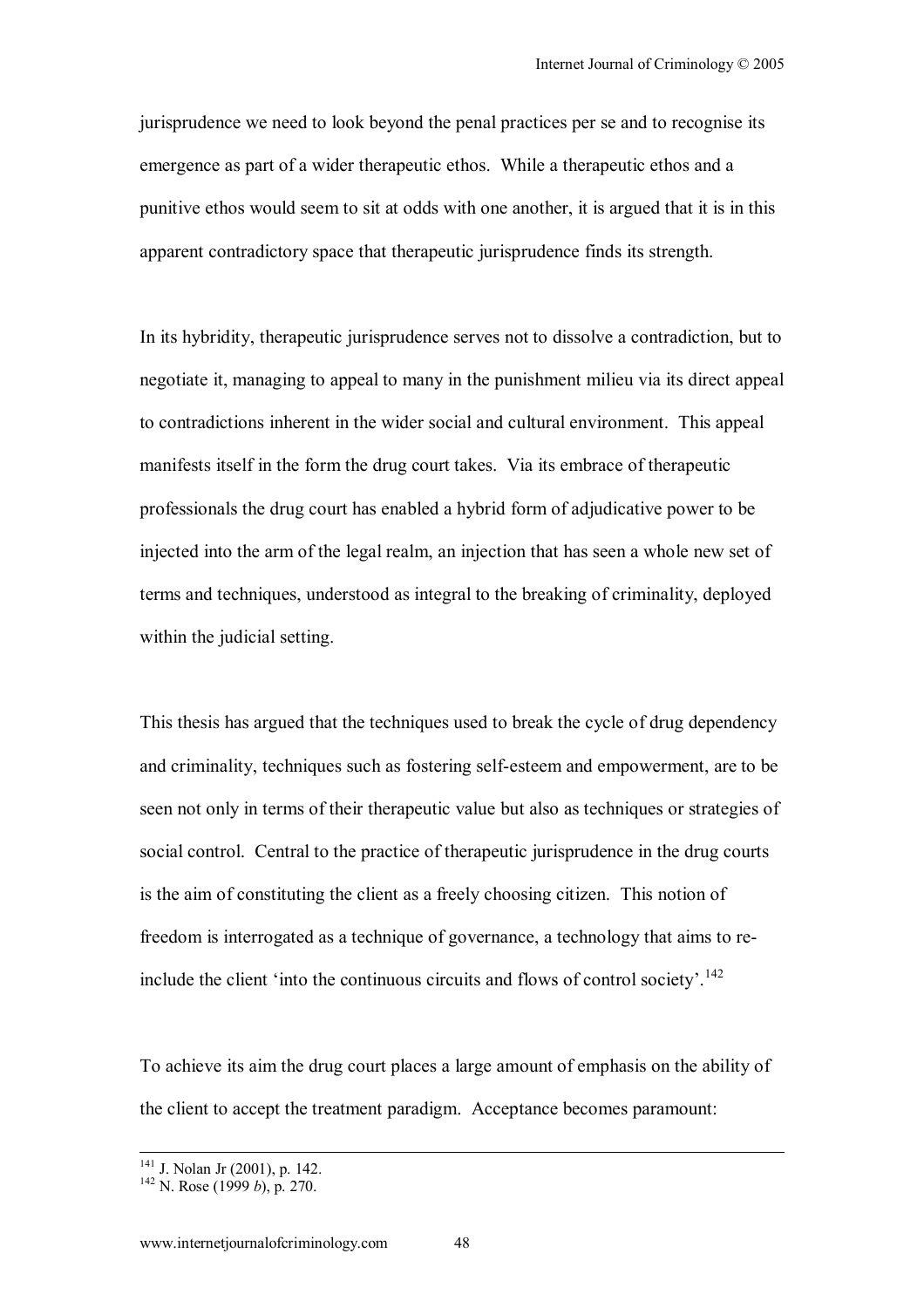acceptance of addiction, acceptance of the therapeutic language of the court and acceptance of the choice to take this route. The emphasis upon acceptance allows the drug court to be seen as non-coercive and as avoiding the negative effects of paternalism, something the advocates of the movement thoroughly reject. The client, upon choosing this form of justice must not only accept that they are guilty of a crime, they must also accept that they are guilty of addiction, for it is only then that the issue of their criminality can be addressed and broken. It is only once the client has admitted guilt of their addiction and overcome all denial that the therapeutic exercise can truly begin the exorcism of the addiction demon.

Through the admission of guilt of both the crime and the addiction the drug court places its clients in an unusual position: not guilty in the eyes of the court. But the client must still undergo a period of court-sanctioned and monitored control. In fact in the drug court, guilt is ostensibly of little importance. However, the issue of guilt, this thesis has argued, is far from an irrelevant term in the drug court. The traditional measures of guilt in relation to law have been displaced by therapeutic measures of normality, by which, the clients of the drug court are now judged. This form of judging is based on the techniques of the therapeutic ethos, and, it is hoped, will be carried on by the client after the treatment order has ceased. Through these techniques, the therapeutic program is able to inculcate a 'willing' client to continue to adhere to proscribed norms after the cessation of the 'treatment order'. The norms, however will no longer be judged by the 'team', they will now be judged by the client. The client will be efficient in the evaluation of the self, and will perform the constant and continuous judging upon the self.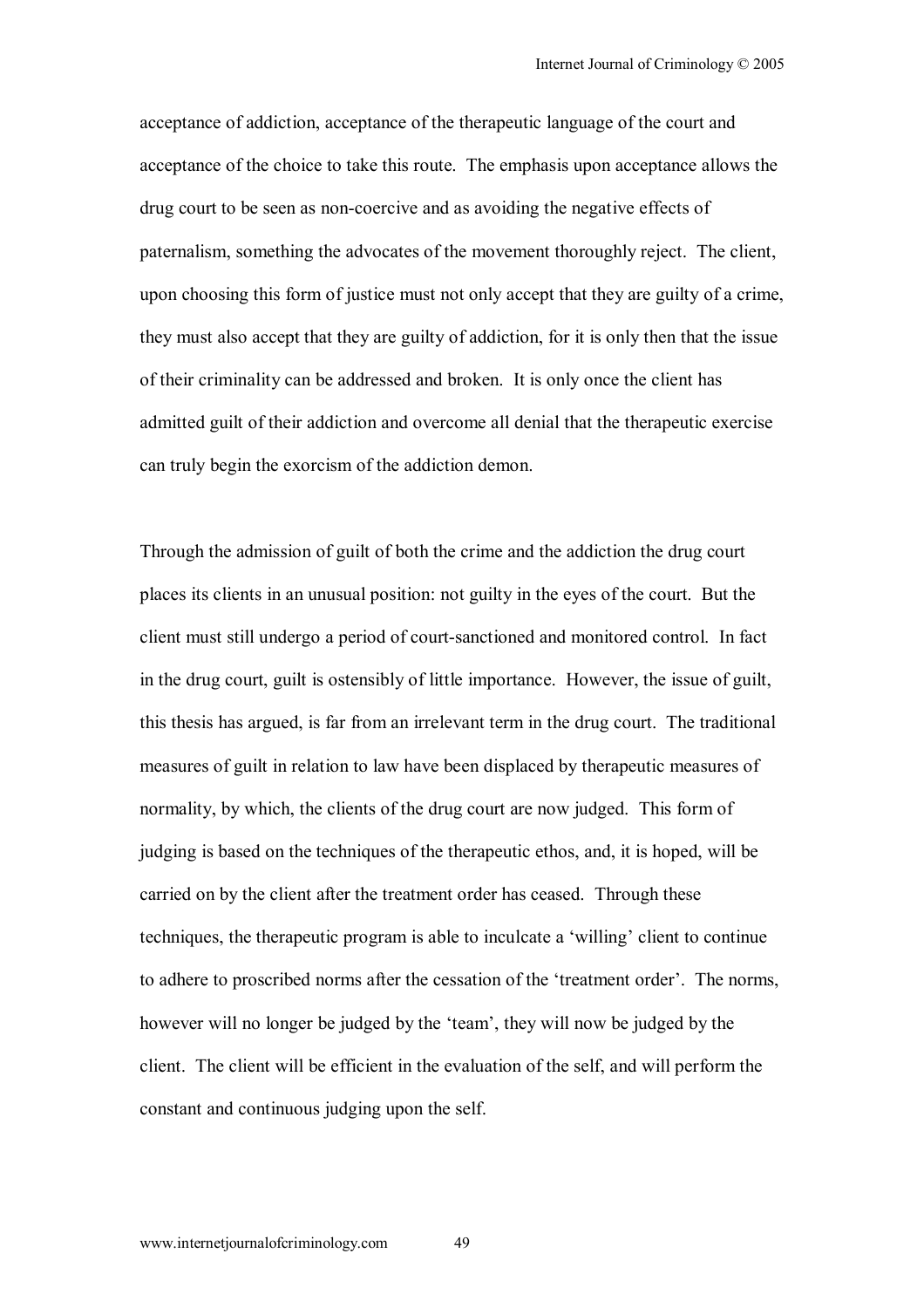The intention of this thesis has been to cast a critical eye on the workings of the drug court and has argued that the techniques involved in courts of therapeutic jurisprudence need to be understood beyond the overwhelmingly positive claims of the advocates of the movement. The thesis does not aim to expose the intentions of the drug courts as other than honourable. Rather, it argues that the actual techniques deployed require further scrutiny as to the knowledges deployed and the techniques used to elicit compliance. It has argued that through the institutionalisation of the therapeutic ethos power is exercised in such a way as to extend the level of control beyond the traditional limits of the justice system, into the life habits of the clients of the court.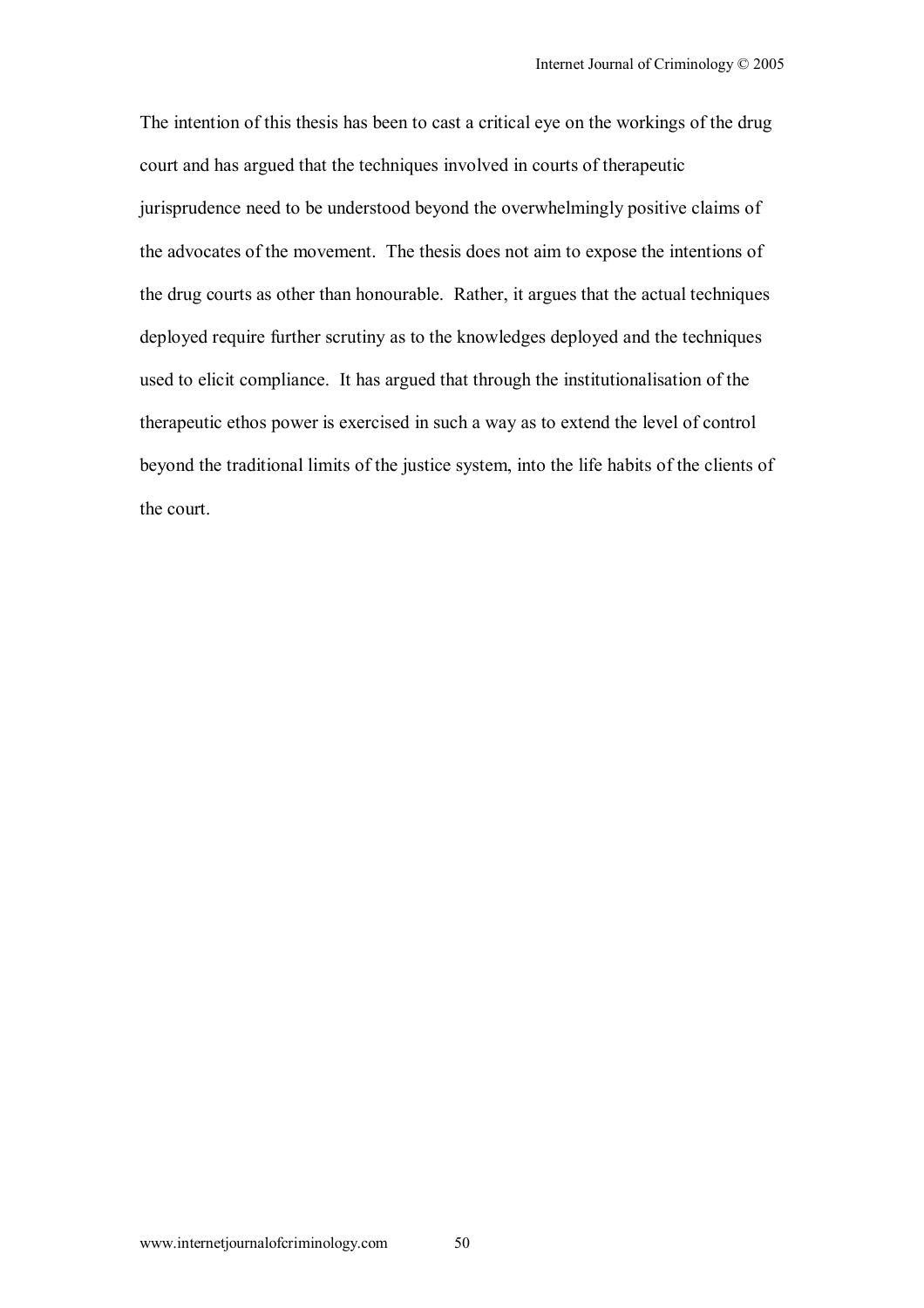#### **Bibliography.**

- Bashir, M. (2002), 'Keynote Address', *Drugs, Rehabilitation and the Criminal Justice System*, (New South Wales Drug Court conference, Sydney, February 28 2002), proceedings at www.lawlink.nsw.gov.au/drugcrt/drugcrt.nsf/pages/confw1, (accessed September 2004).
- Bean, P. (2002), 'Drug courts, the Judge, and the rehabilitative ideal', in J. Nolan Jr. (ed.), *Drug Courts in Theory and Practice*, New York: Aldine De Gruyter, 235-255.
- Bibas, S. (2003), 'Using plea procedures to combat denial and minimization', in B. Winick and D. Wexler (eds), *Judging in a Therapeutic Key: therapeutic jurisprudence and the courts*, Durham: Carolina Academic Press, 169-176.
- Christie, N. (2000), *Crime Control as Industry: towards gulags, western style*, London: Routledge.
- Cruikshank, B. (1996), 'Revolutions within: self-government and self-esteem', in A. Barry, T. Osborne and N. Rose (eds), *Foucault and Political Reason: liberalism, neo-liberalism and rationalities of government*, London: University College London Press, 231-251.

\_\_\_\_\_\_(1999), *The Will To Empower: democratic citizens and other subjects*, Ithica: Cornell University Press.

- Freiberg, A. (2003), ëTherapeutic jurisprudence in Australia: paradigm shift or pragmatic incrementalism?', *Law in Context*, 20, 2, 6-23.
- Furedi, F. (2002), 'Drug control and the ascendancy of Britain's therapeutic culture', in J. Nolan Jr. (ed.), *Drug Courts in Theory and Practice*, New York: Aldine De Gruyter, 215-233.
- Garland, D. (1990), 'Frameworks of inquiry in the sociology of punishment', *British Journal of Sociology*, 41, 1, 1-15.
- \_\_\_\_\_\_(1996), ëThe limits of the sovereign state: strategies of crime control in contemporary societyí, *British Journal of Criminology*, 36, 4, 445-471.
- \_\_\_\_\_\_(2000), ëThe culture of high crime societies: some preconditions of recent ìlaw and orderî policiesí, *British Journal of Criminology*, 40, 347-375.
- \_\_\_\_\_\_(2001), *The Culture of Control: crime and social order in contemporary society*, Oxford: Oxford University Press.
- Gordon, C. (1991), 'Governmental Rationality: an introduction' in G. Burchell, C. Gordon, P. Miller (eds), *The Foucault Effect: studies in governmentality with two lectures by and an interview with Michel Foucault*, Chicago: University of Chicago Press, pp 1-51.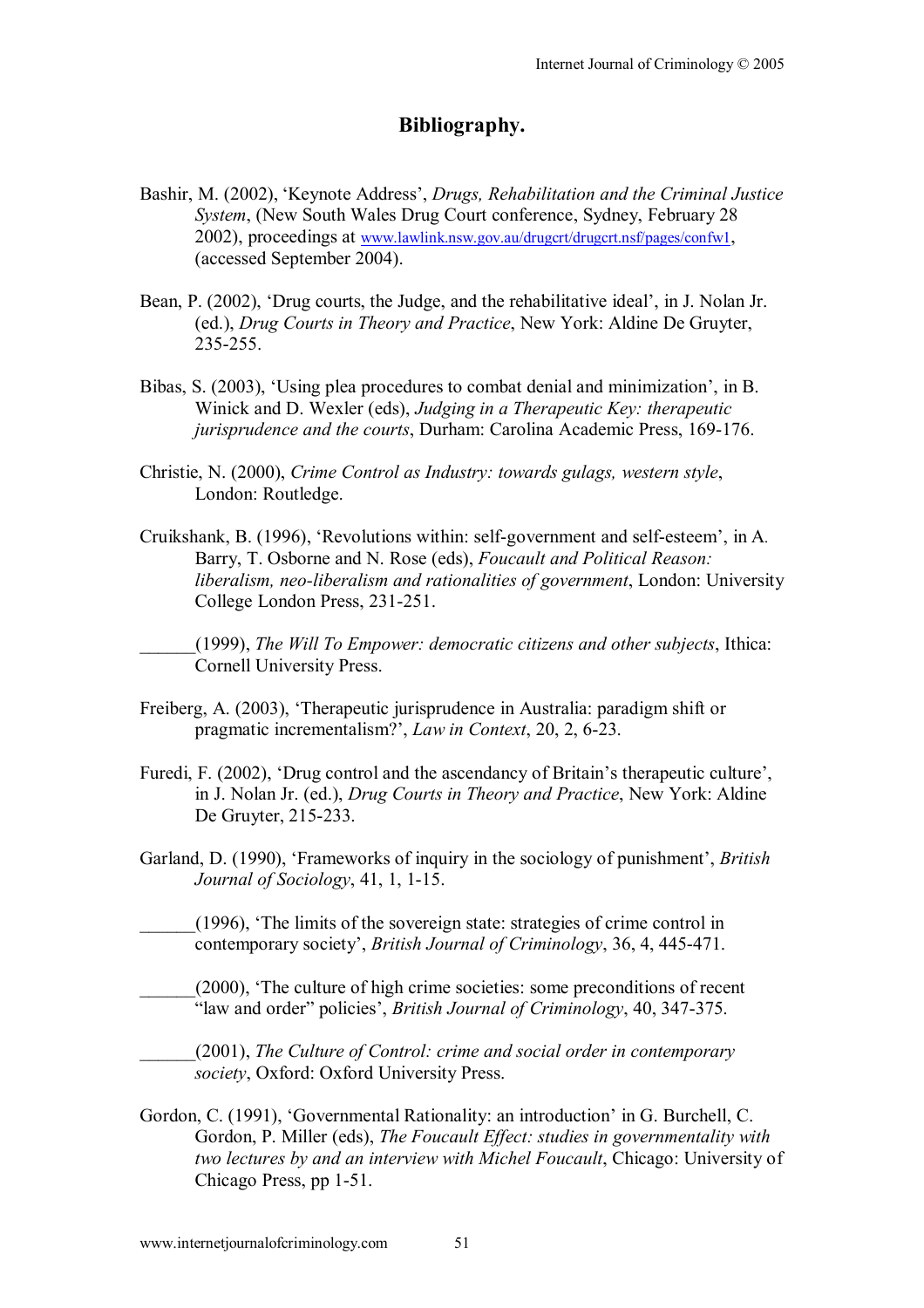- Hannam, H. (2003), 'Therapeutic Justice', *New Challenges, Fresh Solutions*,  $(21<sup>st</sup>)$ Annual Conference of the Australian Institute of Judicial Administration Fremantle, September 20, 2003), proceedings at www.aija.org.au/ac03/papers/Hannam.rtf, (accessed September 2004).
- Hewitt, J. (1998), *The Myth of Self-Esteem: finding happiness and solving problems in America*, New York: St. Martins Press.
- Hodgson, S. (2002), 'State feared soft on crime', *Sunday Herald Sun*, Melbourne, 21 April, p.28.
- Hogg, R. and Brown, D. (1998), *Rethinking Law and Order*, Annandale: Pluto Press.
- Hora, P. Schma, W. Rosenthal, J. (1999), ëTherapeutic jurisprudence and the drug treatment court movement: revolutionizing the criminal justice system's response to drug abuse and crime in America', *Notre Dame Law Review*, 74, 439-538.
- International Network on Therapeutic Jurisprudence, http://www.law.arizona.edu/depts/uprintj/, (accessed September 2004).
- James, G. (2002), 'Future directions in sentencing a judicial perspective' in *Drugs*, *Rehabilitation and the Criminal Justice System*, (New South Wales Drug Court conference, Sydney, February 28 2002), proceedings at www.lawlink.nsw.gov.au/drugcrt\drugcrt.nsf/pages/confgjspeech, (accessed September 2004).
- King, M. (2003  $a$ ), 'Applying therapeutic jurisprudence in regional areas the Western Australian experience', *Murdoch University Electronic Journal of Law*, 10, 2, www.murdoch.edu.au/elaw/issues/v10n2/king102nf.html, (accessed September 2004).

 $(2003 b)$ , 'Innovation in Court Practice: using therapeutic Jurisprudence in a multi-jurisdictional regional magistrates' court' in *New Challenges, Fresh Solutions*,  $(21<sup>st</sup>$  Annual Conference of the Australian Institute of Judicial Administration, Fremantle, September 20, 2003), proceedings at www.aija.org.au/ac03/papers/Hannam.rtf, (accessed September 2004).

- McManus, G. (2004), 'Minister for happiness: Tanner keen to raise our spirits', *Herald Sun*, January 30, 2004, p. 4.
- New South Wales: Attorney General's Department (2002 *a*), 'Workshop No.1: Therapeutic jurisprudence and the role of the judicial officer in a therapeutic court' in *Drugs, Rehabilitation and the Criminal Justice System,* (Drug Court) conference, Sydney, February 28 2002), proceedings at www.lawlink.nsw.gov.au/drugcrt/drugcrt.nsf/pages/confw1, (accessed September 2004).

\_\_\_\_\_\_Attorney Generalís Department (2002 *b*), *New South Wales Drug Court Evaluation: a process evaluation*, Sydney: Bureau of Crime Statistics and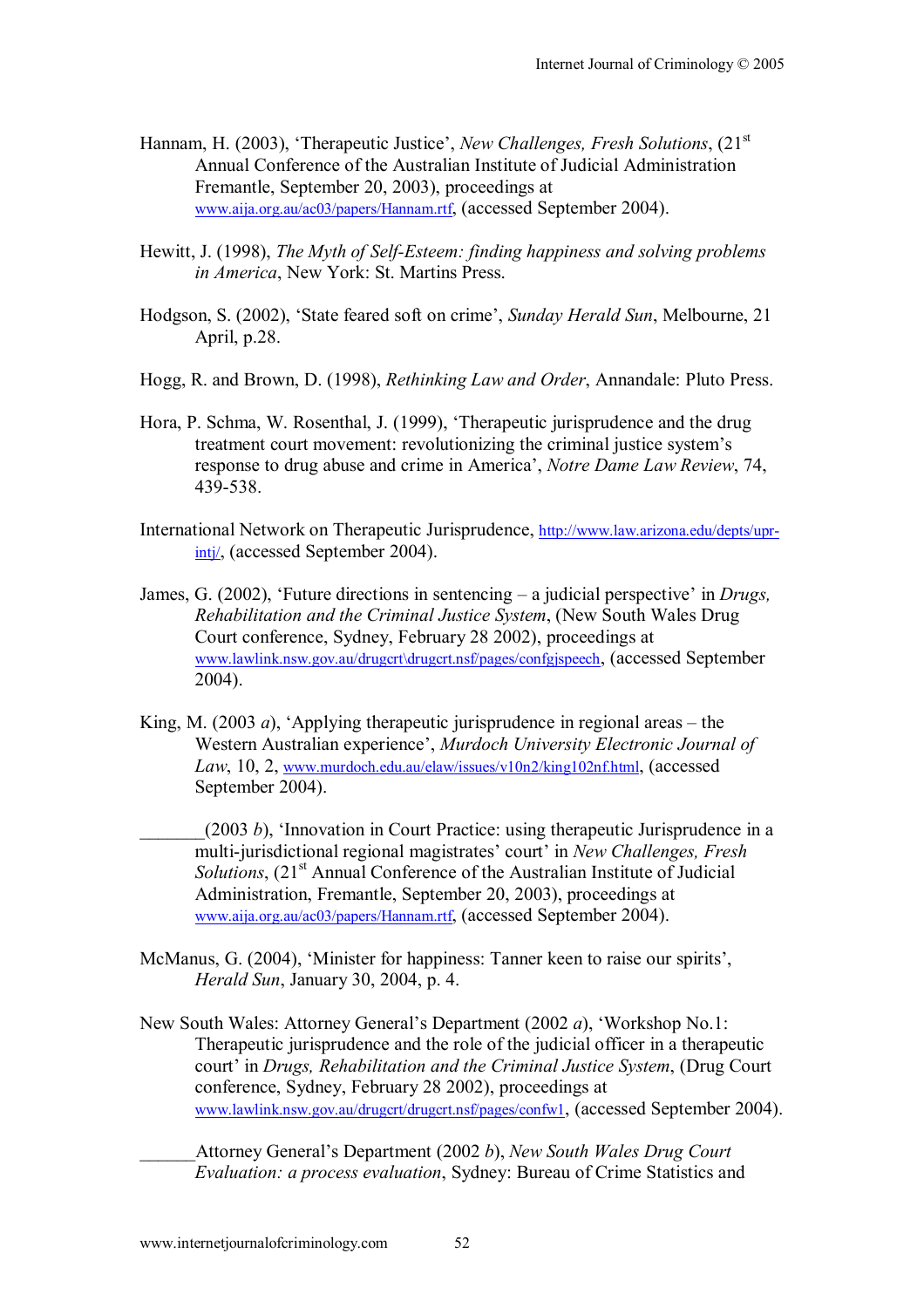Research, www.lawlink.nsw.gov.au/bocsar1.nsf/pages/l13textsection11, (accessed September 2004).

- \_\_\_\_\_\_Attorney Generalís Department (2003 *a*), *About the Drug Court of New South Wales*, New South Wales: Attorney General's Department, www.lawlink.nsw.gov.au/drugcrt/drugcrt.nsf/pages/drugcrt2, (accessed September 2004).
- Attorney General's Department (2003 *b*), *Drug Court Program Goals and Measures*, New South Wales: Attorney General's Department, www.lawlink.nsw.gov.au/drugcrt/drugcrt.nsf/cc5acd096d5ca44a2565fa0014361/547a6721abe 53d87ca256b9800210b9f?OpenDocument, (accessed September 2004).

\_\_\_\_\_\_Attorney Generalís Department (2003 *c*), *Drug Court Undertaking*, New South Wales: Attorney General's Department, www.lawlink.nsw.gov.au/drugcrt/drugcrt.nsf/pages/undertaking, (accessed September 2004).

\_\_\_\_\_\_Attorney Generalís Department (2003 *d*), *Extracts from 2002 Annual Review*, New South Wales: Attorney General's Department, www.lawlink.nsw.gov.au/drugcrt/drugcrt.nsf/pages/drugcrt\_new, (accessed March 2004).

- Nolan, J. Jr. (1998), *The Therapeutic State: justifying government at centuryís end*, New York: New York University Press.
- \_\_\_\_\_\_(2001)*, Reinventing Justice: the American drug court movement*, Princeton: Princeton University Press.
- \_\_\_\_\_\_(2002), *Drug Courts in Theory and Practice*, New York: Aldine De Gruyter.
- \_\_\_\_\_\_(2003), ëRedefining criminal courts: problem-solving and the meaning of justice', *American Criminal Law Review*, 40, 4, 1541-1566.
- O'Malley, P. (1999), 'Volatile and contradictory punishment', *Theoretical Criminology*, 3, 2, 175-196.
	- $(2001)$ , 'Risk, crime and prudentialism revisited' in K. Stenson and R. Sullivan (eds), *Crime, Risk and Justice: the politics of crime control in liberal democracies*, Devon: Willan, 89-103.
- Pratt, J. (1997), *Governing the Dangerous: dangerousness, law and social change*, Annandale: Federation Press.
	- (2000), 'The return of the wheelbarrow men; or, the arrival of postmodern penality?', *British Journal of Criminology*, 40, 127-145.

 $(2001)$ , 'Beyond "gulags western style"? A reconsideration of Nils Christie's <sup>2</sup>Crime Control as Industry" ', *Theoretical Criminology*, 5, 3, 283-314.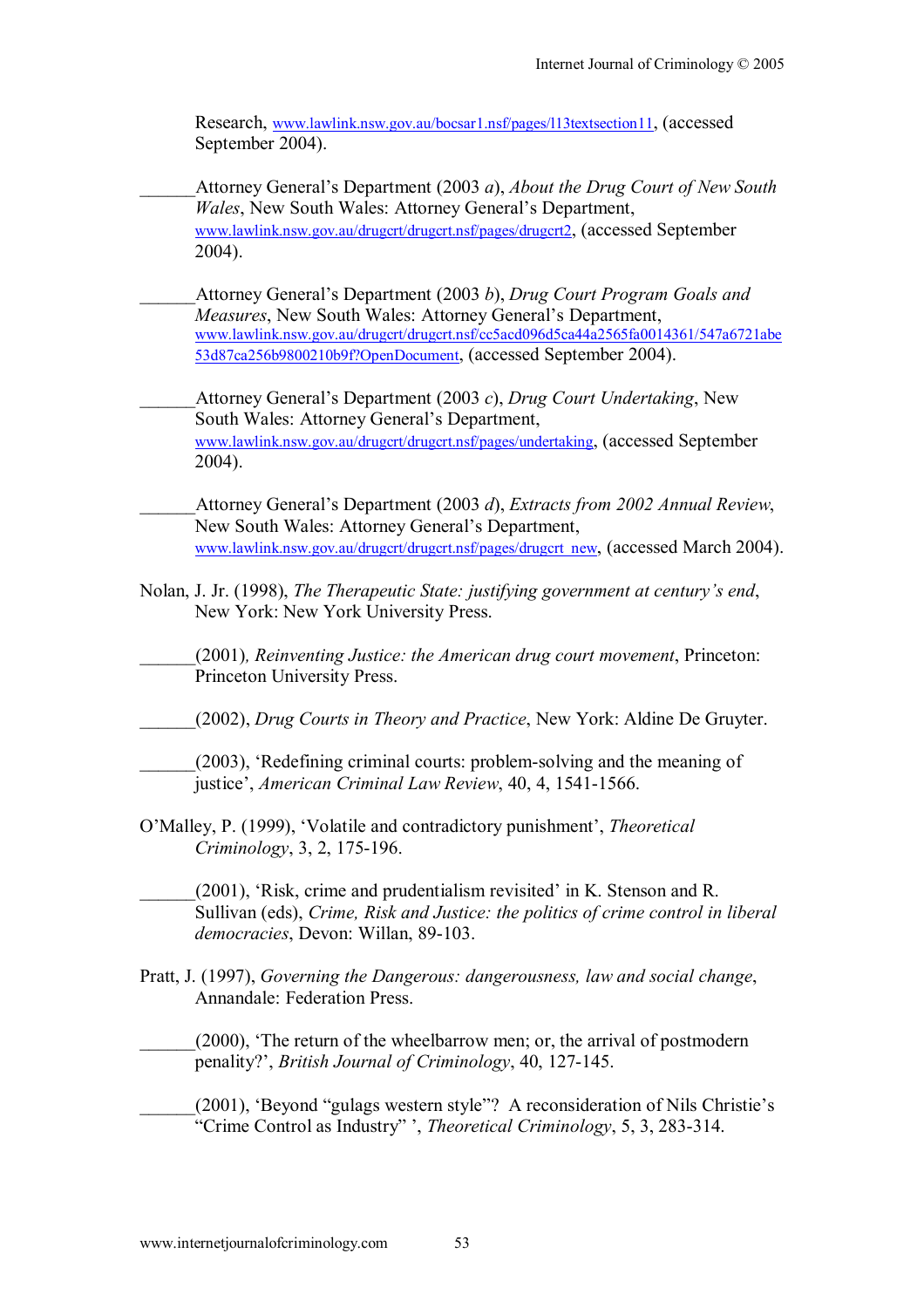- Rieff, P. (1966), *The Triumph of the Therapeutic*, Chicago: University of Chicago Press.
- Rose, N. (1999 *a*) *Governing the Soul: the shaping of the private self* (second ed.), London: Free Association Books.
	- \_\_\_\_\_\_(1999 *b*), *Powers of Freedom*, Cambridge: Cambridge University Press.
- Rose, N. and Valverde, M. (1998), 'Governed by law', *Social and Legal Studies*, 7, 4, 541-551.
- Simon, J. (1993), *Poor Discipline: parole and the social control of the underclass, 1890-1990*, Chicago: University of Chicago Press.
- \_\_\_\_\_\_(1995), ëThey died with their boots on: the boot camp and the Limits of modern penality', *Social Justice*, 22, 2, 25-48.
- $(2000)$ , 'The "society of captives" in the era of hyper-incarceration', *Theoretical Criminology*, 4, 3, 285-308.
- $(2001)$  "Entitlement to cruelty": the end of the welfare and the punitive mentality in the United States', in K. Stenson and R. Sullivan (eds), *Crime*, *Risk and Justice: the politics of crime control in liberal democracies*, Devon: Willan, 125-143.
- Stenson, K. and Sullivan, R. (eds), (2001), *Crime, Risk and Justice: the politics of crime control in liberal democracies*, Devon: Willan Publishing.
- Stolle, D. Wexler, D. and Winick, B. (eds), (2000), *Practicing Therapeutic Jurisprudence: law as a helping profession*, Durham: Carolina Academic Press.
- Tinkler, C. Haberfield, I., Crawford, C. (2004), ëViolent youths get fast-food bribes: inmate rewards spark outrage', *Herald Sun*, 11 April.
- Tonry, M. (2004), *Thinking About Crime: sense and sensibility in American penal culture*, New York: Oxford University Press.
- Victoria: Department of Justice (2002), *Drug Court: breaking the cycle of drugrelated crime*, Melbourne, Victoria: Department of Justice, Promotional Pamphlet.
	- \_\_\_\_\_\_Department of Justice (2003 *a*), *Drug Court*, Victoria: Department of Justice, www.justice.vic.gov.au/CA2569020010922A/page/Listing-Drug+Court-Drug+Court+of+Victoria+-+General+Information?OpenDocument&1=0- Courts+and+Tribunals~&2=0- Drug+Court~&3=~&REFUNID=5EBEC3A320E633F3CA256D3D000128C5~, (accessed September 2004).
	- Department of Justice (2003 *b*), *Specialist Court Jurisdictions: Drug Court Key Processes*, Victoria: Department of Justice,